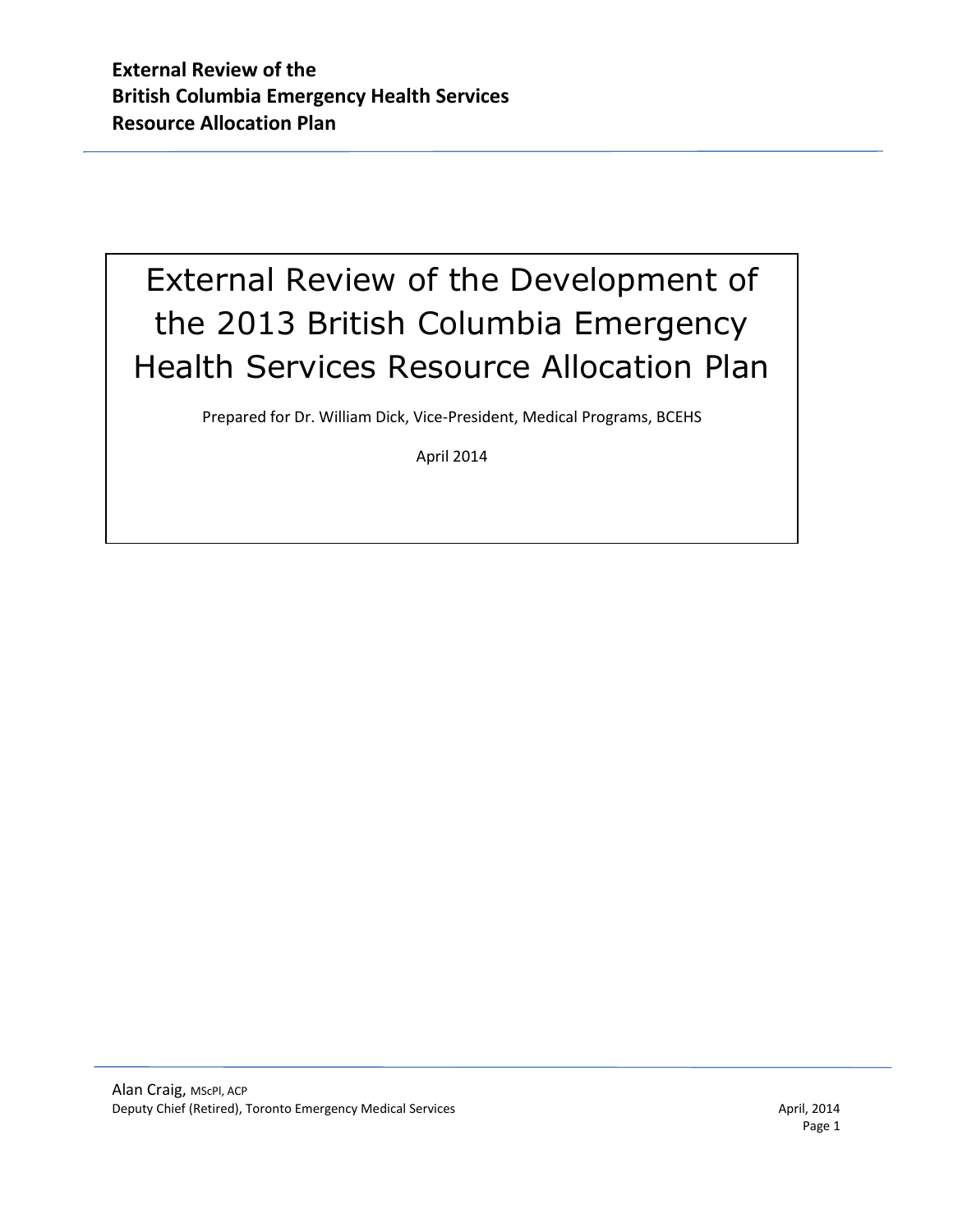# **Executive Summary**

#### **Key Conclusions**

*The BCEHS Resource Allocation Plan (RAP) process is a careful and prudent approach for determining the medically most-appropriate Emergency Medical Services (EMS) system response to 9-1-1 medical incidents and warrants the support of all stakeholders.* 

*In both whole and in detail, the EMS system policy decisions which the BCEHS RAP process embodies are consistent with contemporary best practices nationally and internationally. The process has a strong foundation in robust clinical evidence of the actual medical needs of British Columbia's EMS patients, and is superior to the processes used in many major EMS systems.* 

*After implementation, ongoing validation of this model should be undertaken prospectively to assess agreement between the 2014 plan and future actual patient data. Such periodic reviews would form the foundation for enhancements and for adjustments to reflect evolving circumstances and new medical science.*

# **Background**

In late 2013, the British Columbia Ambulance Service (BCEHS) completed a major redefinition of its policies for the assignment of emergency resources to incoming 9-1-1 medical incidents.

Incidents received through 9-1-1 by BCEHS communications call-takers are classified into one of nearly 1,200 possible unique dispatch categories (known as "determinants") using an internationally recognized scripted interview algorithm known as "Medical Priority Dispatch System" (MPDS). The determinant defines each new EMS call's priority relative to other EMS incidents, and has a predefined response plan which instructs dispatchers as to what kind of emergency vehicles should respond (ALS ambulance, BLS ambulance, fire and/or police first responders, etc), and a response mode ("Hot" – using emergency lights and siren, or "Cold" – response at normal traffic speeds).

A master BCEHS document known as the Resource Allocation Plan (RAP) defines the response plan for each MPDS determinant and has been revised five times since its inception in 1997, largely using a consultation process involving various stakeholders but limited clinical data. In 2012-13, BCEHS undertook its first "evidence-based" RAP review, providing its decision-makers not only with a range of dispatch information for each determinant but also with selected 2012 clinical information about patients actually seen by BCEHS crews at calls falling into each MPDS determinant. This pairing of dispatch and clinical data is a powerful decision-support enhancement and reflected analysis of more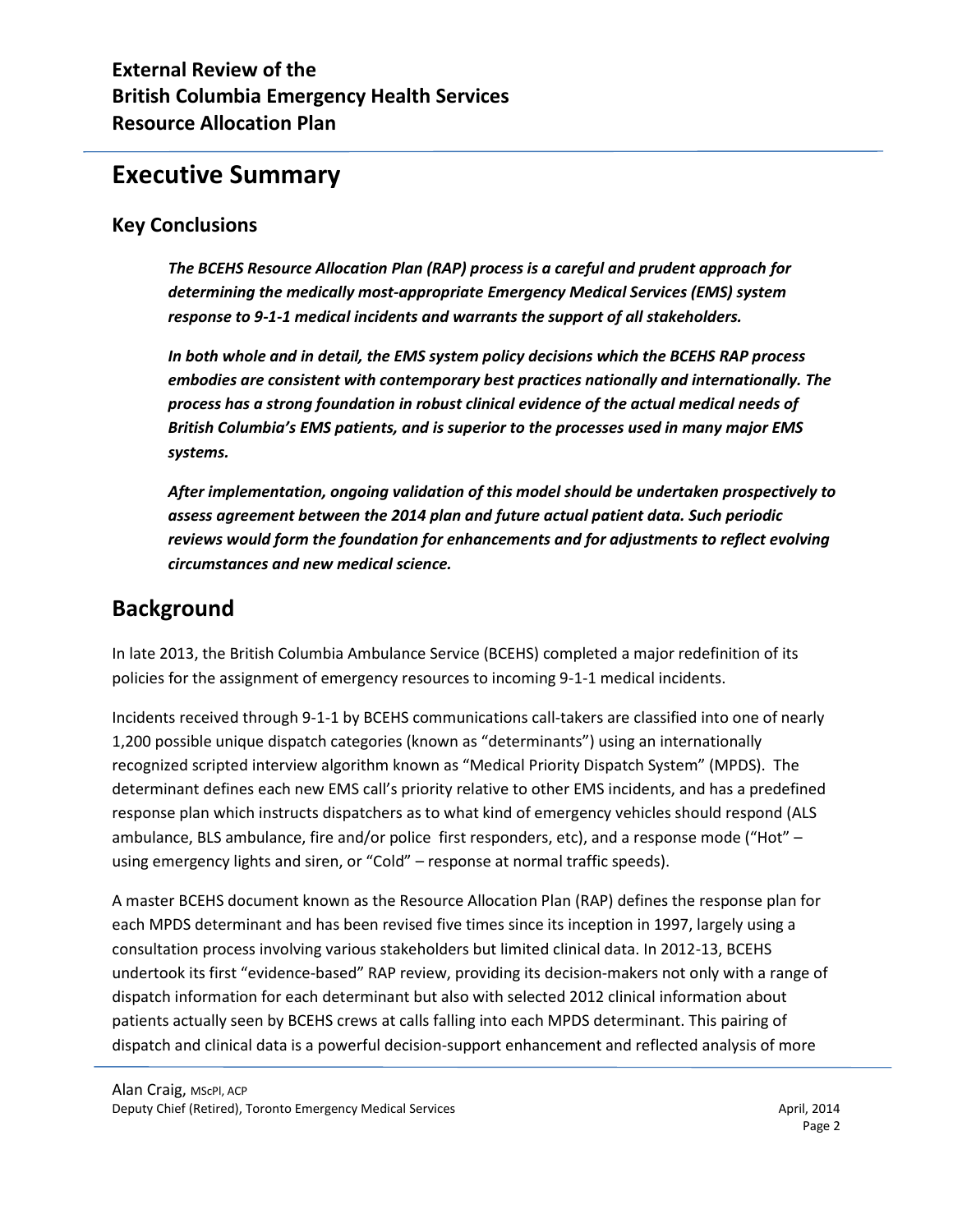than 630,000 actual BCEHS responses falling into 319 MPDS determinants. Response plan recommendations were made for each determinant by a working group of stakeholders including physicians, paramedics, dispatchers, and first responders. Each group member cast votes on the most appropriate response options in a three-round "modified Delphi" process, aimed at anonymously reaching consensus on each decision. A second BCEHS executive group reviewed each decision, resolving issues upon which consensus could not be reached, and in selected circumstances, altering the working group's decision for risk management and other policy reasons.

# **The External Review Report**

This report was commissioned in early 2014 to provide the BCEHS Vice President - Medical Programs with external advice on the wisdom of the RAP's development processes and conclusions, and to evaluate whether it represented a "best practices" approach which should be adopted by the Province as medical and administrative policy.

In this report, we considered:

- Where this process fits in contemporary EMS clinical and operational "best practices"
- The data upon which the decisions were based
- The resulting Resource Allocation Plan itself
- Key strengths
- Opportunities for strengthening the process
- Recommendations including an overall professional opinion as to whether this plan should be recommended by BCEHS as policy in British Columbia

# **Key Strengths**

The BCEHS RAP process has a number of key strengths:

- The process was informed by actual patient data from the BC experience, instead of relying solely expert opinion or stakeholder advocacy.
	- $\circ$  This is a sophisticated and laudable approach which places BCEHS as a leader among major EMS systems. It is also a remarkably uncommon effort in both the Canadian and international EMS experience, with many EMS systems relying simply upon a subjective opinion of the possible acuity represented in the wording of dispatch category descriptions without any supporting clinical data, or even relying solely upon stakeholder advocacy.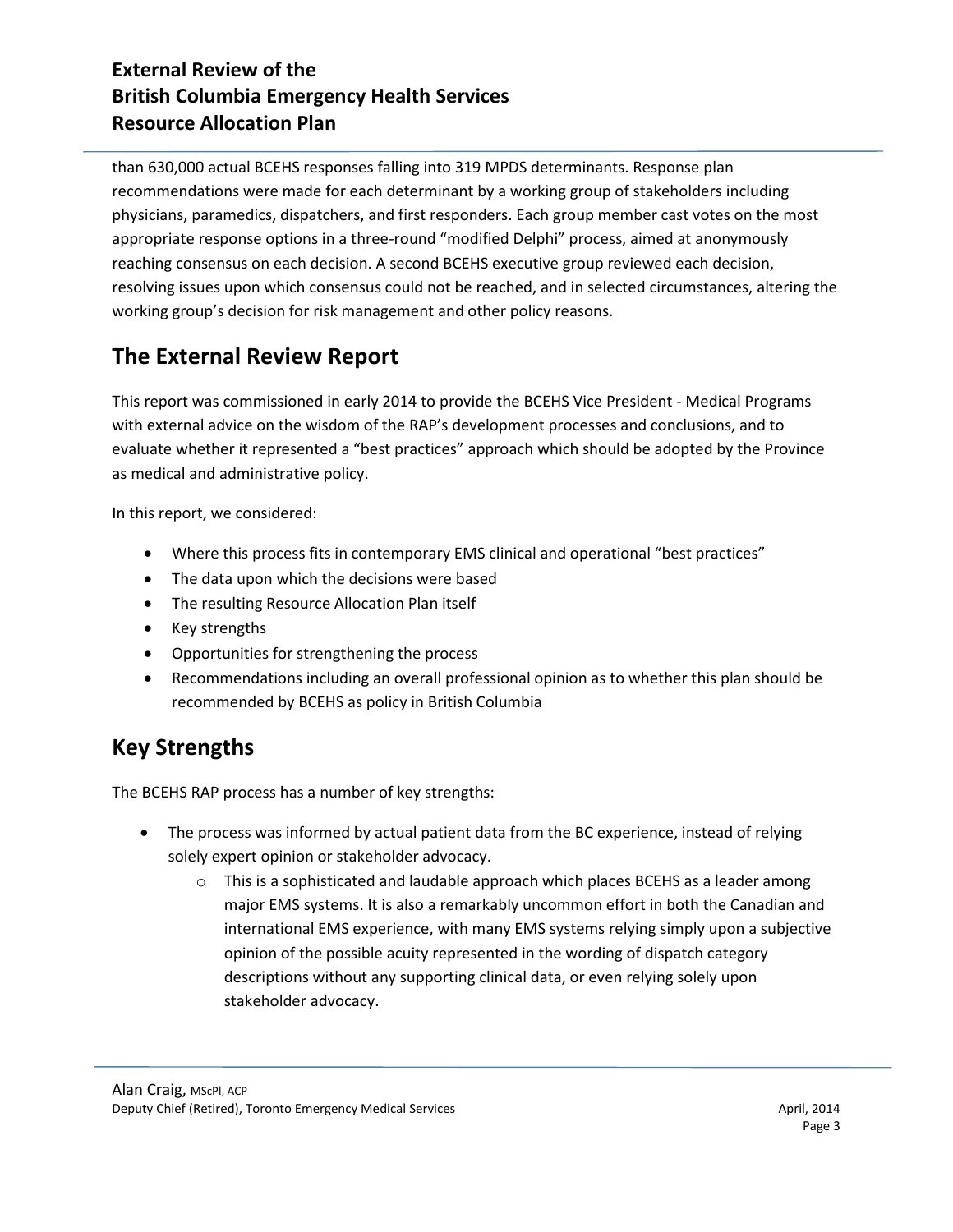- It is supported by a very robust data sample of more than 630,000 contemporary BCEHS incidents which includes clinical information from paramedic patient care reports used to create a profile of the range of patient acuities actually arising within each determinant. Case acuity assessments include, among other data, acuity scoring against the Australasian Triage Scale, widely used to categorize hospital emergency department patients.
- The final response recommendations reflect the contemporary medical consensus that:
	- $\circ$  Patient outcomes are not associated with EMS response time except in cardiac arrest, respiratory arrest, and total airway obstruction
	- $\circ$  "Lights-and siren" emergency vehicle response carries with it significant risk to providers and to the public, and is therefore warranted in only the most serious EMS incidents
	- $\circ$  Dispatch of first responders is most useful when focused on EMS incidents where truly time-sensitive interventions available from first responders (CPR, defibrillation and bagmask ventilation) are actually likely to be needed.

# **Key Opportunities to Strengthen the Process**

Some opportunities exist to strengthen the RAP development process:

- Although supported by extensive clinical data, BCEHS RAP development was in essence an "expert opinion" process. In medical science, expert opinion is considered less powerful than decisions derived objectively from actual data.
	- $\circ$  Transitioning future decision processes towards increased reliance on clinical data, and less upon expert opinion, would enhance the process.
- While collegiality and consensus have organizational value, the substantial number of cases where consensus was not reached suggests that alternatives – including recommendations derived principally from the clinical data alone – could be considered without loss of organizational benefit.
- Analysis of the actual clinical interventions performed by BCEHS paramedics and first responders for each patient, and tallying each of these by MPDS determinant, would significantly leverage the Australasian Triage Scale data in future amendment cycles for the RAP.
	- $\circ$  Reliable data on the use of time-sensitive first responder interventions (CPR, defibrillation, bag-valve-mask ventilation would add granularity and increased transparency to future decisions about dispatching first responders.

# **Protecting Public Safety through emerging medical science**

The science of emergency medicine, and of pre-hospital care in particular, is evolving extremely rapidly. Over the past ten years, assumptions central to the original design of EMS systems have been overturned by compelling scientific evidence. For instance, twenty years ago, aggressive ALS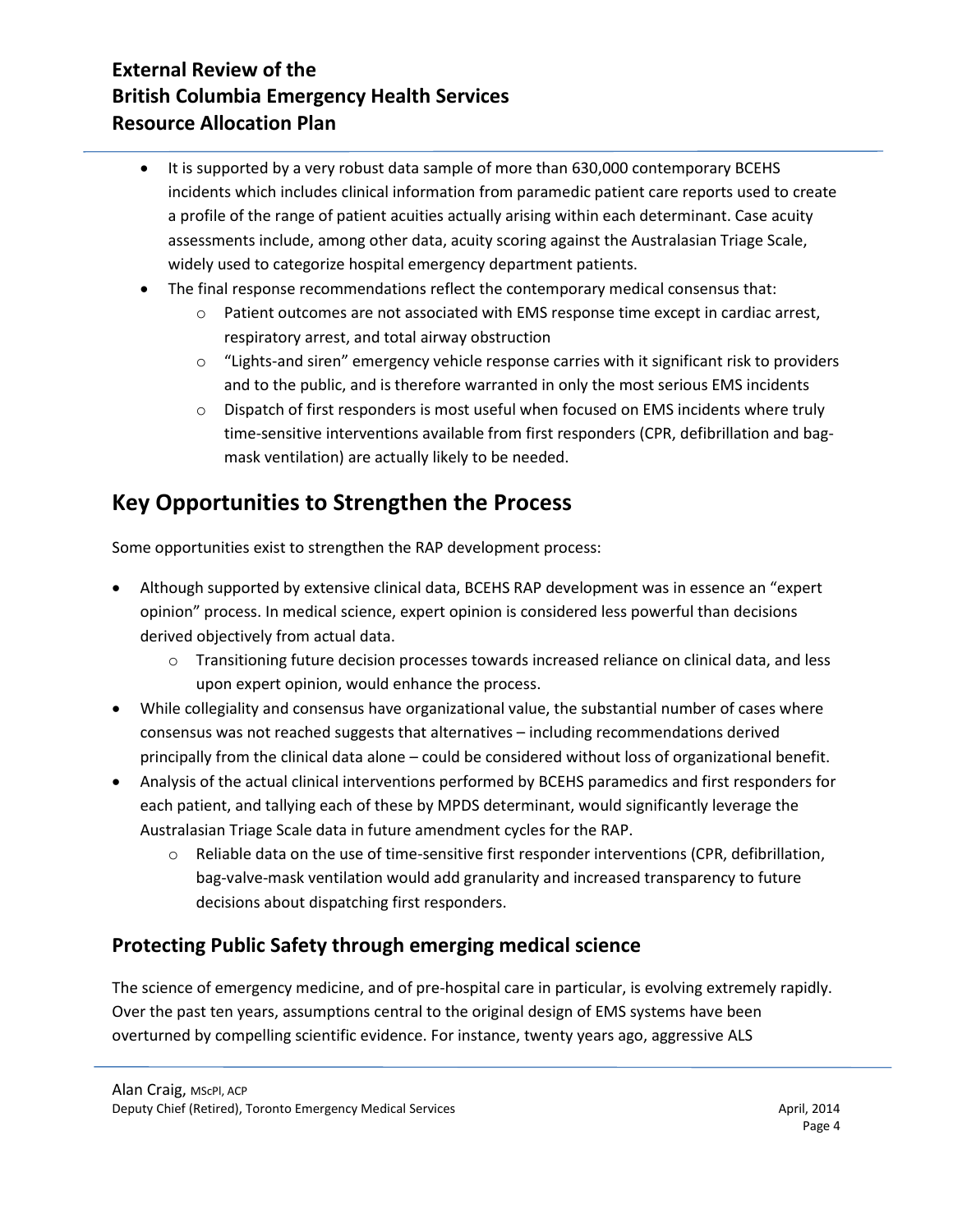intervention in critically injured trauma patients – particularly those with brain injuries -- was considered essential; it is now known to be harmful. Similarly, short EMS response times, including the extensive use of first responders to shorten that time, were previously considered universally beneficial to patients. There is now a formal consensus among EMS physicians that short response times alter patient outcome in only cardiac arrest, respiratory arrest and total airway obstruction, conditions found in less than 1% of all EMS responses.

Not surprisingly, the magnitude of contemporary changes in emergency medicine may conflict with the expectations and the culture of some paramedics, some first responders and some members of the public. BCEHS is in a position to optimally protect public safety by both continuous updating its response procedures and by communicating the clear medical rationale for doing so as it introduces these changes. However, the BCEHS process's reliance on medical data describing the actual patients is more likely to match the needs of those patients than advocacy not bound by the evidence.

### **Balancing Competing Risk**

In this report, we discuss the continuously competing risks which drive EMS resource allocation policy. It is important to recall that every EMS response policy decision is a balancing of competing risks, and that reactive efforts to limit future risk demonstrated by a sentinel exception or by strongly held opinions may inadvertently increase other equally compelling countervailing risk.

### **Managing Exceptions**

BCEHS is a very large EMS system and responds to a daunting number of incidents each year. Like every EMS system, and like every incident triage process, there will always be small numbers of perhaps compelling examples of unexpected occurrences, such as a high acuity patient assigned a low priority response. These exceptions are inevitable in large EMS systems, and do not constitute structural failure of the response plan. The task is to minimize their occurrence and to put patient safety monitoring systems in place to detect, review and understand these exceptions.

#### **Summary Recommendations**

After a careful review of the BCEHS Resource Allocation Plan process and the data used to support its decision process, we recommend the following:

- That BCEHS implement the 2013 Resource Allocation Plan (RAP) as developed.
- That public safety be protected following implementation by a schedule of RAP performance reviews as follows: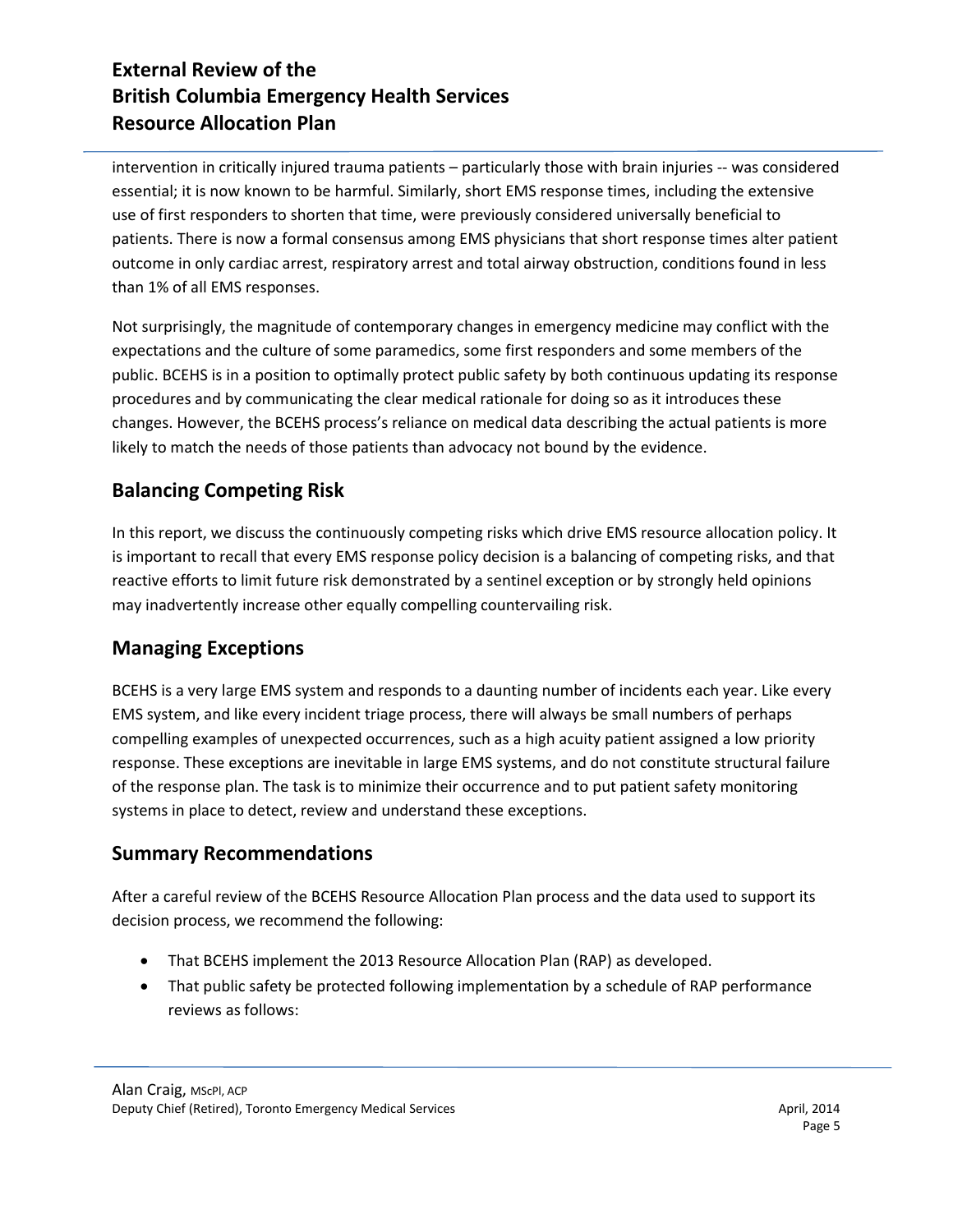- o **After six months** Review of data completeness including acquisition of EMS and first responder clinical intervention data proposed in this report
- o **After 12 months** Review of agreement between contemporary patient acuity data and that used to produce the 2013 RAP, supported by supplementary acuity scoring derived from the EMS and first responder clinical intervention data
- o **After 18 months** Complete revision of the BCEHS Resource Allocation Plan with increased reliance on pre-agreed decision criteria applied to actual clinical data, permitting a reduction in reliance upon voted expert opinion

# **Summary**

British Columbia Emergency Health Services and its partner agencies have undertaken a complex and important process to optimize EMS response to the residents of and visitors to British Columbia. Although challenging as a change management process, the new Resource Allocation Plan is likely to improve public safety by the careful balancing of risk and benefit.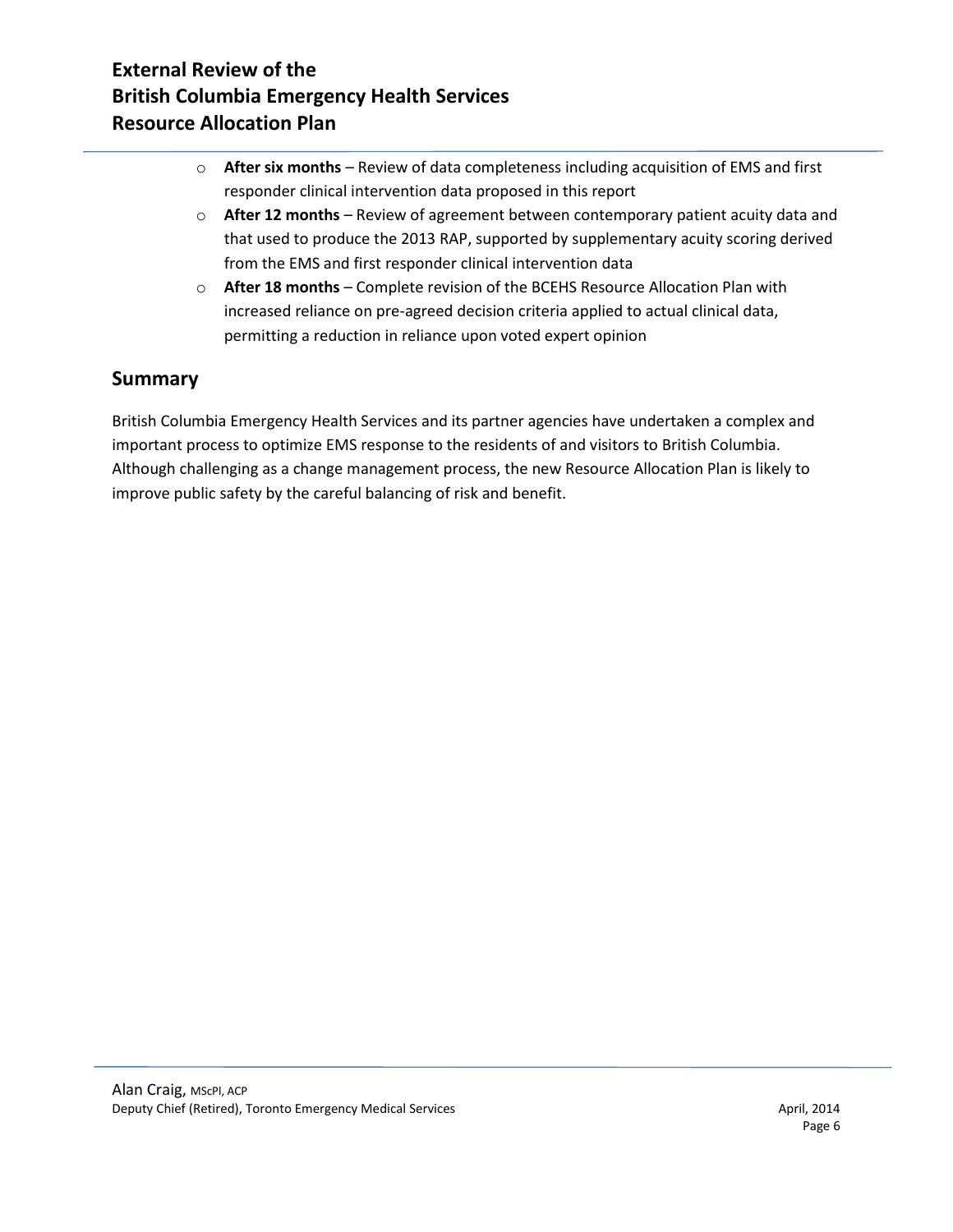# **Contents**

### **Executive Summary**

### **Summary of Recommendations**

### **Part 1 - Background**

### **Part 2 - Call Triage in the EMS Dispatch Process**

- Part 2A The Medical Priority Dispatch System (MPDS)
- Part 2B BCEHS compliance with the MPDS algorithm
- Part 2C Issues in EMS call triage processes

### **Part 3 - The BCEHS 2013 Resource Allocation Plan process in context**

- Part 3A The influence of contemporary EMS science
- Part 3B Management of competing risks in EMS resource allocation
- Part 3C Decision-making strategies in Resource Allocation Planning

# **Part 4 – The BCEHS Resource Allocation Plan as a clinical prediction rule**

- Part 4A Data supporting the process
- Part 4B The RAP decision-making process
- Part 4C The final product The BCEHS response plans

# **Part 5 - Options for the future of the RAP process**

### **Appendices**

- A Data points reported to the RAP Working Group
- B Selected references in EMS resource allocation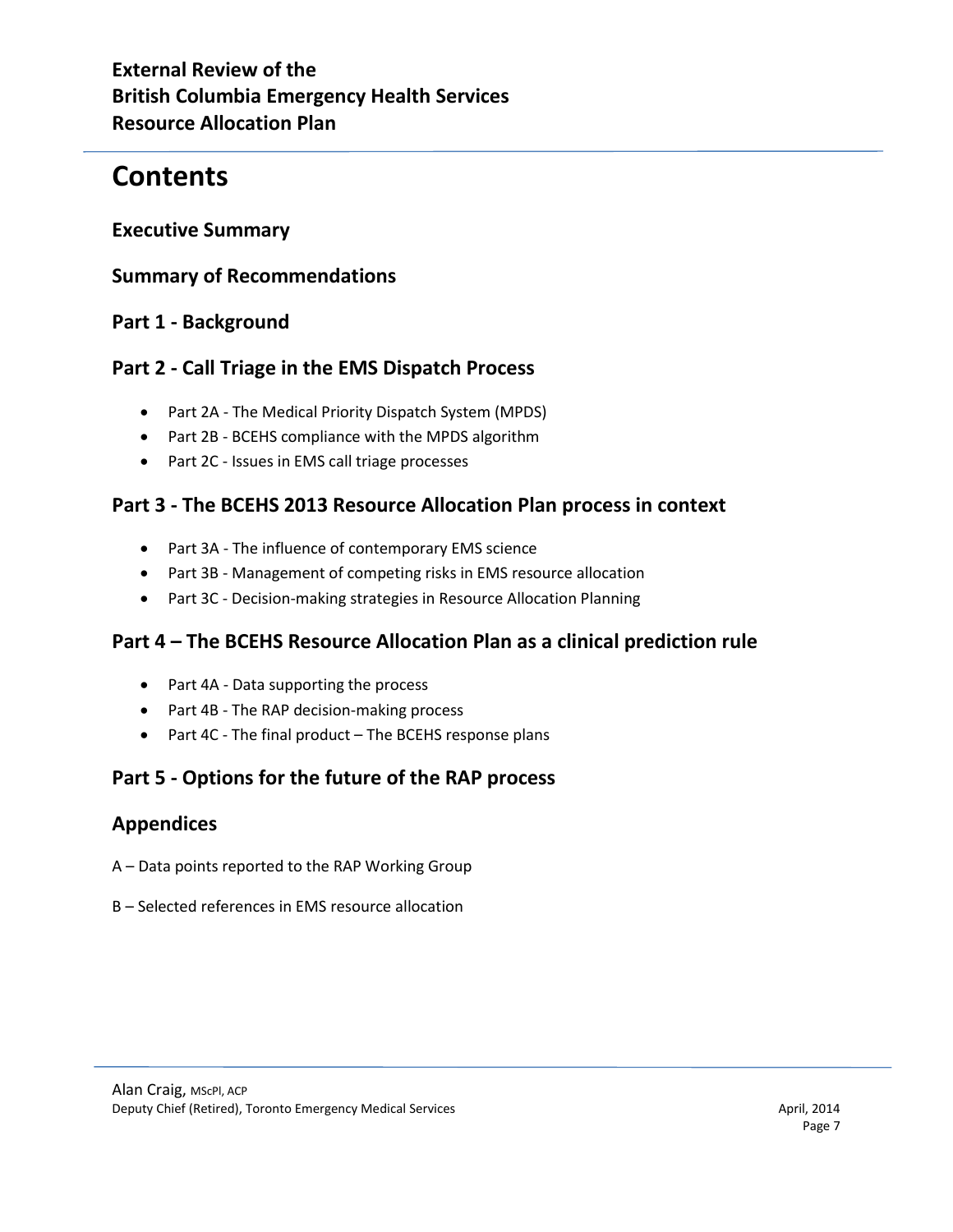# **Summary of Recommendations**

The following recommendations are made to the BCEMS Vice-President – Medical Programs:

#### *Summary Recommendations:*

- *It is recommended that BCEHS implement the 2013 Resource Allocation Plan (RAP) as developed.*
- *It is recommended that BCEHS conduct consecutive RAP performance reviews on the following schedule:*
	- o *After six months – Review of data completeness including acquisition of EMS and first responder clinical intervention data proposed in this report*
	- o *After 12 months – Review of agreement between contemporary patient acuity data and that used to produce the 2013 RAP, supported by supplementary acuity scoring derived from the EMS and first responder clinical intervention data*
	- o *After 18 months – Complete revision of the BCEHS Resource Allocation Plan with increased reliance on pre-agreed decision criteria applied to actual clinical data, permitting a reduction in reliance upon voted expert opinion*

#### *Supplementary Recommendations:*

- *It is recommended that BCEHS consider acceptable levels of risk for both under-triage and overtriage in deciding the most appropriate response to groups of MPDS determinants.*
- *It is recommended that, when risk thresholds are set, competing risks be explicitly considered in the decision process.*
- *It is recommended that the Australasian Triage Scale be used as an adjunctive data point in future RAP revision processes if issues of data completeness and a more substantial alignment between ATS's criteria and the BCEHS pre-hospital setting can be achieved.*
- *It is recommended that the BCEHS analytic metrics be amended as described to improve the precision and usefulness of the analysis.*
- *It is recommended that a detailed retrospective and prospective review of BCEHS incidents in the MPDS determinant 09-B-01 be conducted to assess whether patients warranting resuscitation are unexpectedly encountered.*
- *It is recommended that the firefighter first response plan contained in the 2013 BCEHS RAP be implemented as written.*
- *It is recommended that comprehensive patient care reports documenting each instance of firefighter patient care of all types to BCEHS patients be integrated into the BCEHS clinical data to power future evidence-based reviews of this plan*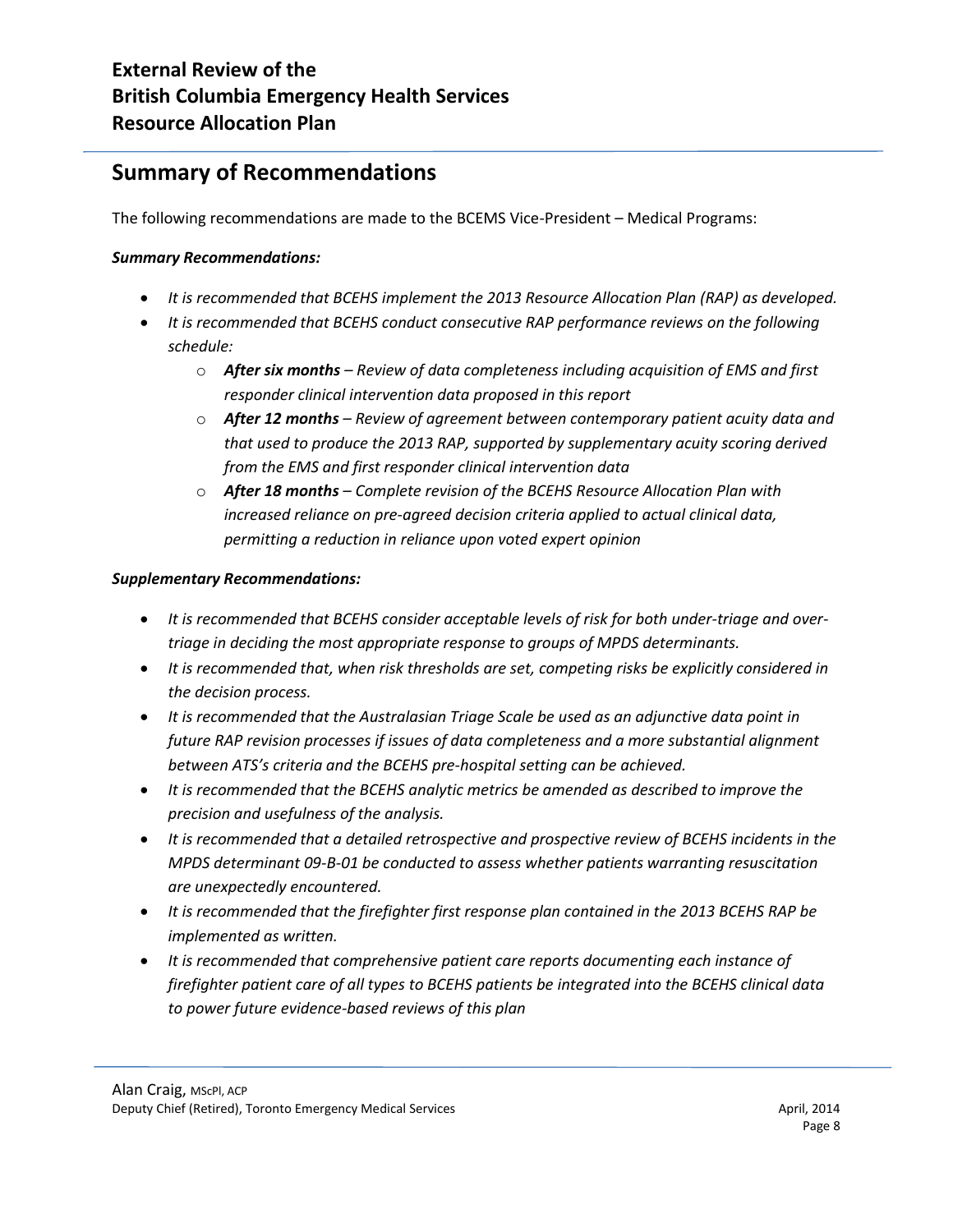- *It is recommended that all BCEHS cases where critically-time-sensitive EMR-level interventions (CPR, defibrillation, BVM ventilation and tourniquet application) are provided be identified prospectively, regardless of whether these were provided by EMS paramedics or first responders, and collated by MPDS determinant*
- *It is recommended that once statistically useful prospective data is available, periodic reassessments of this plan be undertaken to assess the performance of the first responder components of the 2013 BCEHS resource allocation plan*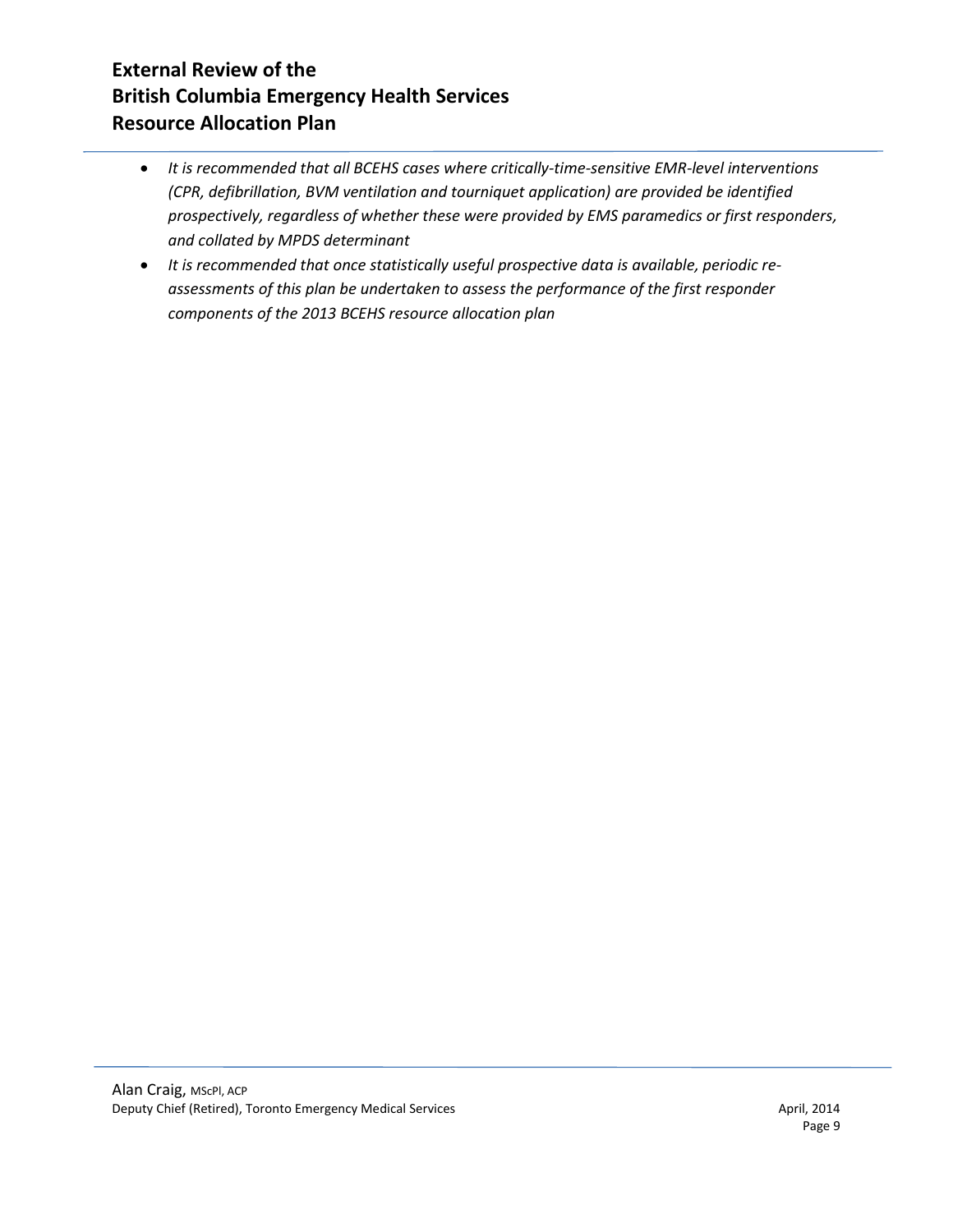# **Part 1 - Background**

# **The 2013 BCEHS Resource Allocation Plan**

During late 2012 and early 2013, British Columbia Emergency Health Services conducted a major revision to its Resource Allocation Plan (RAP), a master document which defines the most appropriate Emergency Medical Services (EMS) system response to incoming 9-1-1 emergency medical calls. BCEHS serves as a "Secondary Public Safety Answering Point" (S-PSAP) in the 9-1-1 system, and all 9-1-1 callers requesting an ambulance are immediately transferred to one of BCEHS's three wide-area dispatch centres.

The BCEHS call-takers conduct a brief scripted medically-oriented interview with the 9-1-1 caller to rapidly classify and prioritize the incident, and the centre then assigns an appropriate response which may involve a combination of EMS ambulance resources with or without Fire Service first responders. The response is defined by the RAP which predetermines the response for each of several hundred possible dispatch categories known as "determinants".

The 2012-13 review was a consensus process involving a "Working Group" comprised of a range of stakeholders including physicians, paramedics, dispatchers, EMS managers, and first responders. The group reviewed data related to each possible dispatch determinant, and then each group member cast votes on the most appropriate response options in a three-round "modified Delphi" process, aimed at anonymously reaching consensus on each decision. Many votes produced a unanimous decision, but consensus was not achieved in others. A second BCEHS senior executive group, including a physician, reviewed each decision, resolving issues upon which consensus could not be reached, and in selected circumstances, altering the working group's decision for risk management and other medical policy reasons.

In November, 2013, a final revised RAP document was completed including a summary report outlining the process and the changes it entails.

# **The External Review Report**

This report was commissioned in early 2014 to provide the BCEHS Vice President – Medical Programs with external advice on the wisdom of the RAP's development processes and conclusions, and to evaluate whether it represented a "best practices" approach which should be adopted by the Province as medical and administrative policy.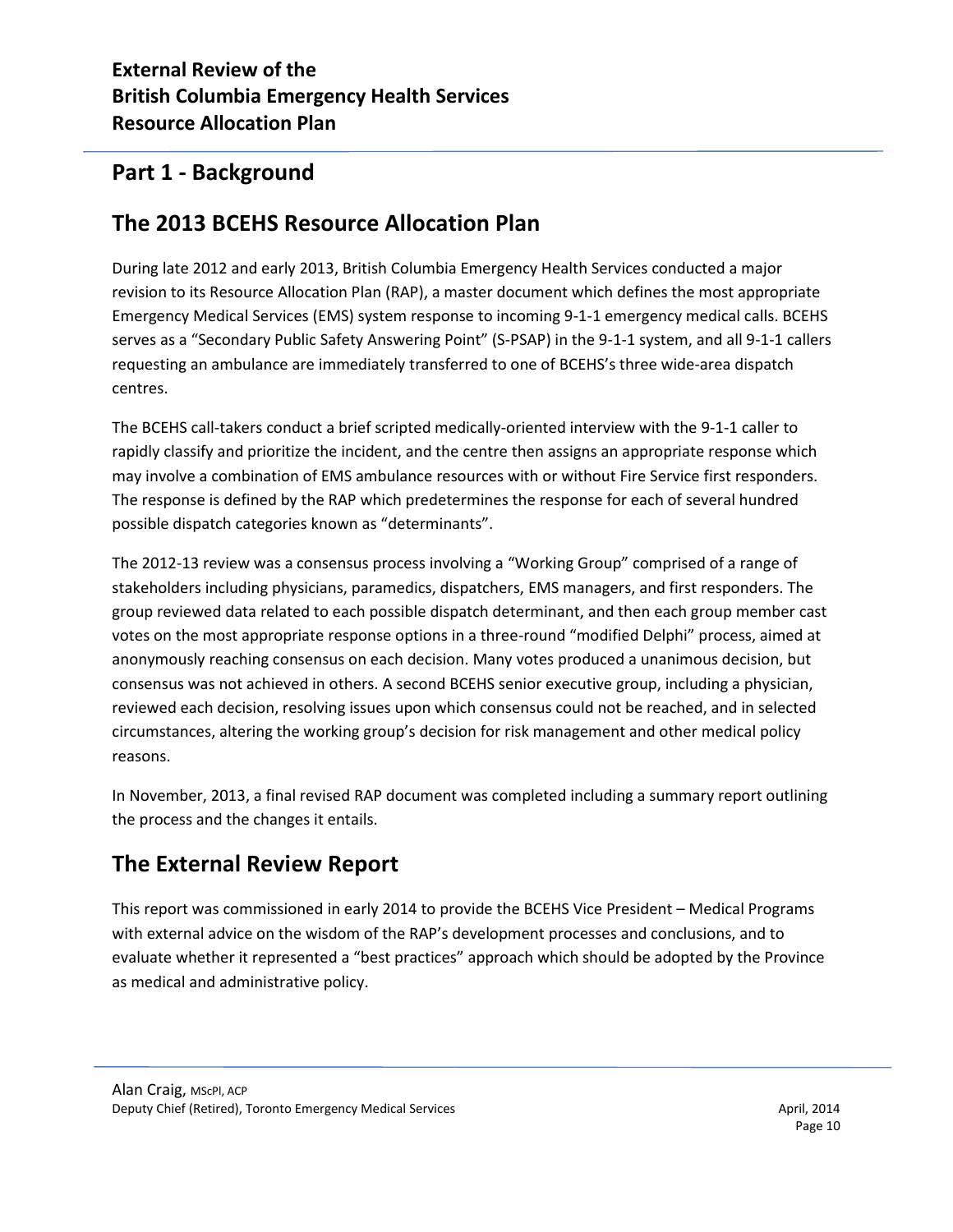Since the 2013 BCEHS RAP has not been fully implemented at this writing, it is not possible to assess or predict the actual performance of the plan, but rather to assess the likelihood of its success based on the infrastructure and processes used to develop it.

In this report, we considered:

- Where this process fits in contemporary EMS clinical and operational practices, including the rapidly evolving emergency medical science environment, issues in risk tolerance and optimal medical decision-making practices.
- The data upon which the decisions were based, including dispatch centre data, data extracted from paramedic patient care records, and interpretative and analytic data related to patient acuity and sentinel events such as out-of-hospital cardiac arrest (OHCA)
- The resulting Resource Allocation Plan itself, including an assessment of its role as a clinical prediction rule.
- Key strengths and weaknesses
- Opportunities for strengthening the process, including protection of public safety through a scheduled process of data quality assessment, validation of the RAP's predictive strength, options in additional data and analytic approaches to improve its scientific strength and developmental efficiency.
- Recommendations including an overall professional opinion as to whether this plan should be recommended by BCEHS as policy in British Columbia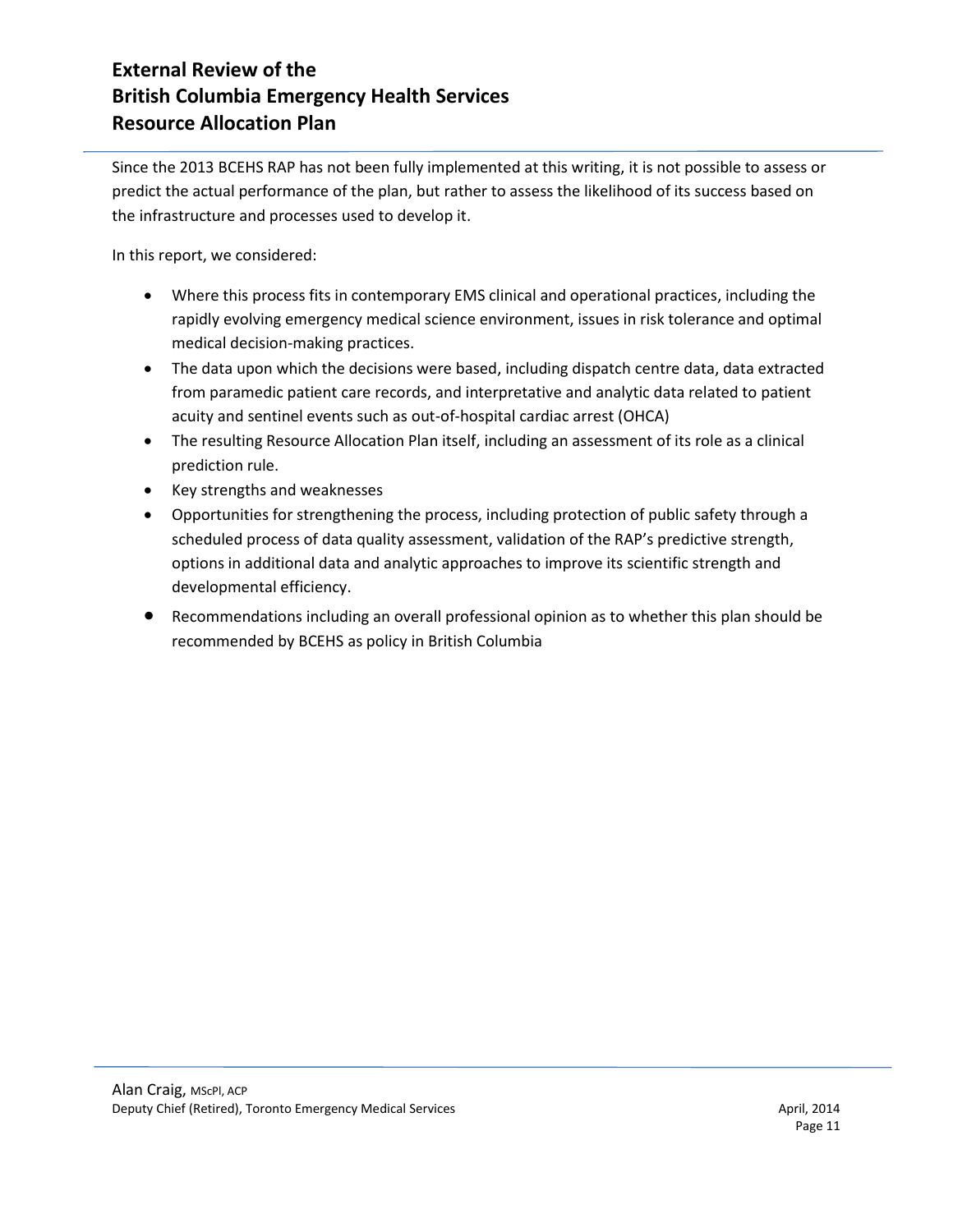# **Part 2 - Call Triage in the EMS dispatch process**

BCEHS's three wide-area dispatch centres receive a total daily average of 1,900 requests for emergency response. For the most part, these incidents are considered authentic "emergencies" by those who call 9-1-1, but like patients presenting at hospital emergency departments, many EMS patients – in fact, most – do not face immediately life-threatening conditions, but rather conditions of a wide range of relative clinical priorities. However, for those incidents involving immediate threats to life – such as cardiac arrest, drowning, or extreme shortness of breath – rapid reliable identification and response to their need is of paramount importance.

A central task of EMS systems is the classification of each incoming 9-1-1 incident, ascertaining its priority relative to other concurrent calls, and defining what resource or combination of resources should respond. Known collectively as response plans (or in British Columbia, as the Resource Allocation Plan), this process relies upon two distinct elements:

- A reliable and consistently accurate process for call classification and prioritization
- Medically-supervised predefined response plans which direct dispatch staff as to what resources should respond and how rapidly

In a theoretical perfect system, the priority designations in a resource allocation plan would perfectly match patient acuity, neither over-triaging, nor under-triaging, any call. The inherent vagaries of prioritizing patients the EMS dispatcher cannot see and the need to rely upon information from lay callers makes such perfect allocation highly unlikely if not impossible. However, high levels of accuracy (the combination of sensitivity and specificity) and patient safety are possible.

Optimally, a multi-layer EMS system would assign its resources to achieve the following:

- Allocate most high priority incidents to high priority dispatch categories
- Allocate most low priority incidents to low priority dispatch categories
	- $\circ$  These two appear to be mirrors of each other, but they are not, as it is possible to achieve one without achieving the other.
- Dispatch ALS to incidents likely to produce a patient requiring ALS
- Dispatch only BLS units to incidents unlikely to produce a patient requiring ALS
- Dispatch first responders (Fire or Police) to only those incidents where their most time-sensitive interventions such as CPR and defibrillation are likely to be required

It would be unreasonable and unpredictable to ask EMS dispatch centre staff to make the decisions required to execute this process in real-time based solely on each dispatcher's individual knowledge, experience, preferences and approach. Accordingly, decision support mechanisms, mandatory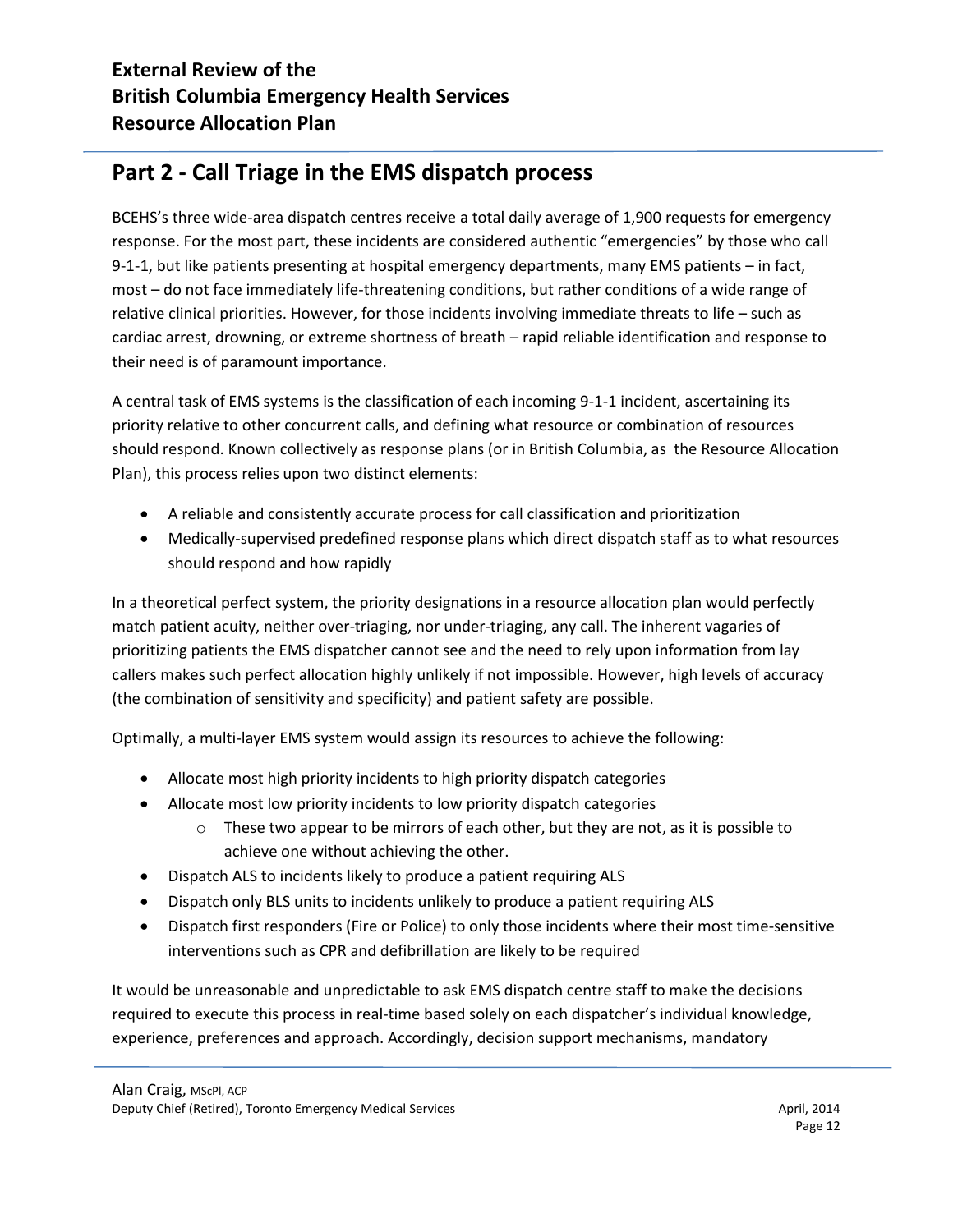processes, and medically-supervised response policies are in place in every BCEHS site and in most contemporary EMS systems worldwide.

# **Medical Priority Dispatch System (MPDS)**

BCEHS uses a commercial emergency medical call triage product known as the Medical Priority Dispatch System (MPDS) [Priority Dispatch Corporation, Salt Lake City, UT] which employs a brief scripted interview with the 9-1-1 caller to establish key information about the patient's condition. The interview is algorithmic, using different questions for different chief complaints and incident types. By the end of the interview, the algorithm routes the EMS call-taker to one of nearly 1,300 possible decision endpoints known as "determinants" in one of 33 general incident categories.

Where necessary, dispatchers are provided with scripted instructions to provide assistance to callers in managing a range of critical emergencies prior to the arrival of emergency responders. For instance, in cardiac arrest, dispatchers now routinely instruct lay bystanders over the phone in cardiopulmonary resuscitation (CPR), critically shortening the time to starting life-sustaining chest compressions.

The MPDS system is the most widely used call triage algorithm in the world, and more than 65 million emergency calls are processed through it annually in 3,100 MPDS-equipped dispatch centres worldwide. MPDS has been adopted for all EMS dispatch centres in BC, Alberta, Ontario, Nova Scotia, New Brunswick, Prince Edward Island and many local dispatch points such as Winnipeg EMS-Fire Service and Urgences Sante in Montreal. Although several competitor products exist, they represent a small part of 9-1-1 practice, and MPDS remains the only algorithm with a significant presence in the independent peer-reviewed emergency medicine scientific literature, including studies assessing MPDS's performance and predictive accuracy in various EMS systems.

### **BCEHS Compliance with the MPDS algorithm**

All decision systems such as MPDS operate safely only to the extent that they are carefully and consistently followed. Even flaws in the process cannot be identified without rigorous compliance to the interview scripts and the algorithm's flow. BCEHS conducts routine structured reviews of its adherence to the MPDS process and reports that in 2012, its dispatch centres were typically 88-89% compliant.

In 2013, this compliance rate rose to 95%, placing BCEHS's communications centres among the best in North America. BCEHS has applied for Center of Excellence accreditation for all of its sites through the National Academies of Emergency Dispatch, a rating only achieved by a small percentage of MPDS sites. Accreditation would be an important asset to BCEHS as it imbeds strong ongoing quality assessment, compliance and patient safety processes into Center of Excellence sites.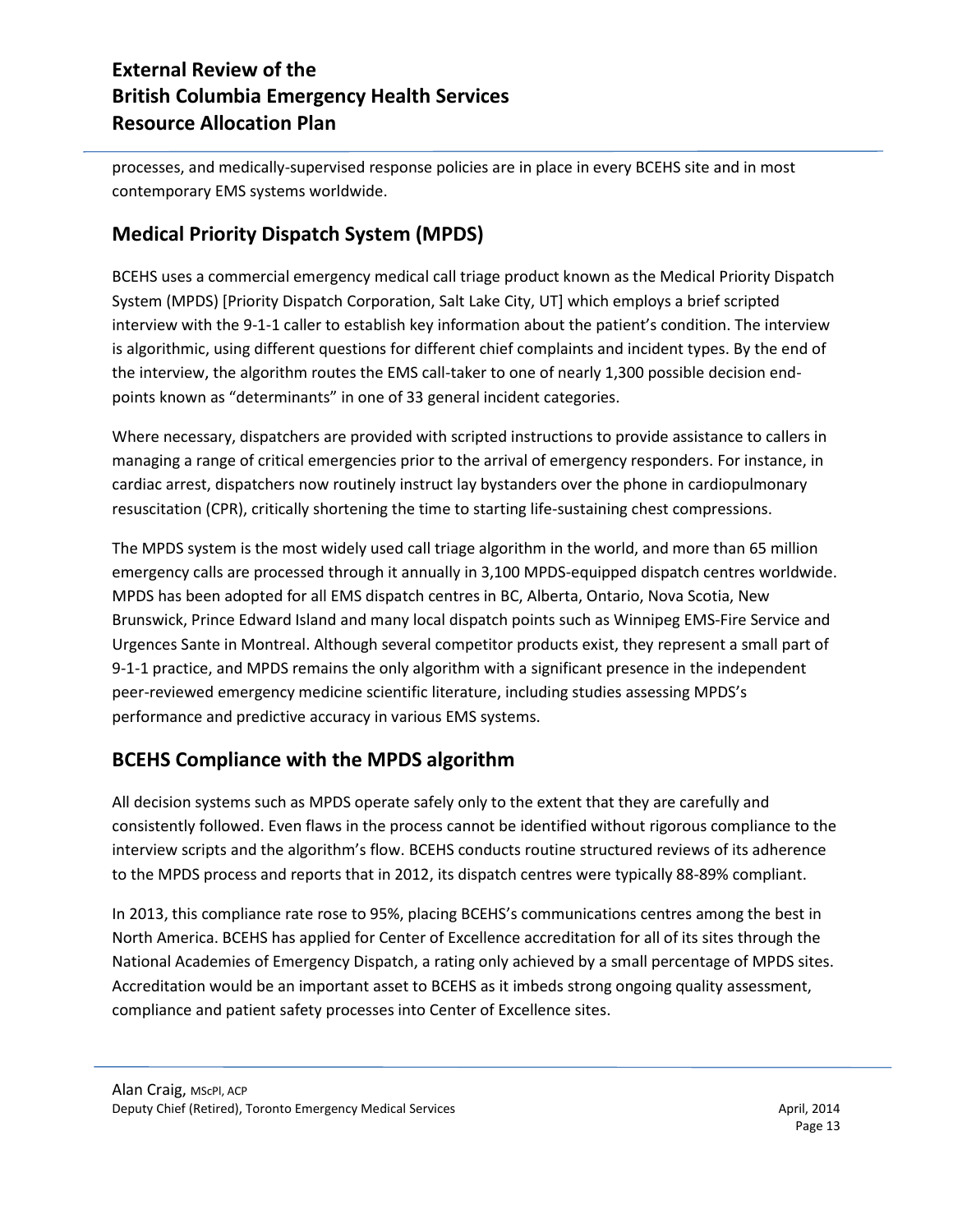### **Issues in EMS Call Triage Processes**

Over the past 15 years, EMS researchers have recognized that even when well-designed dispatch triage algorithms such as MPDS are assiduously applied to classify incoming calls, the group of patients arising from calls assigned to each of the dispatch categories ("determinants") will not all be of a single acuity (such as "critical") but have a spectrum of acuities from critical to very low acuity.

In recognition of this, MPDS is designed to err on the side of caution in calls with the potential for high acuity. The MPDS process has been shown in research papers that high priority determinants such as those at the "Delta" level produce a spectrum of patients with substantially more critical and seriously ill patients, and fewer low acuity patients. Conversely, low priority determinants such as those at the "Alpha" level produce a range of patients whose acuities are heavily biased towards low and very low acuity.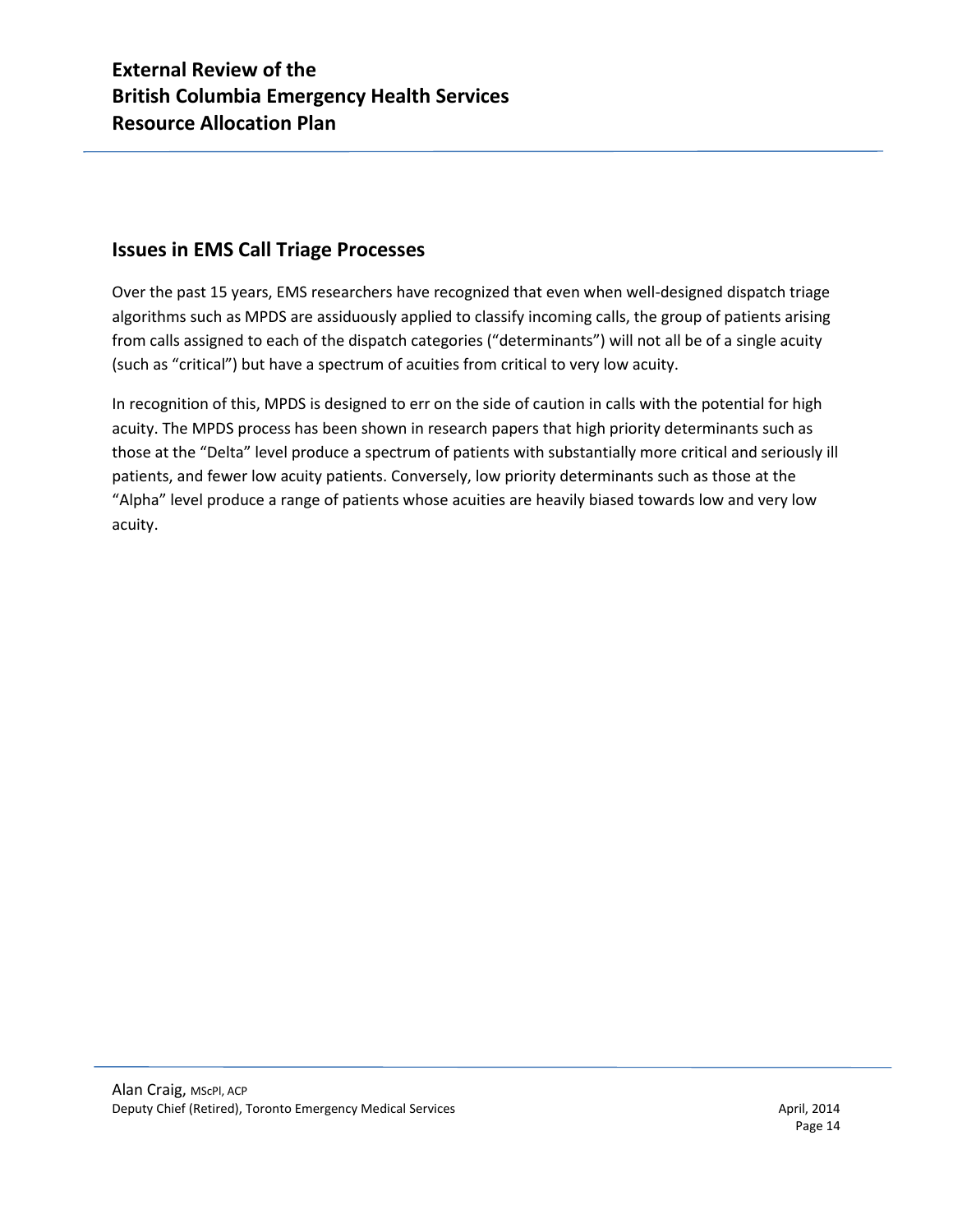# **Part 3 - The BCEHS Resource Allocation Plan Process in Context**

In assessing the BCEHS Resource Allocation Plan and the process which produced it, it is very useful to place the plan in the context of key factors which affect best practices in response planning for high quality EMS systems.

These include:

- The contemporary medical science affecting both emergency medicine and pre-hospital care systems such as BCEHS
- Strategies in EMS risk management, and in particular, recognition of the interaction between competing risks
- Issues arising from undertaking evidence-informed "expert opinion" decision-making in medicine

### **Part 3A - Contemporary EMS Science**

During the past ten years, a growing body of scientific research has dramatically altered the science of emergency medicine, cardiac arrest resuscitation and Emergency Medical Services. The pace of change is accelerating, and EMS systems will require frequent re-design to optimize care. The most significant changes include:

- Conclusive evidence now exists that rapid commencement of high-quality minimally-interrupted chest compressions is the single most important contributor to survival from out-of-hospital cardiac arrest when coupled with defibrillation when a shockable rhythm is detected.
- There is extremely limited evidence that intravenous drugs and advanced airway management such as endotracheal intubation improve survival to hospital discharge in the initial pre-hospital resuscitation of primary cardiac arrest. Certain drugs are believed to remain important in the pre-hospital management of patients after restoration of spontaneous circulation after cardiac arrest (eg vasopressors and inotropes).
- In optimized EMS systems, patients who do not achieve durable restoration of spontaneous circulation prior to arriving at hospital are extremely unlikely to survive to hospital discharge.
- With limited exceptions, urgent transportation of a cardiac arrest patient to hospital before restoration of spontaneous circulation is unlikely to improve survival (and may in fact harm the patient), dramatically impairs CPR quality, and increases risk to providers and the public alike.
- Oxygen should be administered in pre-hospital care primarily to correct specific occurrences of oxygen desaturation, based on clinical assessment and on biometric readings. The practice of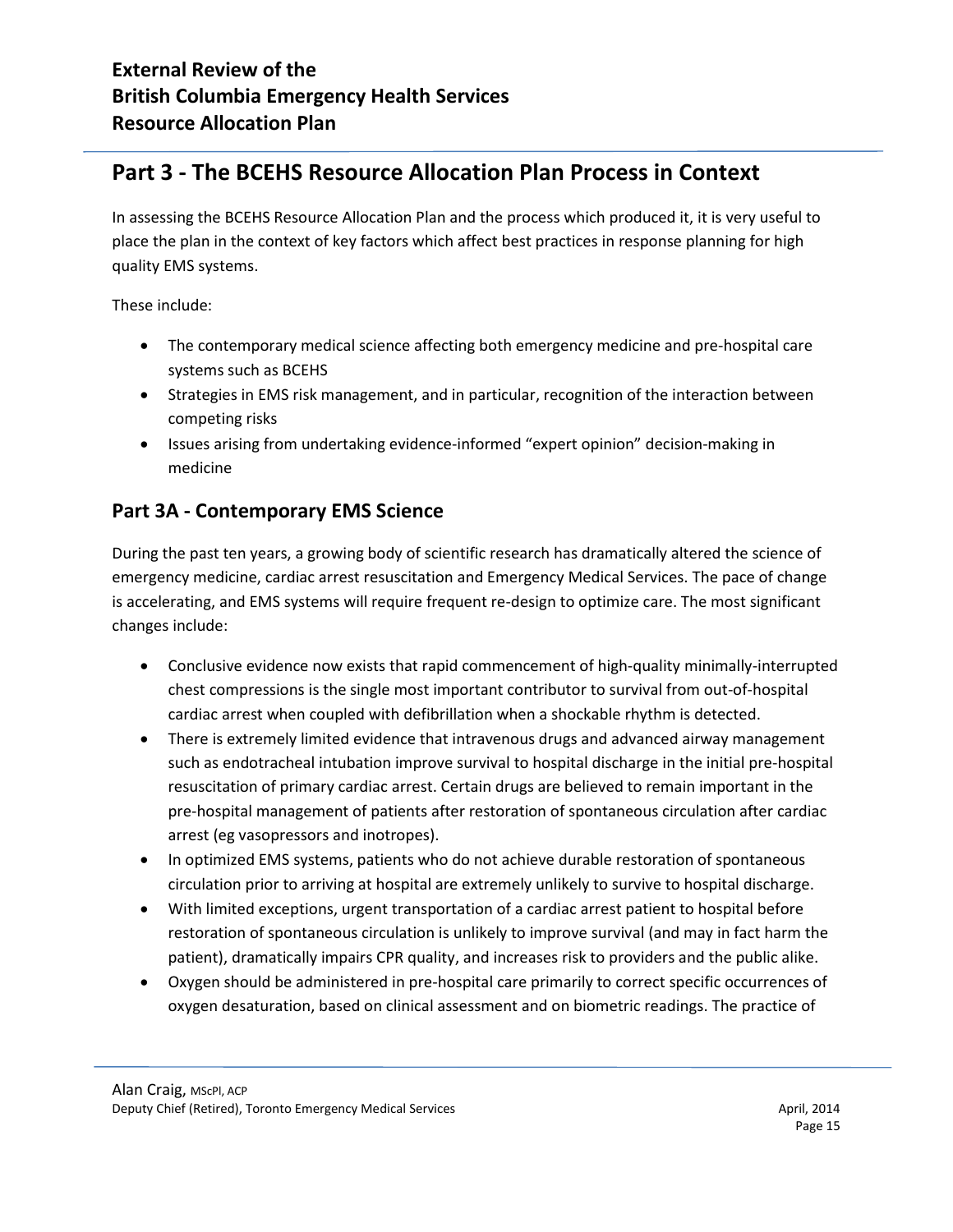routine administration of oxygen (by EMS staff or by first responders) without specific clinical indication is unwarranted and growing evidence shows substantial harm to certain patients.

- Rapid EMS response times by either ambulance crews and first responders do not affect patient outcomes except in cardiac arrest, respiratory arrest and total airway obstruction.
- Excessively strict EMS response times and unwarranted "lights-and-siren" responses by either EMS ambulances or first responders endanger the safety of the public and responders alike, and inflate emergency services costs without altering patient outcomes.

# **Implications of new science for EMS Resource Allocation planning**

These scientific developments fundamentally alter strategies in EMS resource allocations planning, including the following:

- EMS calls likely to involve a patient whose heart has stopped beating or who is not breathing should receive the fastest possible response including dispatcher-coached bystander CPR, public access defibrillation, fire and/or police first response, and an EMS ambulance. Initial EMS resuscitation (high quality CPR and automated defibrillation) can be provided at the BLS and first responder level.
	- $\circ$  Therefore, knowing which EMS dispatch categories (such as MPDS determinants) are actually most likely to produce these patients is essential and can only be derived from matching dispatch data with paramedic patient records.
- In cardiac arrest, Advanced Life Support care is now known to be most useful after initial resuscitation where restoration of spontaneous circulation is achieved.
	- $\circ$  Accordingly, even delayed arrival of an ALS ambulance in cardiac arrest may still be beneficial.
- Dispatching first responders (fire apparatus, police or others) is most beneficial where the specific time-sensitive interventions available from these responders (CPR, automated defibrillation, and bag-mask ventilation) are most likely to be needed. At present, there is limited scientific evidence of outcome benefit from first response beyond these most urgent incidents.
- Response time requirements should be reconsidered to provide patients with the interventions they actually require in the time frame they need them and to:
	- $\circ$  Ensure the promptest possible response to incidents likely to produce patients in unexpected cardiac arrest, respiratory arrest or with total airway obstruction. This includes drowning, hanging and other asphyxial events. No clinically optimal standard exists other than "absolutely as fast as possible" and the use of dispatcher-initiated engagement of bystanders to commence interventions such as CPR and rescue breathing is beneficial.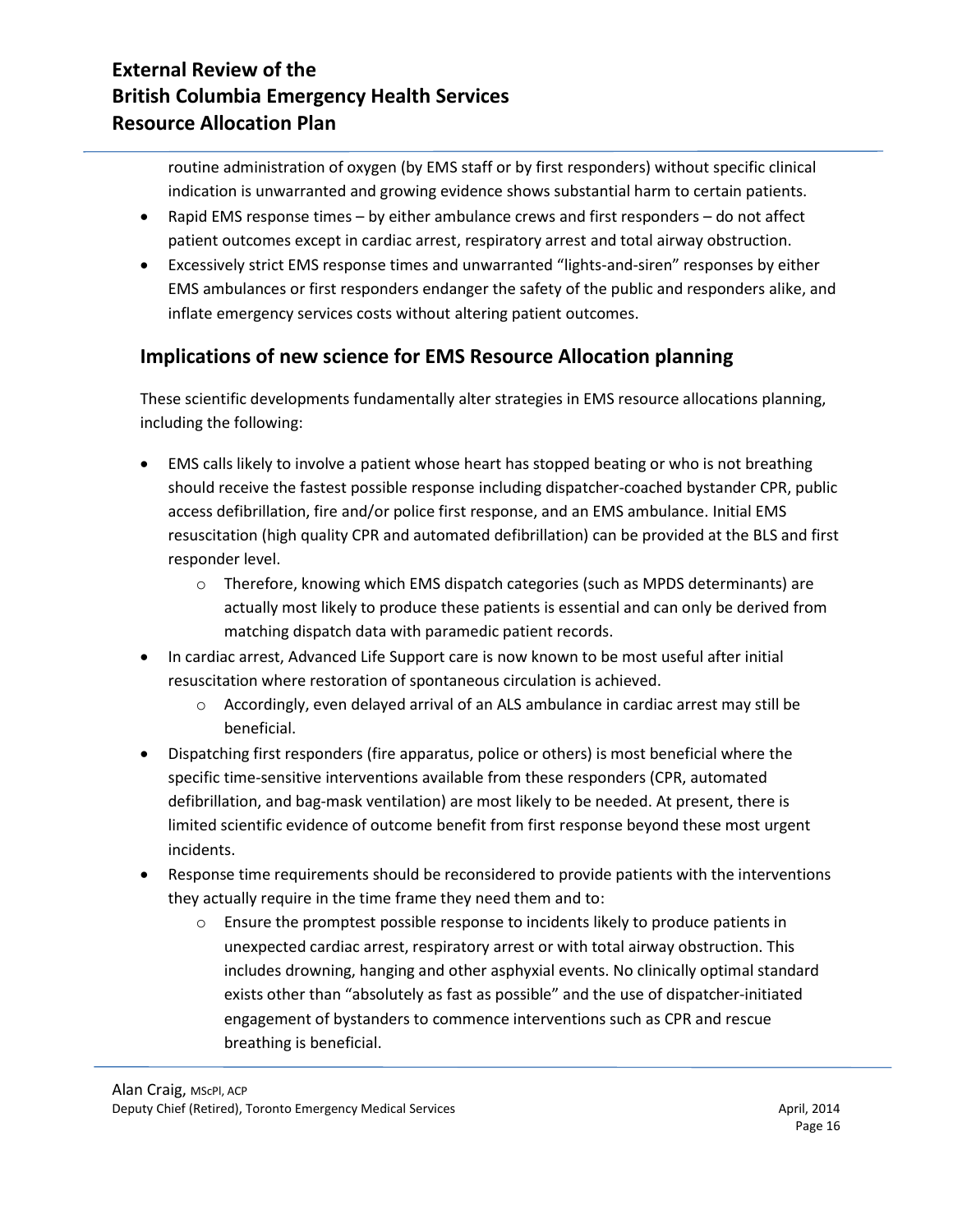- $\circ$  Provide other care in a reasonable and consistent time frame, having regard to those at aggravated risk, such as, but not limited to, persons exposed to inclement weather, the isolated elderly, and unprotected minors.
	- Previously common response time standards for lower priority calls (12 min 59 sec at the  $90<sup>th</sup>$  percentile, 20:59, 30:59, etc) are not based in medical specific evidence.
- $\circ$  Prevent accumulation of undispatched incidents in EMS communications centres which may prove difficult to serve later should a surge in demand occur.
- $\circ$  Balance the costs of shorter response times against competing health care system needs, community expectations and ethical practice.
- It is not necessary to dispatch everyone capable of an intervention, but rather a response which most efficiently meets that need.
- The use of "light-and-siren" response should be restricted to only the most urgent incidents.
	- o Response plans mandating non-emergency response should be routine for both ambulance crews and first responders for other incidents.

# **Part 3B - Management of Competing Risks in EMS Resource Allocation**

All EMS triage processes – including a decision not to triage at all – share common risks which interact and compete with one another. These interactions of risk preclude adoption of "all-or-nothing" solutions and are best resolved using the highest possible level of clinical evidence.

# **Acceptance of Background Risk**

All EMS resource planning decisions involve acceptance of low level background risk of serious adverse events (SEAs) caused by process variation or imprecisions in the triage process itself. Even those reporting an emergency precipitate a serious adverse event because they imprecisely or erroneously describe the nature of an incident, causing it to be assigned a low priority when in fact it is later found to be immediately life-threatening. This can occur because the caller is not actually with the patient, because the caller lacks medical training, because of the caller's personal, cultural and experiential bias, and many other reasons.

In all EMS call triage interactions, there is the risk of under- or over-triage. In under-triage, the process fails to identify an emergent – even life-threatening – condition. In over-triage, risk arises from assigning a needlessly high priority and therefore providing a response which is both too urgent and involves overcommitment of emergency resources.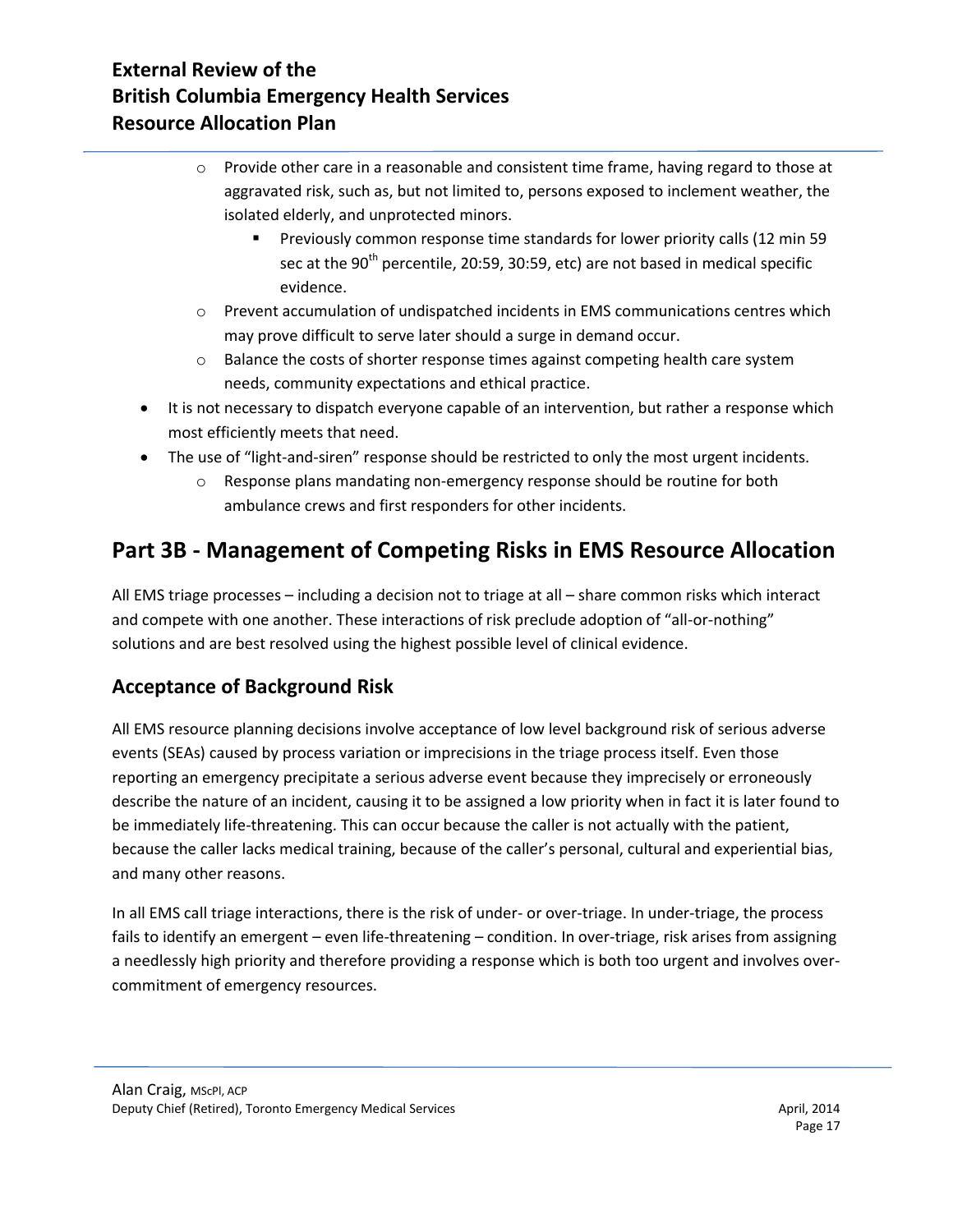Either form of error can occur when triage procedures are not followed, when those procedures have insufficient sensitivity and/or specificity, and when the caller cannot, or fails to, accurately answer the EMS call-taker's structured questions. In each case, risk can range from low to unacceptably high, depending up the combination of probability and consequence.

Over-triage deserves special notice. Some EMS systems believe that they can minimize overall system risk by very aggressive response plans for every call, sending an ALS ambulance, a BLS ambulance and first responders, all using "lights-and-siren". Despite the superficial appeal of this approach, its benefits (reduced risk of under-triage) may well be met or overshadowed by the competing risks of response accidents, local resource depletion, and cost. For instance, wrongly assigning a call to a needlessly high priority – either in real time or in the RAP – may deny a rapid response to another call which arises shortly thereafter in the immediate area.

# **Defining Local Tolerability of Risk**

EMS resource planning processes are strengthened when the tolerance for specific high consequence risks is quantified in advance of evaluation of data. For instance, an EMS system might hypothetically decide that "we will accept the risk of sending BLS ambulance alone to calls in a particular determinant as long as there is no more than one chance in 500 that a call in this determinant will be found to be a cardiac arrest warranting resuscitation." This would establish one "cut-off" criterion for "BLS-only" responses. It should be noted that specific risk-adjusted statistical techniques are available (such as Receiver Operating Characteristic [ROC] curves) which assist in optimizing these choices.

### **Perception of Risk**

Individuals, their communities and stakeholders within communities are routinely tempted to minimize or entirely discount even lethal risk when acceptance of that risk would force individual or public policy choices which are seen as negative. For instance, the risk of disastrous flooding, volcanic eruption or contamination from nuclear accidents is often dismissed by those who would otherwise be forced to give up their traditional place of residence, work or recreation. In EMS resource planning, stakeholders may discount the risk of collisions involving emergency vehicles during "lights-and-siren" response as being events which "don't happen here." Considerable caution is required in considering dismissal of risk, particularly when probability of occurrence is low but possesses high consequence.

### **Imposition of Risk in Absence of Consent**

EMS triage policy decisions possess risk which accrues to people whose individual consent is inherently impossible to obtain either in advance or at the time of a 9-1-1 call. That risk may accrue to either individual patients (eg where ALS response is forgone), to persons not directly involved in a particular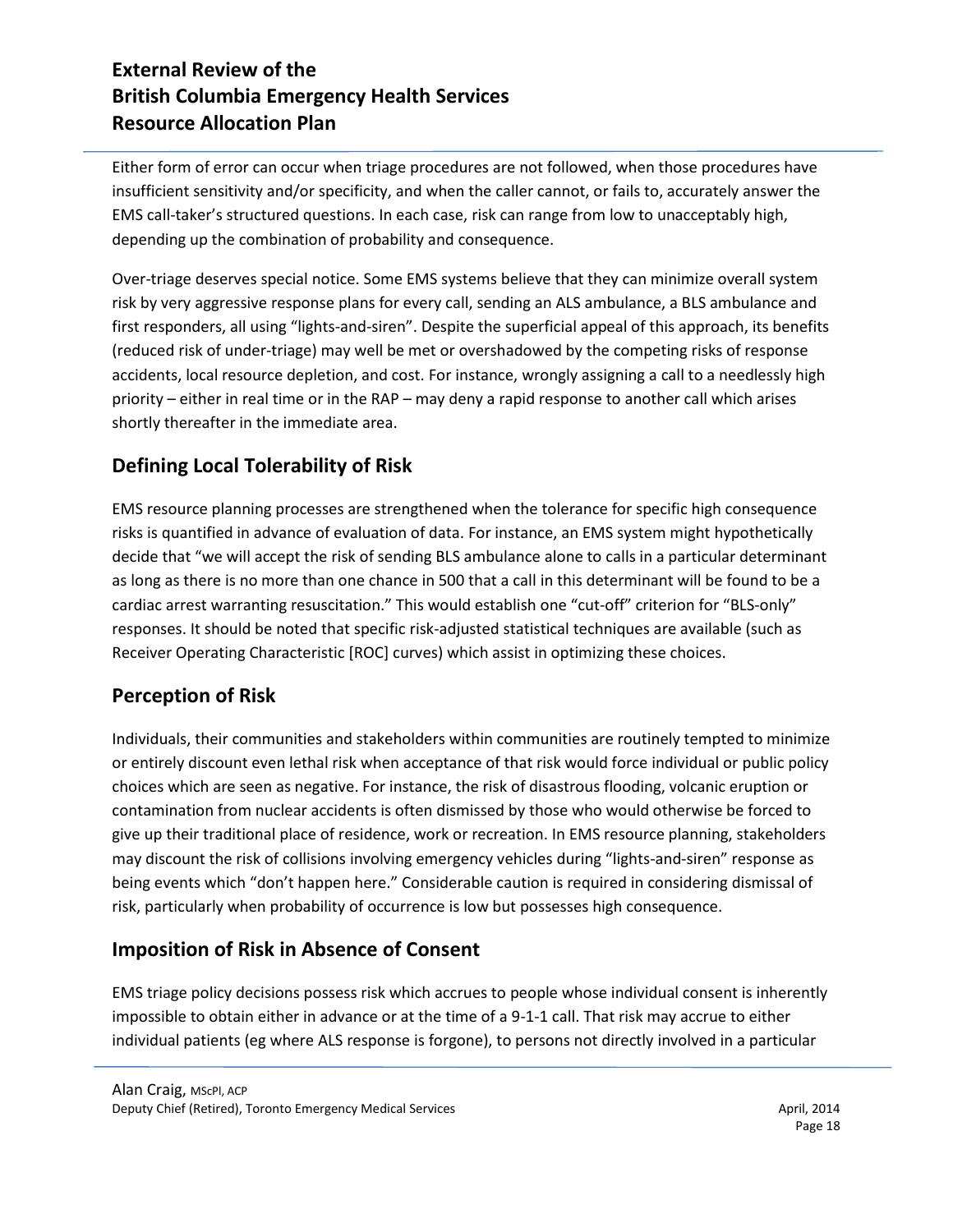EMS event (eg where emergency vehicle response results in a motor vehicle accident), or both. The assignment of risk to persons who, by definition, cannot offer their informed consent imposes a high burden upon decision-makers, a burden amplified when competing risks exist. Excellent literature exists which defines strategies for establishing tolerability of risk imposed upon those who cannot consent.

### **Efficiency of Response**

Careful stewardship of EMS resources protects public safety, minimizes risk to providers and community alike, and limits cost escalation as demand for service increases with population and consumption of emergency care.

A central characteristic of EMS data disaggregated by MPDS determinant is the dramatic clustering of EMS incidents in a small percentage of the available EMS determinants. For instance, in the 2012 BC EMS dataset, all 630,542 events appear in only 319 of MPDS's more than 1,300 possible determinants. Moreover, more than 90% of all incidents appear in only the 100 most frequently-used determinants, and 50% of incidents appear in only 24 MPDS determinants. Similarly, 90% of the 5,401 cardiac arrests documented in the dataset occurred in 27 determinants and involving 154,460 responses. The remaining 10% of cardiac arrests recorded in the 2012 dataset are spread sparsely over 392,812 responses in 178 additional dispatch determinants.

The impressive clustering of EMS incidents in relatively small numbers of MPDS determinants strongly support the establishment of risk/benefit cut-offs to improve system efficiency within known risk boundaries.

#### **Recommendation:**

- *It is recommended that BCEHS consider acceptable levels of risk for both under-triage and overtriage in deciding the most appropriate response to groups of MPDS determinants.*
- *It is recommended that, when risk thresholds are set, competing risks be explicitly considered in the decision process.*

# **Part 3C - Decision-making Strategies in Resource Allocation Planning**

In contemporary academic emergency medicine, there is wide agreement that evidence-based decisionmaking including diagnostic approaches, treatment protocols and advice to patients produces the most reliable and reproducible results. Evidence-based decisions are typically informed by robust data, carefully-designed high-quality research trials of sufficient power to resolve the issues at hand, and vetting through the scientific peer review process.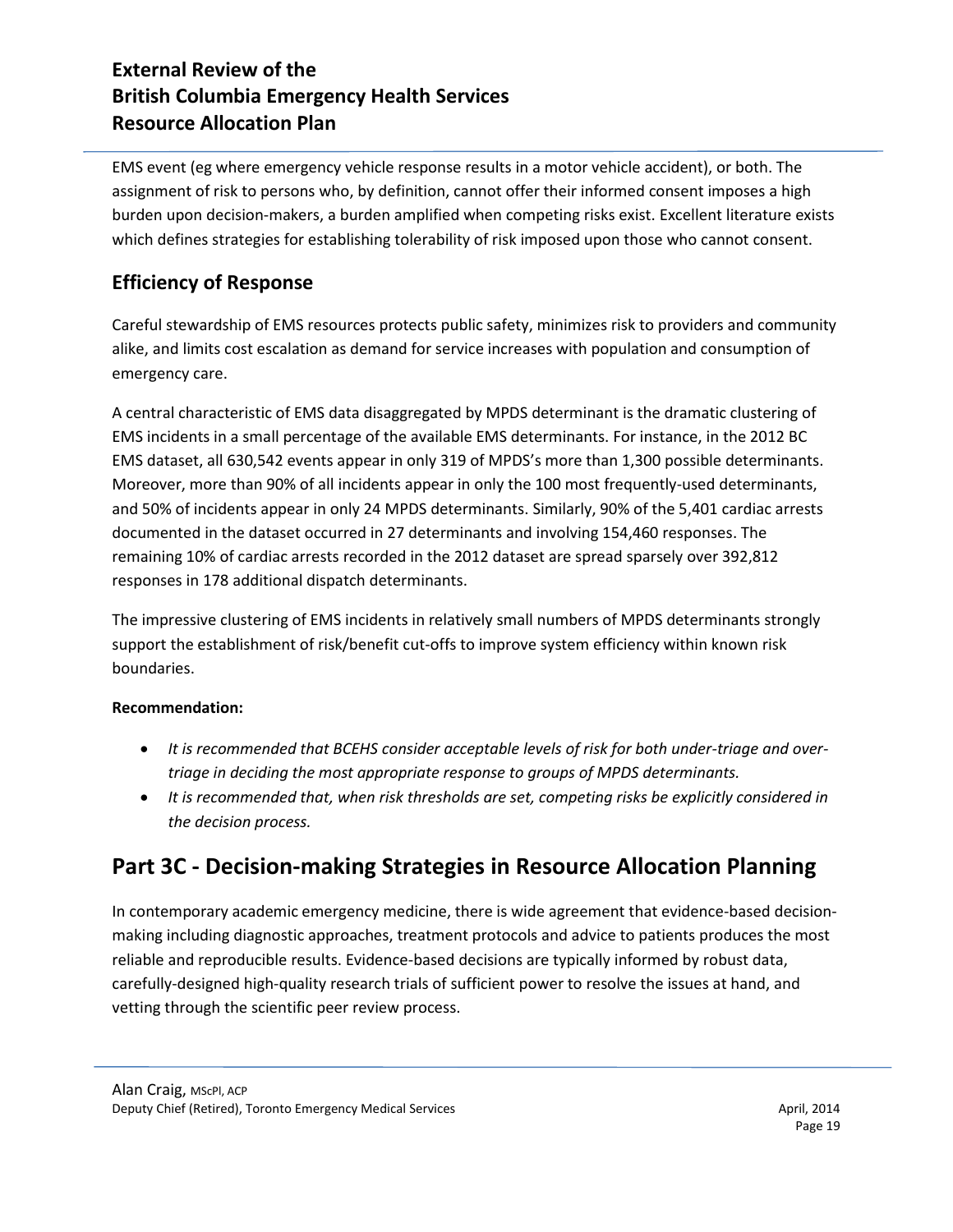However, the development of EMS policy – both medical and operational – does not always lend itself well to a fully-evidence-based approach, in part because consent issues in the randomized controlled trials which would be required to resolve some of the leading issues. On the other hand, these problems do not license arbitrary or ill-informed decision-making, and strongly argue for informing any decisions with the best-available evidence while remaining aware of that evidence's strengths and limitations.

Strong evidence contributes to risk management and to the evolution of practice even when the evidence contradicts past practice and long-held assumptions.

### **Existing Peer-reviewed Scientific Literature on EMS resource allocation**

A small but intelligent and informative literature exists reporting various studies and strategies related to EMS resource allocation, in particular in relation to the Medical Priority Dispatch System. A comprehensive review of that literature is beyond the scope of this review, but to assist, we have included a bibliography of key papers as Appendix B.

### **Role of Expert Opinion, Stakeholders and Consensus**

Where strong levels of evidence such as randomized trials do not exist, policies and protocols are often established using expert opinion. The employment of expert opinion is greatly strengthened when:

- The decision process used by the experts is transparent, documented and followed consistently.
- Whatever clinical data is available is brought to bear directly and traceably upon the decisions.

Expert processes are designed to arrive at intelligent decisions informed by the best available evidence. In processes involving multiple true experts, it may be seen as important that the resulting decision broadly represent the opinions of all participants as a formal consensus. In some cases, consensus cannot be achieved due to authentic honest difference of expert opinion, often owing to a lack of overwhelmingly convincing evidence.

By contrast, constituency processes – those designed to ensure representation of defined groups or interests – operate, by definition, to promote the interests of those constituencies. This obligation to represent is legitimate but different than the expectation of impartiality essential to expert processes.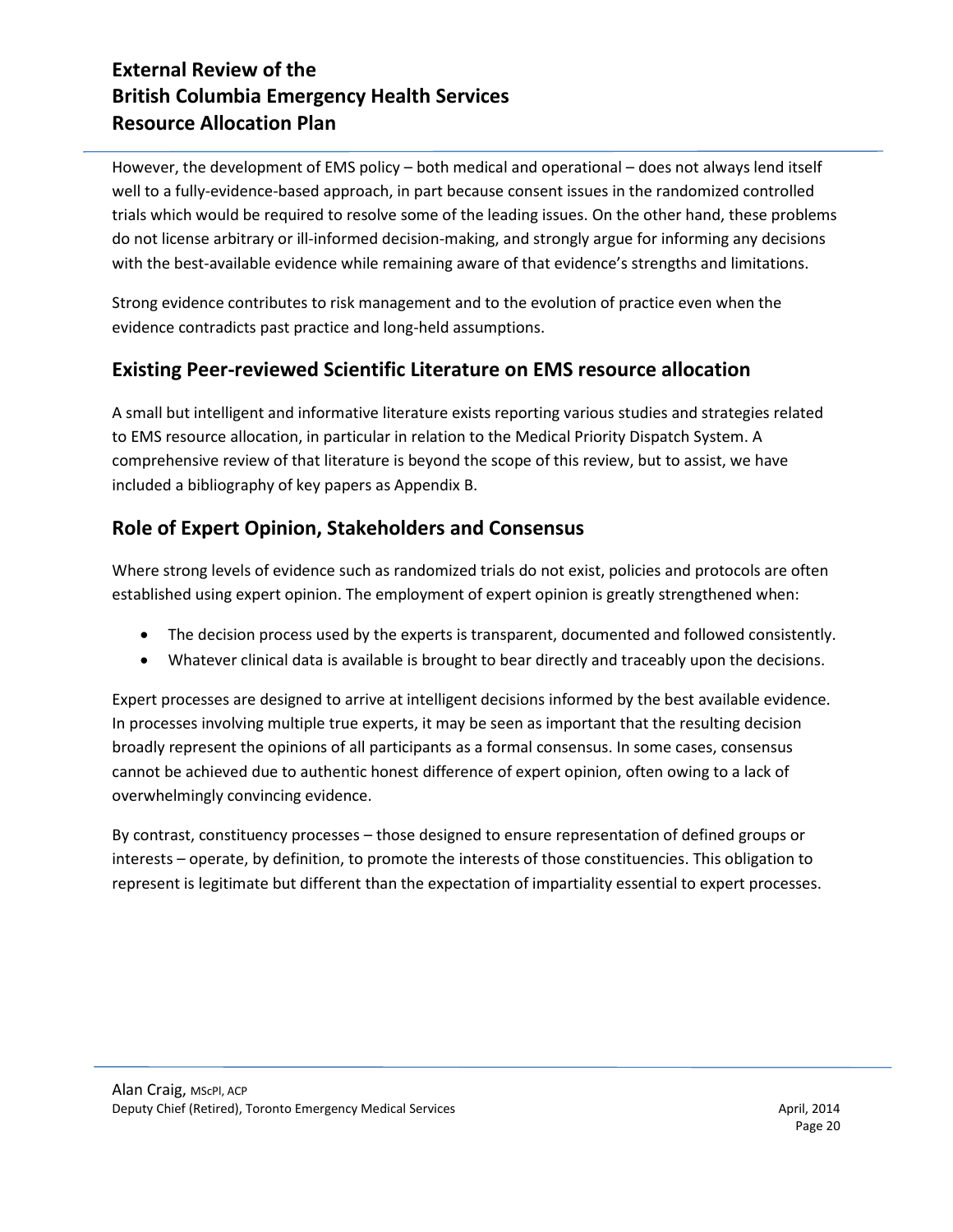# **Part 4 - The BCEHS 2013 Resource Allocation Plan as a Clinical Prediction Rule**

"*Clinical prediction rules are mathematical tools that are intended to guide clinicians in their everyday decision making" – Simon Adams, BMJ, 2012*

EMS resource allocation plans function daily as derived clinical prediction rules, closely matching Simon Adams' definition, and like other clinical prediction rules, are most reliable when derived more from data than opinion and when validated with prospective data samples after implementation.

In this section, we consider three elements of the BCEHS RAP development process:

- The data supporting the process
- The decision process used
- The resulting Resource Allocation Plan

# **Part 4A – Data supporting the RAP Process**

#### **Sourcing Predictive Data**

The data used in any resource allocation plan is of value only to the degree that it is predictive.

Five factors largely determine the predictiveness of EMS resource planning data:

- Use of a high quality computer-aided dispatch system which produces reliable and rich categorical, temporal and spatial data.
- Use of a call classification process which consistently places incidents similarly described by 9-1- 1 callers into the same dispatch category
- Sample sizes at the finest level of data analysis (determinant level) which are large enough to be likely to produce similar results in future samples.
- The quality, accuracy and completeness of the available clinical data.
- Use of scores, ratings and other interpretive schemes which have been evaluated in advance to confirm that they will produce consistently meaningful results driven by the best available data. For instance, great care should be exercised when a particular score on an interpretive scale is sometimes derived from one group of data elements or patient presentations, and sometime from another.

The RAP process was supported by data derived from two sources, the BCEHS computer aided-dispatch (CAD) system and the BCEHS electronic patient data warehouse system in which manually keyed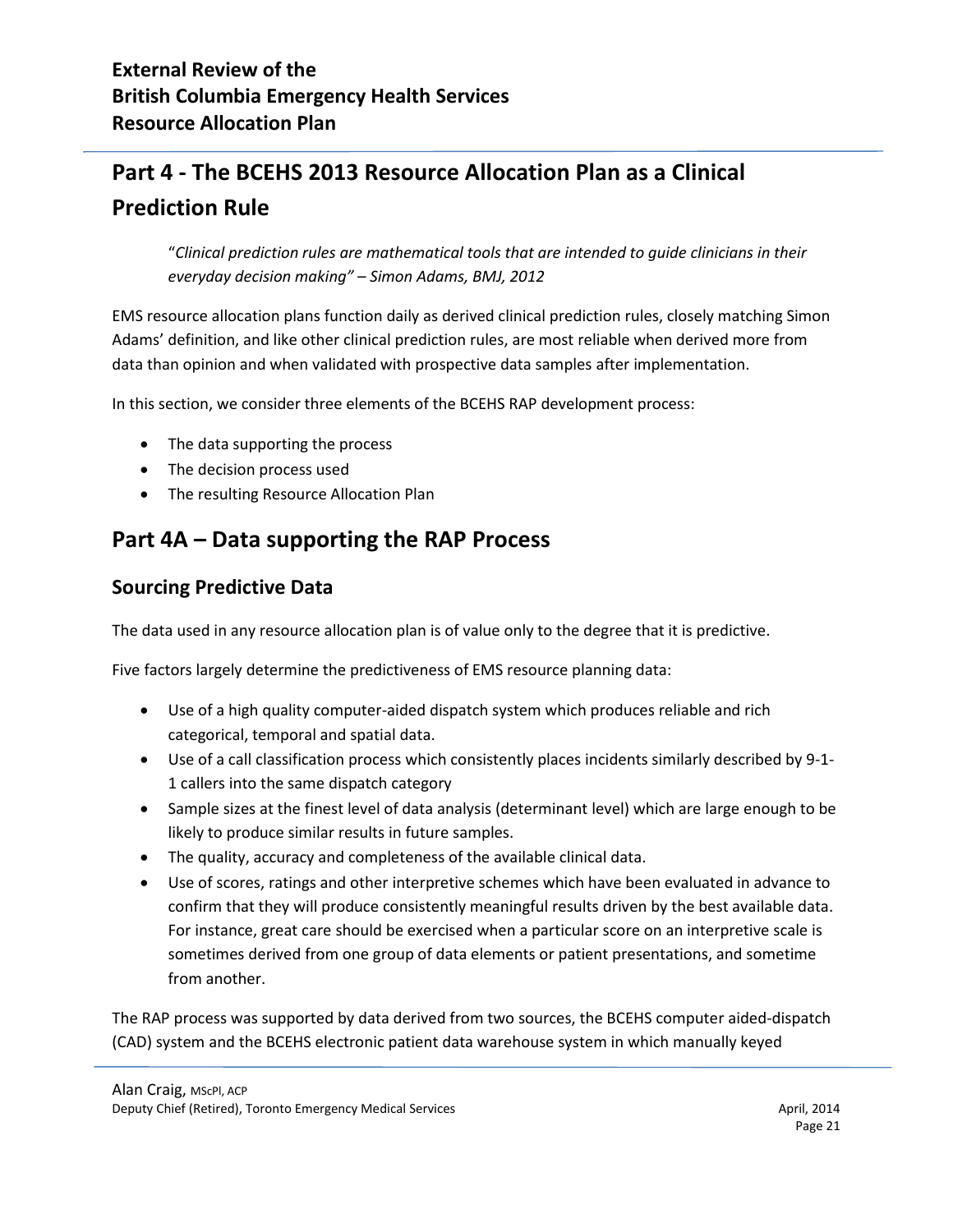extracts from paper paramedic patient charts are stored. By matching the CAD and clinical records for EMS incidents (using the unique incident run number which appears in each), it is possible to establish relationships between information upon which dispatch decisions are based and the actual clinical condition of the associated patient. The clinical data also has the potential to describe the pre-hospital medical interventions provided, and to provide attributes about the incident, such as whether the case is an out-of-hospital cardiac arrest (OHCA) warranting resuscitative intervention.

BCEHS provided the RAP Working Group with a selection of analytic metrics – mostly proportions and tallies – to help describe the patient population encompassed by each MPDS determinant in the 2012 BCEHS data sample. These metrics included computerized interpretation of each patient chart against an external clinical acuity scale in an effort to provide a standardized measure of the distribution of patient acuities encountered in calls assigned to each of the 319 MPDS determinants evaluated.

A typical example of the data summary supplied to the RAP Working Group for each MPDS determinant appears in Appendix A.

The BCEHS dataset appears well suited to the RAP task:

- High-quality CAD data
	- o BCEHS uses industry-standard CAD systems with rich, reliable data
- Consistent classification of incoming incidents
	- $\circ$  MPDS meets this test and BCEHS has demonstrated high levels of compliance with the MPDS algorithm.
- Sample size
	- o This is a robust data set with more than 630,500 records.
	- o 243 of the 319 MPDS determinants reviewed had data for 30 or more cases
- Completeness and accuracy
	- o Accuracy of paramedic charting and data entry from paper forms, and completeness of patient care documentation were beyond the scope of this report.
	- $\circ$  As a rule, EMS data "missingness" is unlikely to be random and this suggests that statistical techniques such as imputation are unlikely to be appropriate.
- Interpretative Scales and Ratings
	- o An extensive discussion of the use of the Australasian Triage Scale follows in this report
	- $\circ$  We provide comments in this report about ways to buttress completeness of the data presented to decision-makers.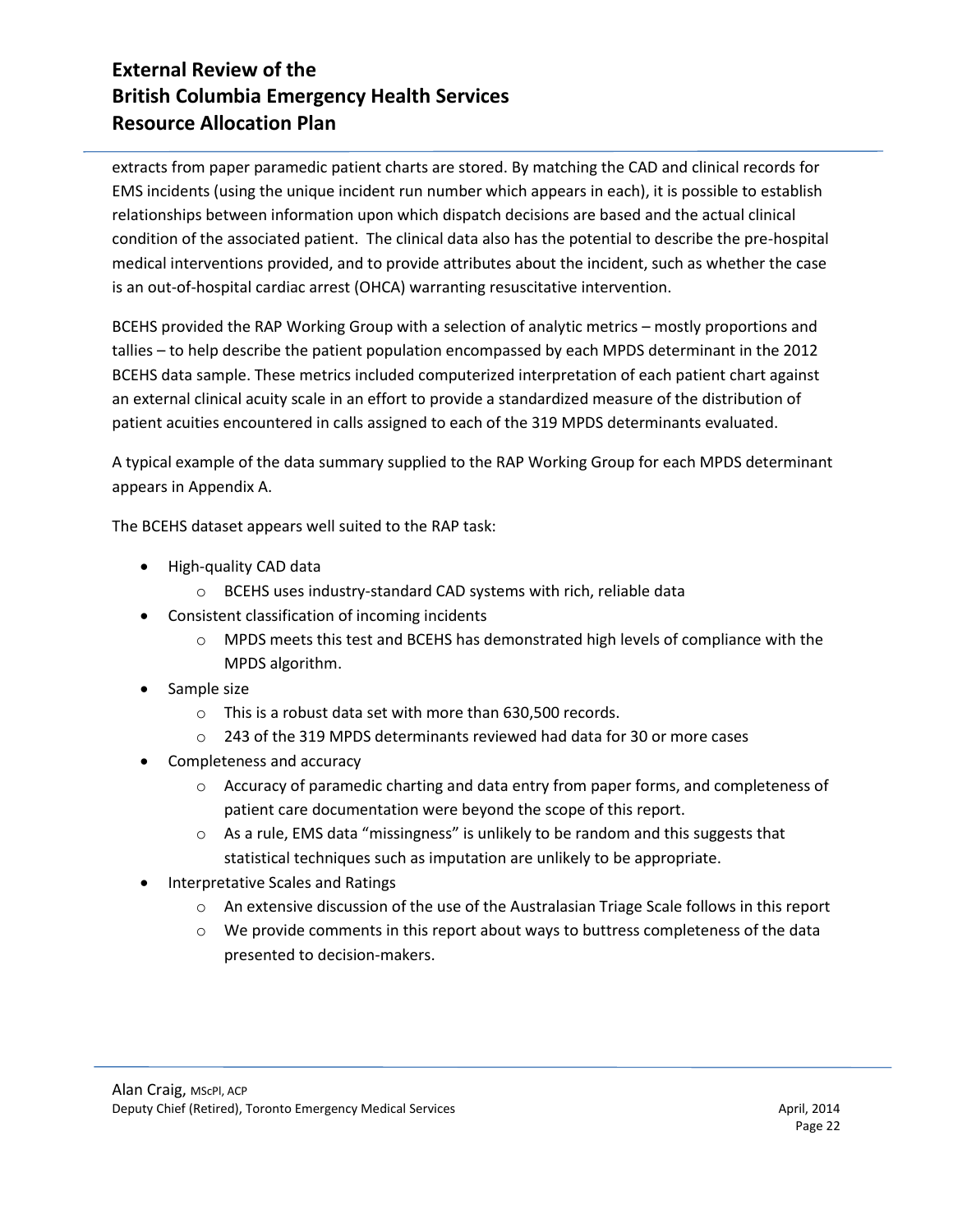# **Use of the Australasian Triage Scale**

BCEHS used interpretive software in an effort to assign each of their 2012 EMS patient records to one of five levels of clinical acuity using the Australasian Triage Scale. These decisions were based on based on a combination of physiological and descriptive attributes recorded in electronic data extracted from the paramedics' paper patient chart. The scale has five discrete acuity categories number from one (highest) to five (lowest).

Developed in 2000, this scale is designed to standardize the triage of patients presenting at hospital Emergency Departments and to ensure that ED staff route those with the highest acuity to immediate treatment. ATS has an intelligent architecture whose triage classifications would, by and large, resonate with any ED physician. Similar efforts to classify EMS patients have been made by other Canadian EMS systems using the Canadian Triage Acuity Scale (CTAS), a scale also developed originally for in-hospital - not pre-hospital -- use.

However, attempting to retrospectively apply any of these hospital-based scales (ATS, CTAS or other) to pre-hospital patients faces four distinct challenges:

- The criteria used by ATS to classify a patient are, in many cases, diagnostic ("Severe behavioural disorder"), while EMS chart data is, by its nature, dominantly physiological (vital signs, coma and trauma scores), observational ("abdominal pain"), and treatment-oriented ("Atropine 1 mg given IV at 10:15 hrs").
- The BCEHS paramedic patient record data set was not designed around ATS. Attempting to retrospectively apply external criteria to a dataset whose design did not explicitly and comprehensively solicit the criteria's data points limits the precision of the match between the ATS categories and the patients seen by BCEHS paramedics. This issue is amplified by EMS charts which are less than fully complete, a problem commons to many EMS data sets.
- Assigning a case to a specific ATS acuity such as "ATS-1" required the application of multiple data tests. Each of these tests possesses its own level of precision and the error in identifying ATS-1 patients is the sum of the error in each set of tests applied.
	- $\circ$  In the BCEHS data analysis, six different data tests some based on objective finding such as systolic blood pressure and others on "provider impression" -- were employed to determine if an incident warranted an Australasian Triage Score of "1".
- ATS's acuity determination assists in priority determination, but acuity alone does not define the most appropriate EMS response resource mix. For instance, in the two highest ATS categories, there is no strict relationship between the acuity scores and the likely need for ALS or first responders.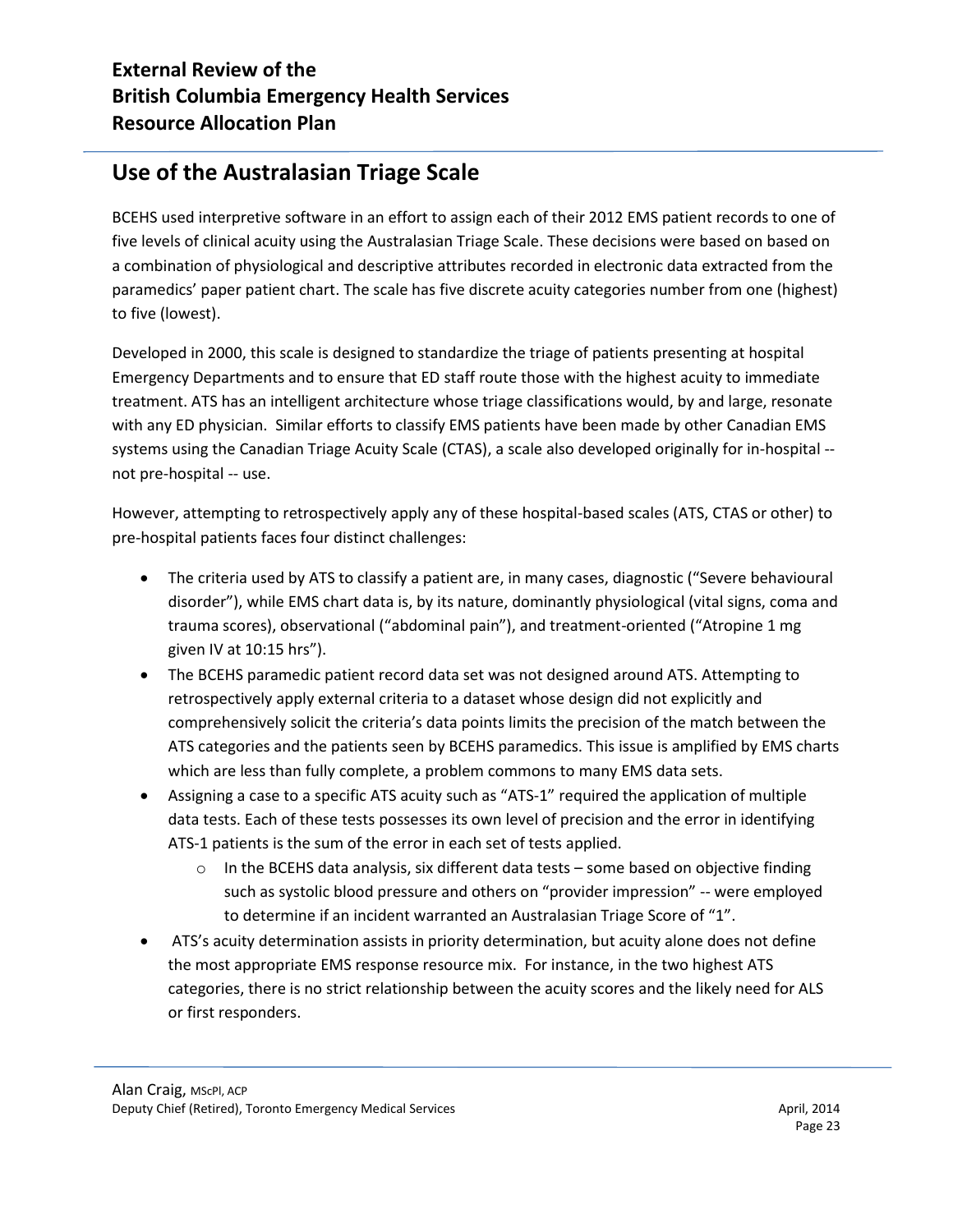#### **Missingness in ATS score fields**

In the dataset supporting the RAP process, the precision of the ATS classifications data is limited by the fairly high rate of data "missingness", cases where an ATS score could not be assigned to an incident. On average, an ATS score was available in about 45% of EMS responses.

We explored whether the availability of an ATS score was statistically more likely in incidents more likely to produce a serious patient, using the MPDS determinant level (Alpha [low] to Delta+Echo [high]) as a predictive surrogate for acuity. While there was a trend towards more complete ATS scores in high priority MPDS determinants, this was not conclusively statistically significant:

| <b>MPDS Level</b> | <b>Patients Charts</b><br>with an ATS score | Incidents            | % of incidents with an ATS<br>score | Deviation from mean<br>(in Standard Deviations) |
|-------------------|---------------------------------------------|----------------------|-------------------------------------|-------------------------------------------------|
|                   |                                             |                      |                                     |                                                 |
| Alpha             | 79,409                                      | 175,760              | 45.18%                              | $+0.02$                                         |
| Bravo             | 55,236                                      | 131,211              | 42.10%                              | $-1.18$                                         |
| Charlie           | 69,564                                      | 155,052              | 44.86%                              | $-0.09$                                         |
| Delta+Echo        | 81,421                                      | 168,519              | 48.32%                              | $+1.25$                                         |
|                   |                                             |                      |                                     |                                                 |
| Totals            | 285,630                                     | 630,542              | 45.11%                              |                                                 |
|                   |                                             | Mean availability    | 45.11%                              |                                                 |
|                   |                                             | <b>Std Deviation</b> | 2.54%                               |                                                 |

The high proportion of responses without an ATS classification suggests that caution should be exercised in generalizing any of these results to either the total incident volume or to the total number of patients transported. Further, the evidence that data missingness is non-random argues against use of imputation techniques to attempt compensate for missing data.

This poses problems in direct interpretation of the descriptive statistics used by the Working Group:

- The absolute number of patients in a particular ATS category cannot be presumed to be any fixed proportion of the total number which would have been reported had the ATS data been 100% complete.
- The calculated percentage of incidents producing patients within any particular ATS category (reported by BCEHS as the number assigned to the category divided by the total number of incidents) should be treated at best as a cautiously-applied "relative incidence" value (eg some MPDS categories having more ATS1-reported patients than another) whose predictive value cannot be determined.

To explore the ATS data further, we calculated another percentage value for each MPDS determinant where the denominator was the total number of incidents for which an ATS value was available. This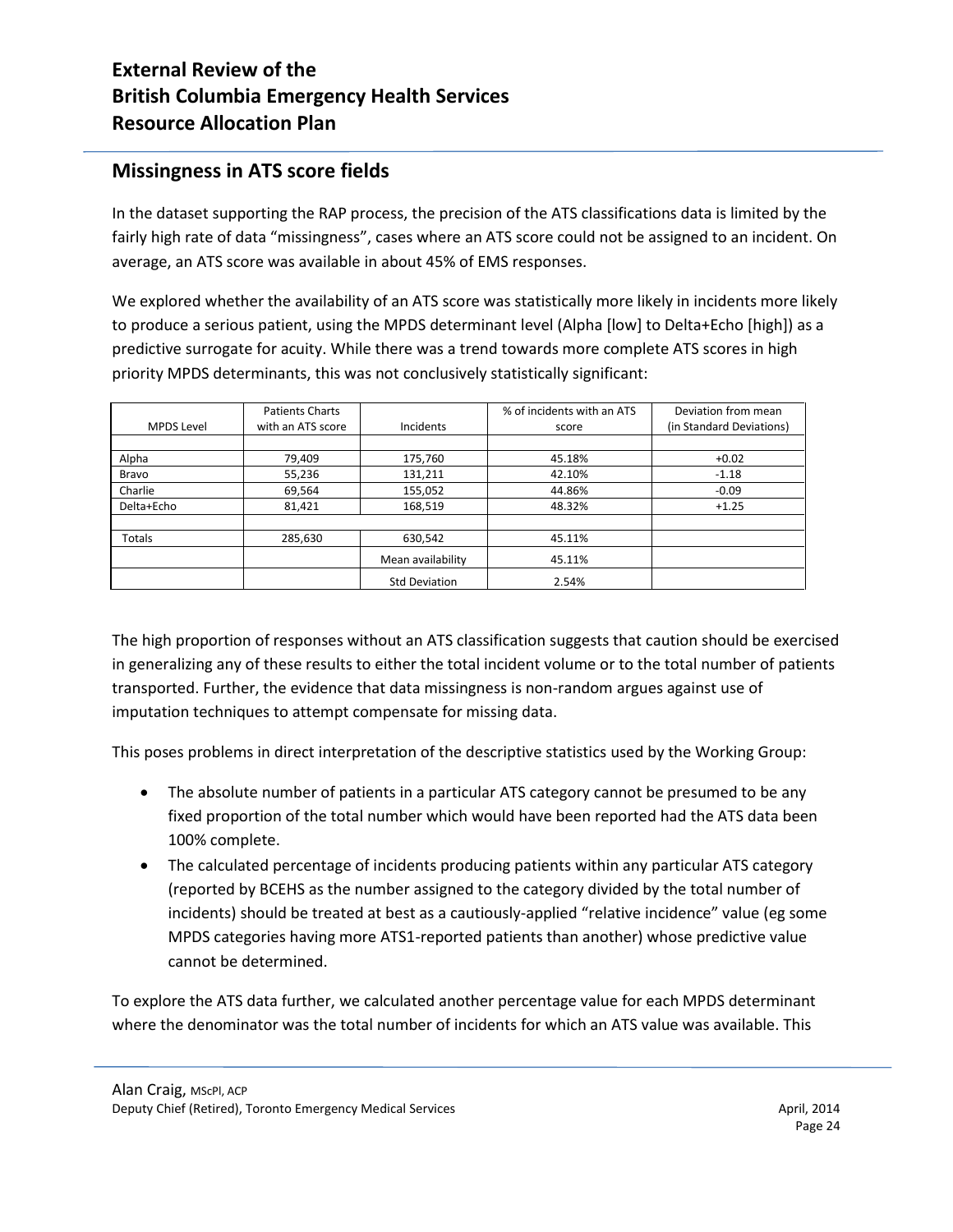provides information about the distribution of patients across the ATS spectrum where ATS data was available. Again, this cannot be extrapolated to the broader patient population but it provides another insight into the observed proportion of fully documented patients in each ATS category and may possess limited value as a relative measure among MPDS determinants.

| <b>Total incidents with</b><br>an ATS score | <b>ATS-1</b> | ATS-2  | ATS-3   | ATS-4  | ATS-5 |
|---------------------------------------------|--------------|--------|---------|--------|-------|
| 285,630                                     | 19,831       | 35,654 | 178,503 | 47,644 | 3,998 |
|                                             | 6.9%         | 12.5%  | 62.5%   | 16.7%  | 1.4%  |

These results are reasonably consistent with the ratio of acuities seen in other EMS data set analyses using different acuity scales such as CTAS.

### **Concordance between ATS score and most appropriate EMS response**

Two problems exist in using acuity scores to establish an appropriate EMS response:

- In the majority of determinants, a strong plurality, and often a majority, of patients, have an ATS score of 3, regardless of the varying proportion of patients in the higher and lower score levels. In these cases, one could, at best, infer that determinants later shown to have a high proportion of ATS-1 patients should receive a higher level of response than those with high proportions of ATS-4 and ATS-5 scores.
- The ATS scores align with common EMS resource assignment practices only at the extremes (ATS-1, and ATS-4+5) and even then incompletely. This misalignment limits the direct prescriptive value of ATS in the RAP process to the inference that patients with an ATS score of 1 should, by and large, receive a maximal response.

The table below illustrates the relationship between ATS-1 clinical condition and the likely EMS responses required.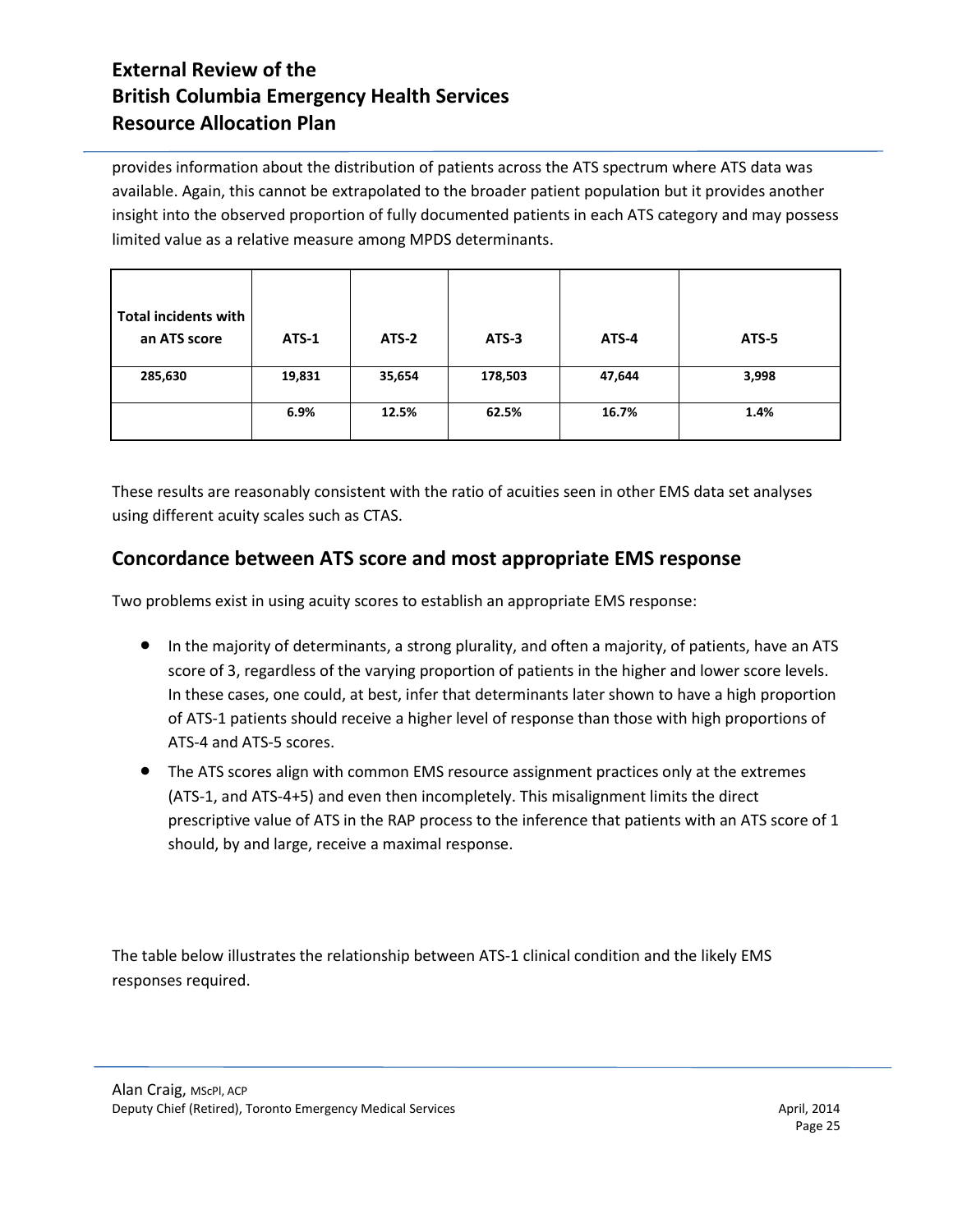| <b>ATS</b>   | <b>ATS Criteria</b>                               | <b>Directly</b><br>discernable from<br>typical EMS chart<br>data set | Common<br><b>EMS</b><br>response | <b>Applicable First Responder</b><br>medical interventions<br>beyond standard first aid |
|--------------|---------------------------------------------------|----------------------------------------------------------------------|----------------------------------|-----------------------------------------------------------------------------------------|
| $\mathbf{1}$ | Cardiac Arrest                                    | Yes                                                                  | <b>ALS</b>                       | <b>CPR Defibrillation BVM</b>                                                           |
| 1            | <b>Respiratory Arrest</b>                         | Yes                                                                  | <b>ALS</b>                       | <b>BVM</b>                                                                              |
| 1            | Pre-arrest airway compromise                      | Probably                                                             | <b>ALS</b>                       | Chest thrusts, BVM                                                                      |
|              | Respiratory rate <10/min                          | Yes                                                                  | <b>ALS</b>                       | <b>BVM</b>                                                                              |
| $\mathbf{1}$ | Extreme respiratory distress                      | Probably                                                             | <b>ALS</b>                       | Oxygen, BVM                                                                             |
|              | Adult BP <80 or shock in child                    | Adult - Yes<br>Child - probably                                      | <b>ALS</b>                       | Unclear                                                                                 |
|              | GCS < 9                                           | Yes                                                                  | <b>ALS</b>                       | Airway positioning                                                                      |
| $\mathbf{1}$ | IV-OD - unresponsive and hypoventilating          | Probably                                                             | <b>ALS</b>                       | <b>BVM</b>                                                                              |
|              | Severe behavioural disorder with risk of violence | Not likely                                                           | <b>BLS</b>                       | None                                                                                    |

# **Does "Critical" mean "Send Everybody"?**

There is not necessarily a consistent relationship between patient acuity and the most appropriate EMS response. Consider the following three circumstances, each involving an authentically critical patient:

- A patient with multiple thoracic gunshot wounds
	- $\circ$  The patient requires immediate transport to a trauma center by the closest available ambulance and would benefit little from either ALS or first responder interventions.
- A patient in cardiac arrest in a gym
	- o The patient should receive a maximal response first responders, BLS and ALS
- A patient in septic shock in a nursing home
	- o The patient needs ALS but would benefit little from additional BLS or first responder care.

In general, response plans should strive to provide the patient with the interventions actually needed in the time frame actually medically required.

#### **Recommendation:**

 *It is recommended that the Australasian Triage Scale be used as an adjunctive data point in future RAP revision processes if issues of data completeness and a more substantial alignment between ATS's criteria and the BCEHS pre-hospital setting can be achieved.*

### **Other Metrics Provided to the Working Group**

Several other analytic metrics were included in the data summary provided to the Working Group for each MPDS determinant. We provide the following comments on certain important data elements from that list (See Appendix A):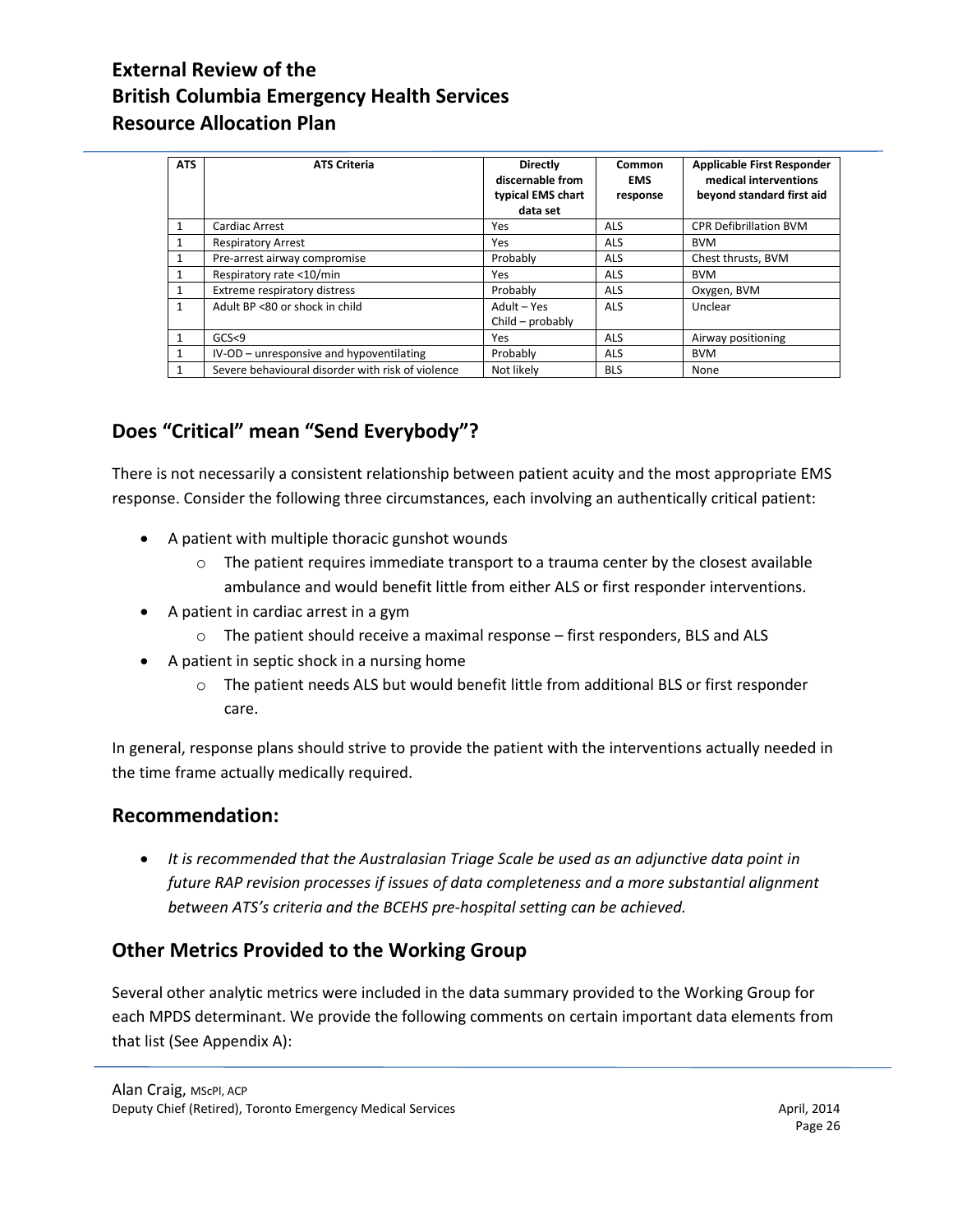- Frequency
- Transport percent
- ALS transport percent
- Cardiac arrests
- Cardiac arrest percent

#### **Frequency**

A data point named "Frequency" was provided which reports the number of incident records in the patient care database in each MPDS determinant. In consultation with the BCEHS staff, it was clarified that incidents assigned to ambulances but without an associated clinical record were not included in "Frequency".

While it is always useful to know the number of patient care charts upon which other clinical metrics are based, the Working Group data summary would be more informative if the total number of incidents assigned to each MPDS determinant and to which a response was dispatched (whether a patient care report is available or not) was also reported as "Total Incidents in Determinant". This number is an essential denominator for defining "efficiency of response" and total relative risk, such as the incidence of cardiac arrest warranting resuscitative effort as a proportion of all responses to a determinant.

#### **Transport Percent**

This data point was defined by BCEHS as the percent of all records reported ("Frequency") for which a transport from the scene was documented.

In most EMS datasets, "Transport Percent" describes the total number of transports divided by the total number of responses in a determinant ("Total Incidents in Determinant" as defined above). This is an important efficiency metric but also an important patient safety metric as high non-transport rates can be a sentinel warning of unwarranted call cancellations on scene such as where intoxicated patients are encountered.

The data supplied to the Working Group would be stronger if the broader definition of "Transport Percent" were used or supplied as an additional metric.

#### **ALS Transport Percent**

This data point is problematic as the final definition used appears to be the percent of patients transported by ALS divided by the total patient care records available for this determinant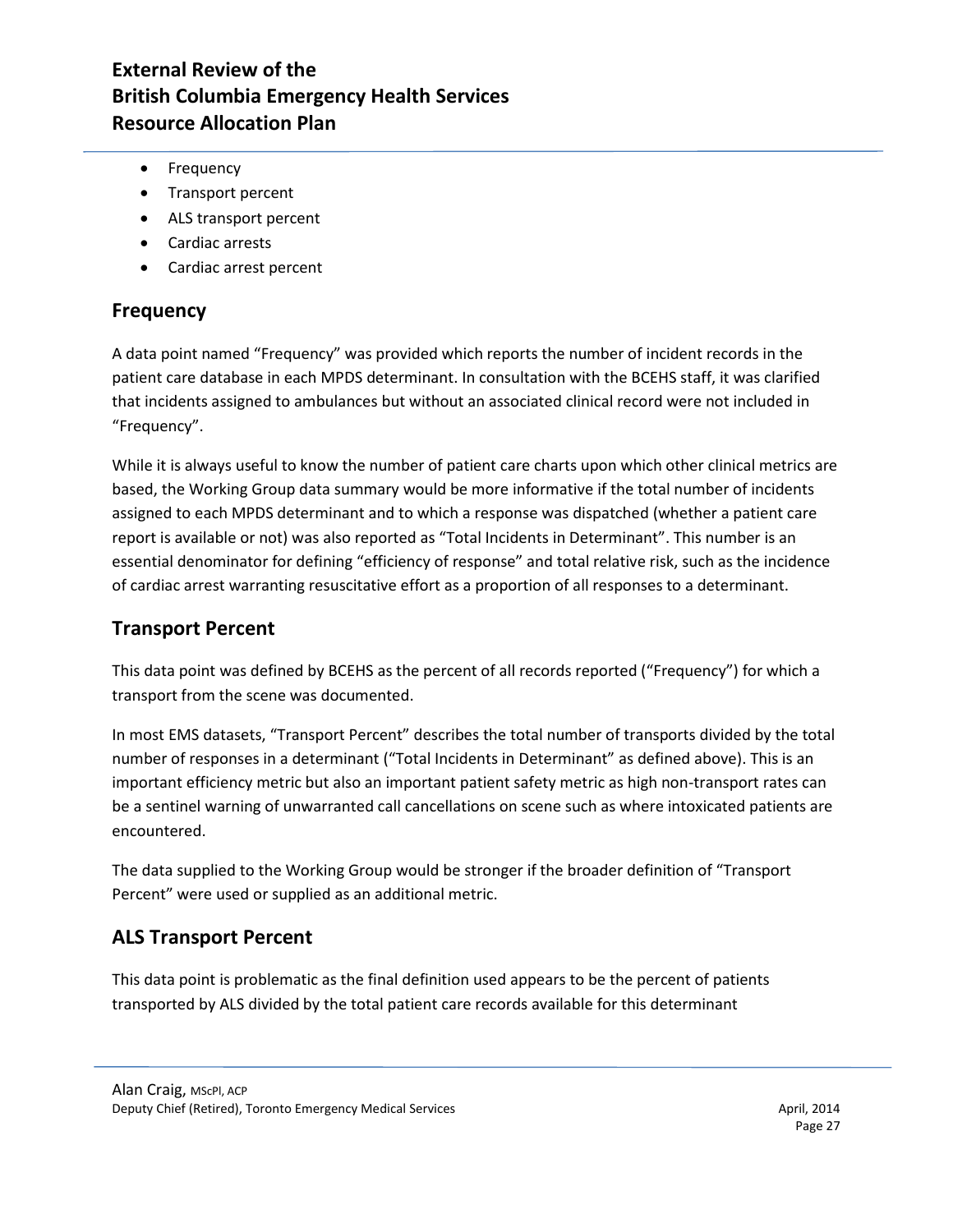("Frequency"). This calculation is of limited utility in resource allocation planning, and could be mistakenly assumed to be the percent of patients in a determinant warranting ALS care, which it is not.

In most EMS datasets, the "ALS Transport Percent" is calculated as the number of patients transported by an ALS crew divided by the number of cases in the determinant to which an ALS unit actually responded. In many EMS systems, this calculation is a useful indication of overall percent of patients who, in the opinion of the ALS crew on scene, warranted ALS care or where an ALS unit responded alone. In "All-ALS" systems, this metric and "Transport Percent" are the same, but in two-tiered systems like BCEHS, this is a distinct and clinically useful measure.

### **Cardiac Arrests**

This metric warrants clarification, and probably should be split into two distinct mutually exclusive metrics. The BCEHS staff indicated that this measure does not necessarily distinguish between cardiac arrests warranting resuscitation ("worked arrests") and those patients who are obviously dead ("unworked arrests").

In most EMS systems, each year, about one person per 1,000 residents in the coverage area will sustain an out-of-hospital cardiac arrest (all causes) and somewhat over half will be worked arrests. With 5,401 "cardiac arrests" reported in the 2012 data in a province with a population of about 4.54 million, it appears possible that the BCEHS data is reporting all sudden death patients seen by EMS, whether resuscitation was attempted or not.

Distinguishing between worked and unworked arrests is essential to resource allocation planning for a variety patient safety reasons. For example, the MPDS cardiac arrest interview script provides a very effective method for identifying many obviously dead patients at the time of call classification by directing the EMS call-taker to ask the open-ended question "Why does it look like s/he's dead?". Where the caller volunteers signs of obvious death (rigor mortis, decomposition, decapitation, and other descriptors approved by the local EMS Medical Director), a low-risk non-emergency response by a BLS unit is appropriate. Calls meeting this test are classified to MPDS determinant "09-B-01" and in fact, the 2013 RAP process decided that this determinant should receive a "BLS-COLD" non-emergency response.

Ideally, none of the patients in this determinant should be later determined on EMS arrival to warrant resuscitation; where worked arrests are found in this class, a rigorous clinical review is required to resolve the issue.

In the RAP dataset, there were 1,790 documented cases with an MPDS determinant of "09-B-01", of which 569 were tallied as "cardiac arrests". The BCEHS staff advised that there may be an inconsistency in the way the resuscitation fields are completed within the paramedic patient care report. At this point,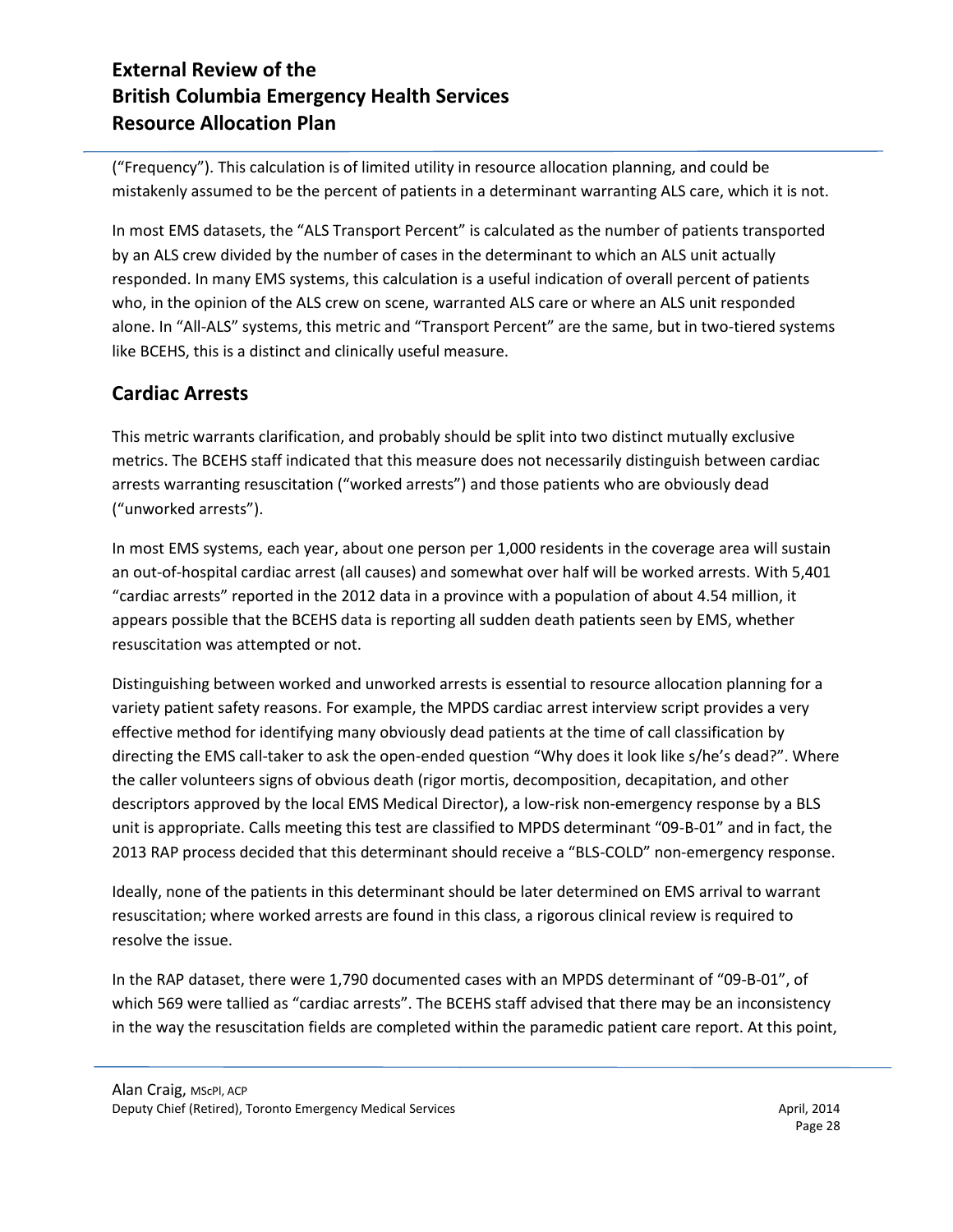no firm conclusions can be drawn as to whether all, some, or any of the 569 cardiac arrest cases actually warranted aggressive resuscitative efforts. This blunts the data's assistance in defining an appropriate response to this determinant.

This example illustrates how clean data intersects with patient safety in the development of EMS resource allocation plans. Moreover, the inability to distinguish conclusively between worked and unworked arrests clouds interpretation any of the "Cardiac Arrest" totals in all 319 determinants used in the RAP process, as well as the derivative metric "Cardiac Arrest Percent".

### **Cardiac Arrest Percent**

In the BCEHS dataset, this metric reports the number of cardiac arrests (as defined above) divided by the total number of cases in the determinant for which patient care records were available ("Frequency").

In most EMS datasets, this metric is the number of worked cardiac arrests divided by the total number of incidents assigned to the MPDS determinant ("Total Incidents in Determinant" as defined above). This provides a sensitive comparative metric about the risk of cardiac arrest warranting resuscitation in the determinant, often an unexpected and important under-triage risk.

The BCEHS dataset would be stronger if this latter calculation were used or provided as an additional metric. Clearly, resolution of the discrimination between worked and unworked arrests in this dataset is a predicate to this enhancement.

#### **Recommendation:**

- *It is recommended that the BCEHS analytic metrics be amended as described to improve the precision and usefulness of the analysis.*
- *It is recommended that a detailed retrospective and prospective review of BCEHS incidents in the MPDS determinant 09-B-01 be conducted to assess whether patients warranting resuscitation are unexpectedly encountered.*

# **Part 4B - The RAP Decision-making Process**

### **The BCEHS RAP process in the MPDS context**

Priority Dispatch Corporation, corporate author of the MPDS algorithm, expects each dispatch centre using its MPDS product to establish locally-appropriate response plans for each of the algorithm endpoints (the "determinants"). Each determinant has a letter component known as a determinant level, ranging from A to E.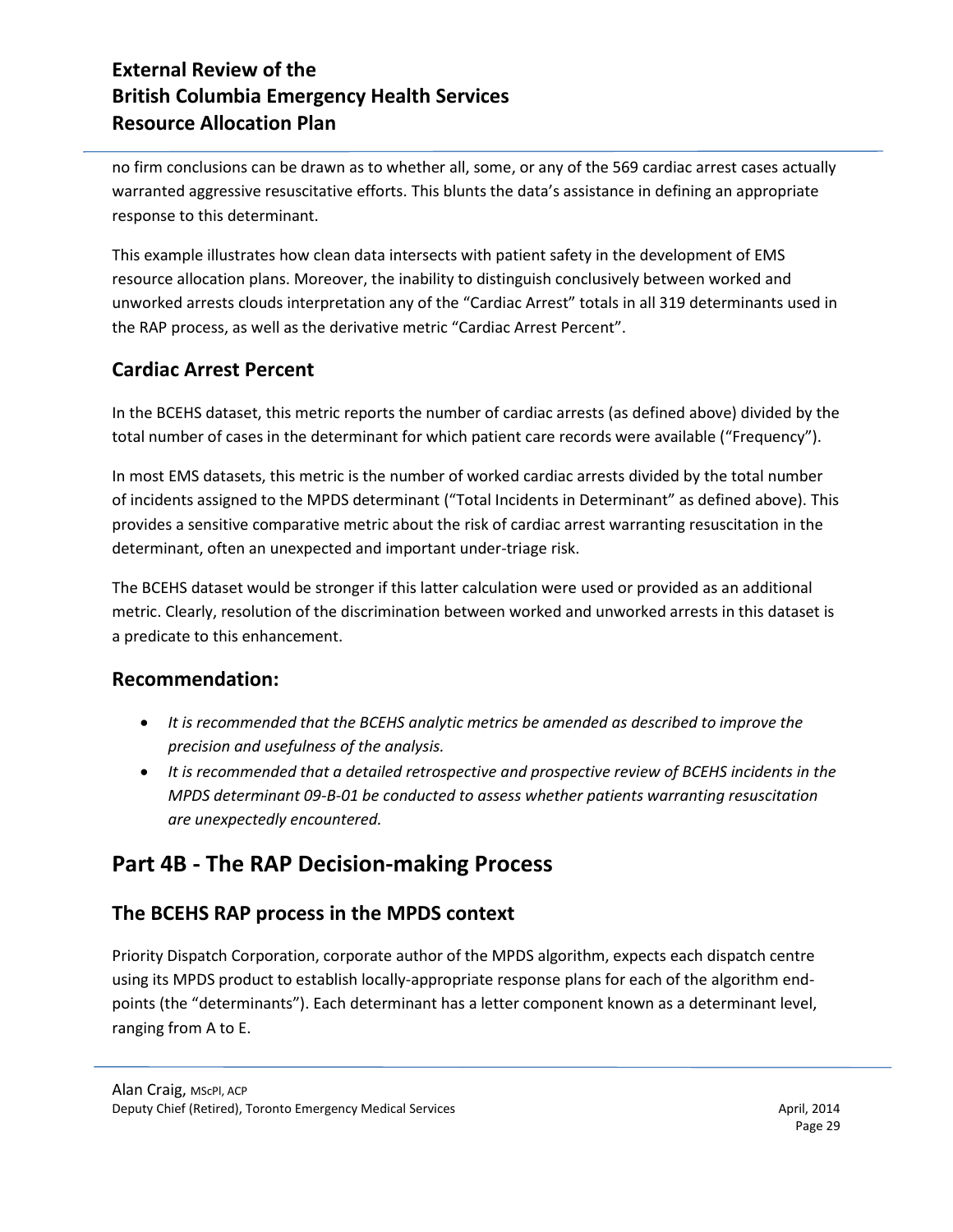BCEHS has taken a very rigorous approach to the development of determinant-level response plans since 1997 and the 2013 version enhanced previous processes through the addition of clinically related data to the debate about each. This is approach is remarkably rare across the EMS profession in general and is highly commendable.

Less rigorous processes are common and, in general, are more speculative in nature and in result. In many cases, communities short-circuit the more complex process of establishing responses plans based on consideration of each individual determinant, and instead decide that all determinants bearing a particular MPDS determinant level (A to E) will uniformly receive the same response. Some communities even elect to provide the same response to all EMS calls, regardless of MPDS's strong ability to discriminate between calls likely be serious and those likely to be minor.

Other communities decide on a local response by simply by speculating about the needs of future patients based solely on the wording of the determinant name such as "Abdominal Pain – Fainting or Near-Fainting – Age >50". This approach presumes that all patients arising from calls in each determinant will precisely match the wording of the determinant, a presumption not warranted without supporting evidence from local clinical data.

#### **Decision mechanisms in the 2013 BCEHS RAP process**

The 2013 RAP was the fifth revision to the BCEHS Resource Allocation Plan since its inception in 1997, and the first since 2010. In the 2013 process, decisions about the most appropriate response to each MPDS determinant were made, for the most part, in the deliberations and successive votes of the 15 member RAP Working Group. BCEHS reports that the group was structured to provide representation from a broad cross-section of EMS system participants including physicians, paramedics, dispatchers, EMS managers and Fire Service first responders, and that efforts were made to include representation from both urban and rural parts of the BCEHS system.

A three-round modified Delphi process was employed in an effort to achieve consensus through anonymous voting on the most appropriate response to each of the 319 MPDS determinants considered. In a Delphi process, participants seek consensus on an issue through a series of (usually) anonymous votes, interposed with additional discussion of the issue. In theory, learning the views of one's peers (as revealed in the results of successive votes) nudges participants towards consensus. Importantly, in many Delphi processes, the option receiving the least votes in each round of voting is dropped from further consideration, narrowing the choices and driving the dialogue towards consensus. Elimination of "least-favoured" options did not occur in the RAP process, in part because some of the issues were inherently dichotomous and not suitable to the option deletion process.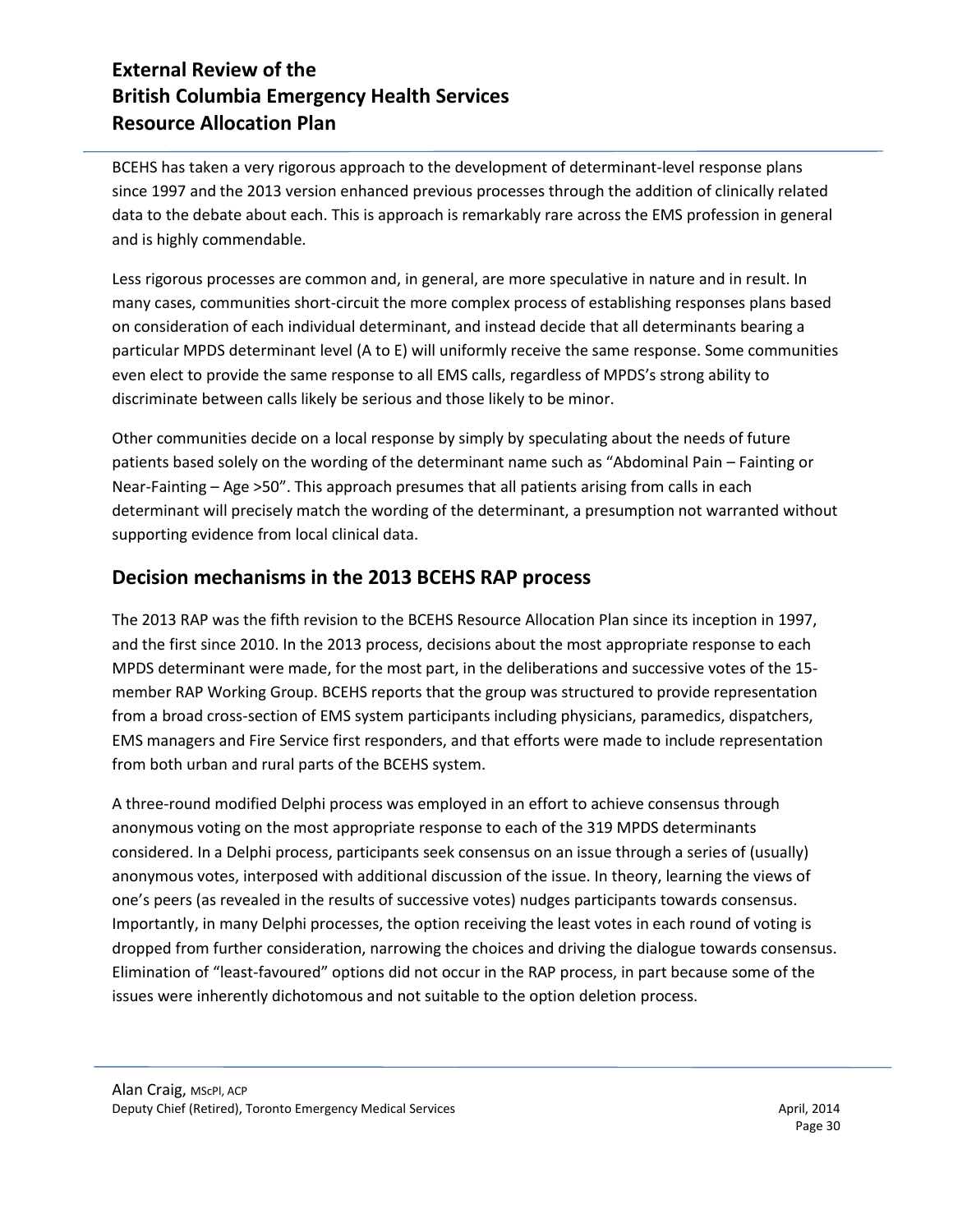Finally, the BCEHS RAP process sought unanimous agreement, not always a part of Delphi processes. The ability of a stakeholder to "balk" – withhold unanimous consent – transfers resolution of the issue outside the Delphi process, in this case, to a BCEHS senior executive group for a final decision. This group also reviewed the entire RAP document, and in 56 cases, changed the recommendation of the Working Group.

### **Factors Affecting the RAP Decision Process**

The BCEHS RAP process as it exists today is, at its heart, a consensus process, driven by individuals who play varying roles in the EMS system. Although informed by data, the process was not decided by the data, for a wide range of reasons.

An issue in the use of a Delphi process is that it gives all decisive weight to votes based on unknowable individual decision heuristics, mental decision processes which may differ sharply from one constituent to another. As such, it is theoretically possible that a different selection of providers might apply different individual decision logic and produce significantly different results. This lack of reproducibility is problematic in risk management and patient safety processes. Finally, the desire to seek unanimous consensus carries with it the risk of deadlock on issues seen by some as carrying great weight in their professional constituencies.

# **Part 4C - The final product – The BCEHS Response Plans**

### **Distribution of response plans**

The 2013 BCEHS RAP provides for ambulance response as follows, based on data used in the 2013 RAP plan development process:

- **ALS-HOT – ALS paramedic "lights-and-siren" response**
	- o 107 MPDS determinants
	- o 23.3% of incidents
	- o 146,751 responses
- **BLS-HOT – BLS "lights-and-siren" response**
	- o 82 MPDS determinants
	- o 21.1% of incidents
	- o 132,828 responses
- **BLS-COLD – BLS non-emergency response**
	- o 129 MPDS determinants
	- o 55.6% of incidents
	- o 350,617 responses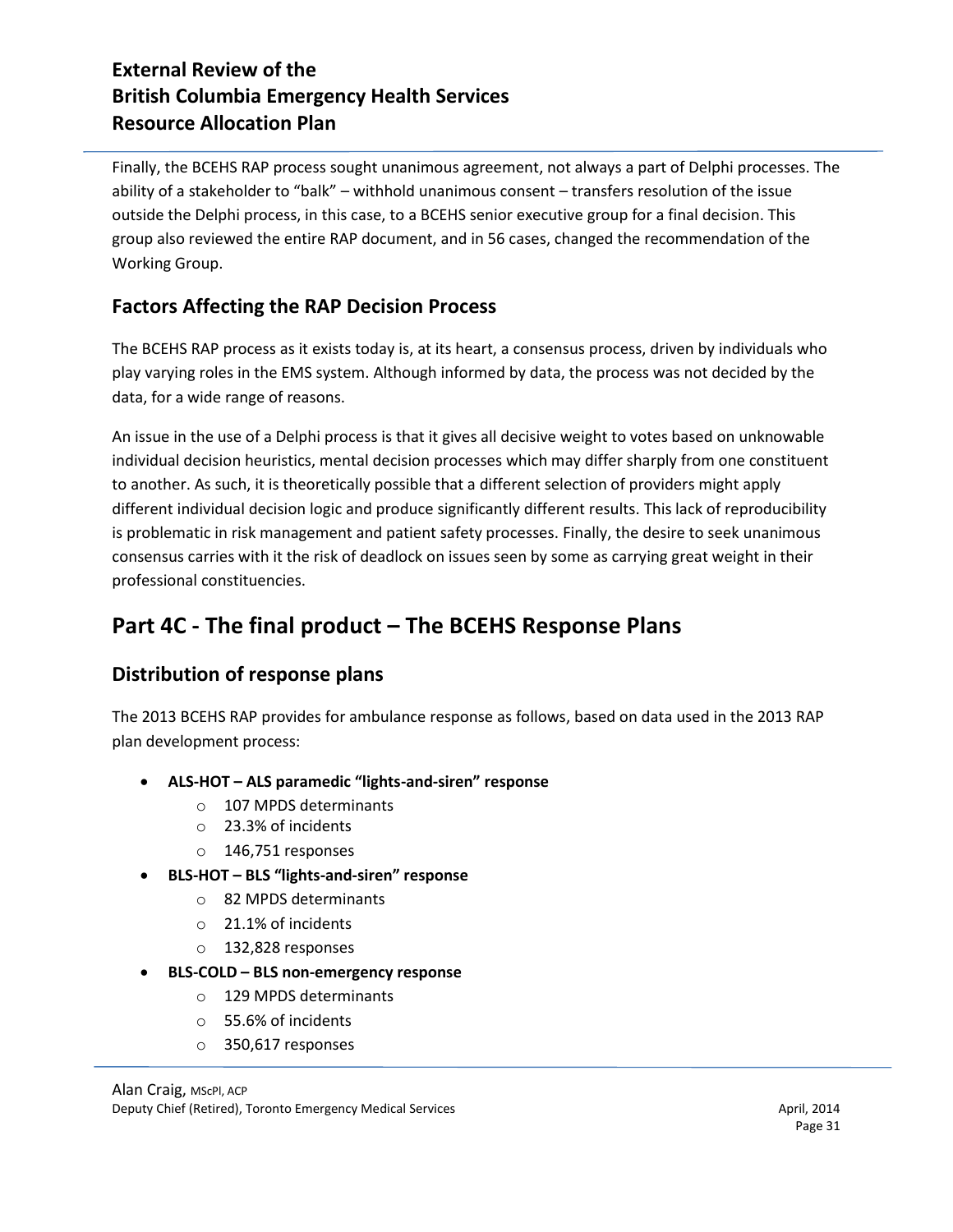A "quick-look" test of the general plausibility of the RAP response plan choices is shown below. The variance from strict alignment between MPDS determinant levels and the associated response plan is intentional in the RAP process and entirely appropriate.

| <b>MPDS Determinant</b><br>Level | <b>MPDS determinants</b><br>receiving an ALS-HOT<br>response | <b>MPDS determinants</b><br>receiving an BLS-HOT<br>response | <b>MPDS determinants</b><br>receiving an BLS-COLD<br>response |
|----------------------------------|--------------------------------------------------------------|--------------------------------------------------------------|---------------------------------------------------------------|
|                                  |                                                              |                                                              |                                                               |
| А                                |                                                              |                                                              | 59                                                            |
| B                                |                                                              | 10                                                           | 44                                                            |
|                                  | 15                                                           | 41                                                           | 23                                                            |
|                                  | 79                                                           | 30                                                           |                                                               |
|                                  |                                                              |                                                              |                                                               |

The proposed response plan distribution is reasonable and consistent with choices made in communities such as Toronto, although the BC and Toronto systems are not entirely analogous. Since the RAP's response plan choices were made based on the data-informed opinions of a large stakeholder group and without specific risk or clinical performance thresholds defined to demarcate these choices, it is not possible to predict the precise clinical performance of each response plan decision. At this point, the Australasian Triage Scale score data is insufficiently complete to directly test against the response plan choices, and even if complete, may not predictively discriminate between patients requiring urgent ALS care and urgent BLS care. However, the overall distribution of response plans and their general alignment with the MPDS determinant levels strongly suggests that the decisions are plausible and a good operational foundation for later fine-tuning, particularly if the data enhancements proposed in this report are implemented.

### **Use of Fire First Responders**

There is substantial literature supporting the use of non-paramedic firefighter responders to speed the delivery of specific highly time-sensitive resuscitation interventions such as CPR, automated defibrillation, bag-valve-mask ventilation, and now, some evidence for application of professional-grade tourniquets in exsanguinating peripheral hemorrhage, interventions required by about 1% of EMS responses and 1-2% of actually treated EMS patients.

In the new BCEHS plan, firefighter first responders will be dispatched to calls in 133 (42%) of the 319 MPDS determinants represented in the plan, representing at least 31% of all BCEHS incidents. They will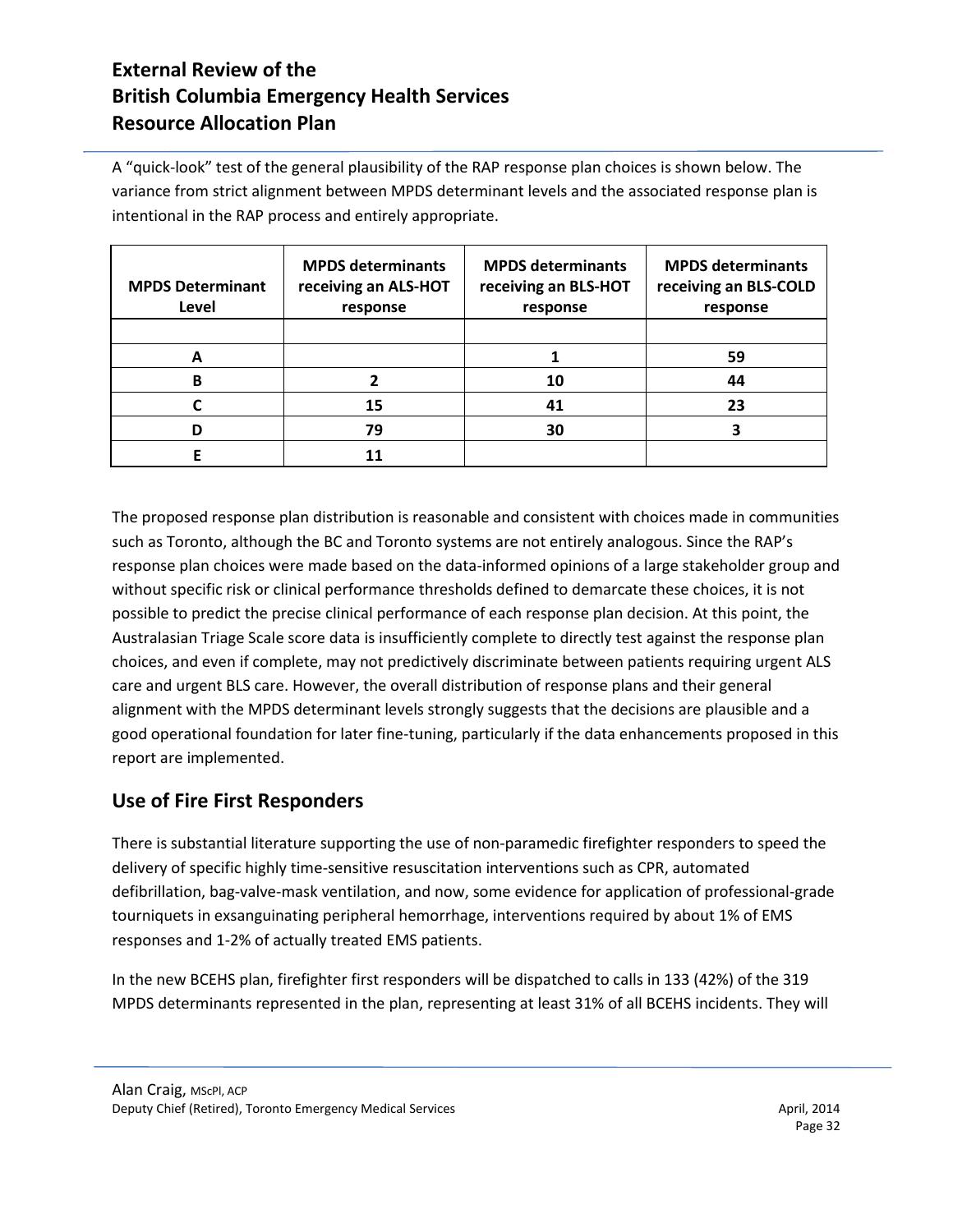respond on all Echo-level determinants, and most Delta-level determinants (103 of 123), as well as 30 lower priority Charlie and Bravo level determinants.

By comparison, the 2013 BCEHS plan will dispatch firefighters to a substantially higher percent of EMS incidents than designated in the 2012 revisions to the City of Toronto EMS response plans. The Toronto plan differs from the BCEHS 2013 RAP in that the Toronto plan (based on 230,000 incidents) was derived from call-specific information about the proportion of incidents in a determinant warranting timecritical interventions available from fire service first responders.

In the Toronto plan, determinants producing more than one opportunity per 100 fire responses for firefighters to deliver one of the defined critical interventions before EMS arrival were designated for fire response, a cut-off established by the Toronto medical control group which included two Toronto Fire Service medical directors.

To compare the Toronto and BC plans, 177 MPDS determinants were selected for which data on more than 30 cases was available in the Toronto data. This provides the following useful comparison of the two EMS systems:

|                                | 2013 BCEHS plan  | 2012 Toronto plan | Same choice of determinants<br>in BC and Toronto plans |
|--------------------------------|------------------|-------------------|--------------------------------------------------------|
|                                |                  |                   |                                                        |
| <b>Firefighters to respond</b> | 60 determinants  | 40 determinants   | 29 determinants                                        |
| No fire response               | 117 determinants | 137 determinants  | 106 determinants                                       |

Even in the MPDS determinants directly addressing cardiac arrest, respiratory arrest, and airway obstruction, many responses do not ultimately actually produce patients requiring urgent interventions, and in other cases, an ambulance will arrive before the fire vehicle. Accordingly, many fire first responses do not afford the fire crew the opportunity to deliver such care.

Important practical issues surround the decision of whether to send firefighters to a particular determinant including:

- What proportion of responses in the determinant ultimately present the fire crew with an opportunity to deliver one of the key critically-time-sensitive interventions before EMS arrives?
- What proportion of responses in the determinant involves a worked cardiac arrest where firefighter CPR will be required after EMS arrival and through to completion of resuscitative efforts?
- What data is available to document these interventions when they occur?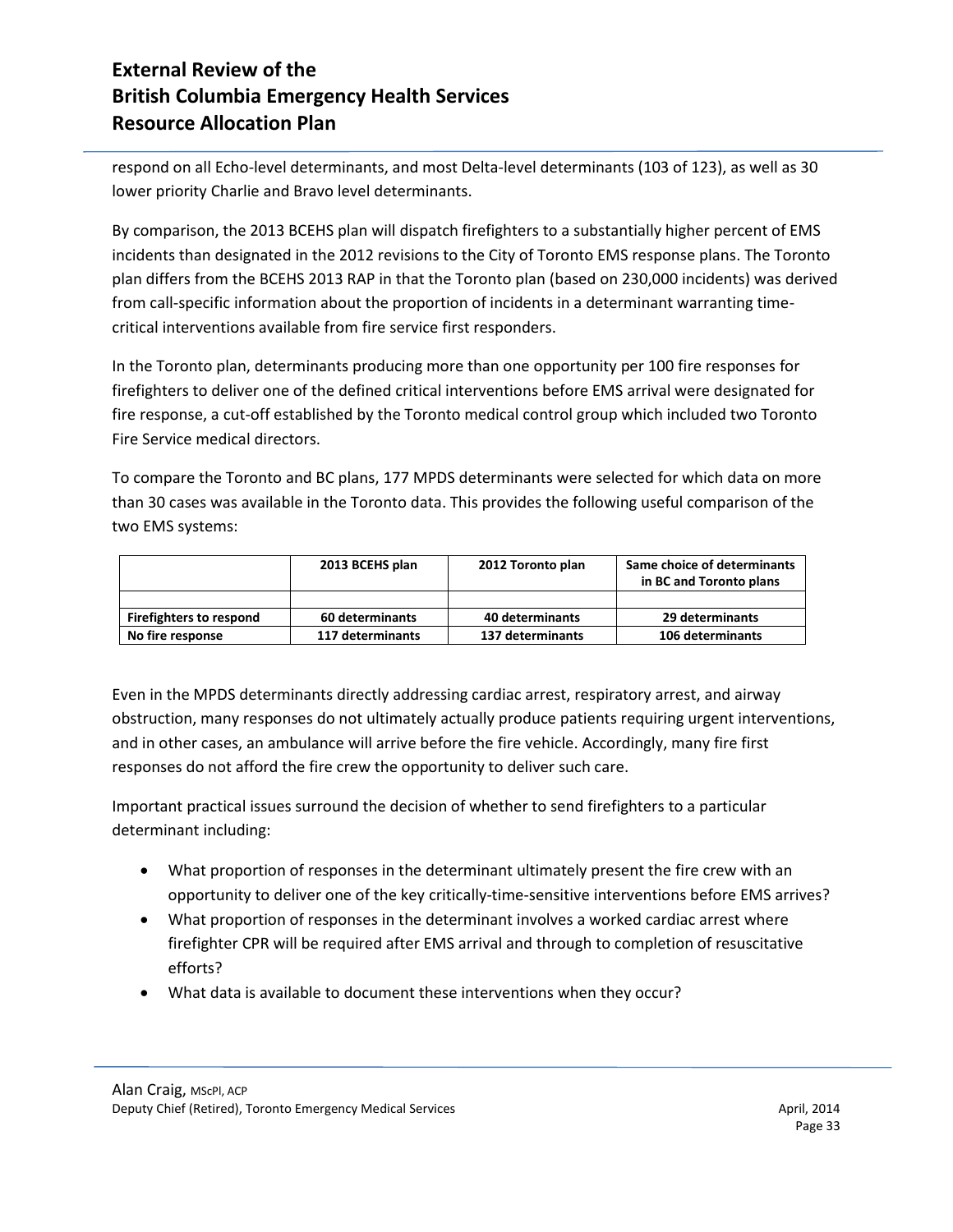- Is other assistance required at the scene such as assistance in moving certain patients to the ambulance after on-scene treatment and should response to provide such assistance be emergency or non-emergency?
- What ratio of "dry runs" those not offering opportunities to intervene to responses offering such an opportunity is acceptable for practical, operational and emergency response risk reasons?

All response plans are "organic", requiring continuous validation and revision. As prospective data accumulates after implementation of this version of the RAP, there is considerable value in engaging in periodic reviews of the plan's performance in placing firefighters at the calls where their key interventions might be needed.

To place such as review on an evidence-based footing, it is essential that case-by-case documentation of fire first responder medical care be integrated into the BCEHS patient care dataset. This will also ensure that every possible instance of actual firefighter delivery of these key interventions is tracked and incorporated into the complete clinical picture for each incident. This data should include share CAD data so that the time between fire arrival and EMS arrival is known in each case.

Obtaining this important data will likely require implementation of a standardized province-wide first responder patient care record form to be completed for each first responder run, with a complete copy provided to BCEHS in a timely fashion for integration into the overall patient record. This documentation expectation is consistent with that expected of all other health care providers in every interaction with every patient.

Additional inference of opportunities for firefighter critical intervention can be derived by tracking the delivery of the same acts by BCEHS paramedics when firefighters did not attend a call.

From this data, a clear picture of the reality on the ground compared to the plan's predictions will be established and can form the basis for an ongoing dialogue on improvements.

The BCEHS plan correctly only addresses the medical intervention component of multi-agency response to EMS incidents, considering possible medical value arising in the urgent cases where a fire vehicle arrives before an ambulance. Like the attendance of police on EMS calls, other reasons for fire service attendance at certain EMS calls do exist. These include technical rescue, hazardous materials management, fire suppression, and others. Notification for response in these circumstances is often best governed by multi-agency protocols at the primary PSAP level rather than as part of the EMS response plan process.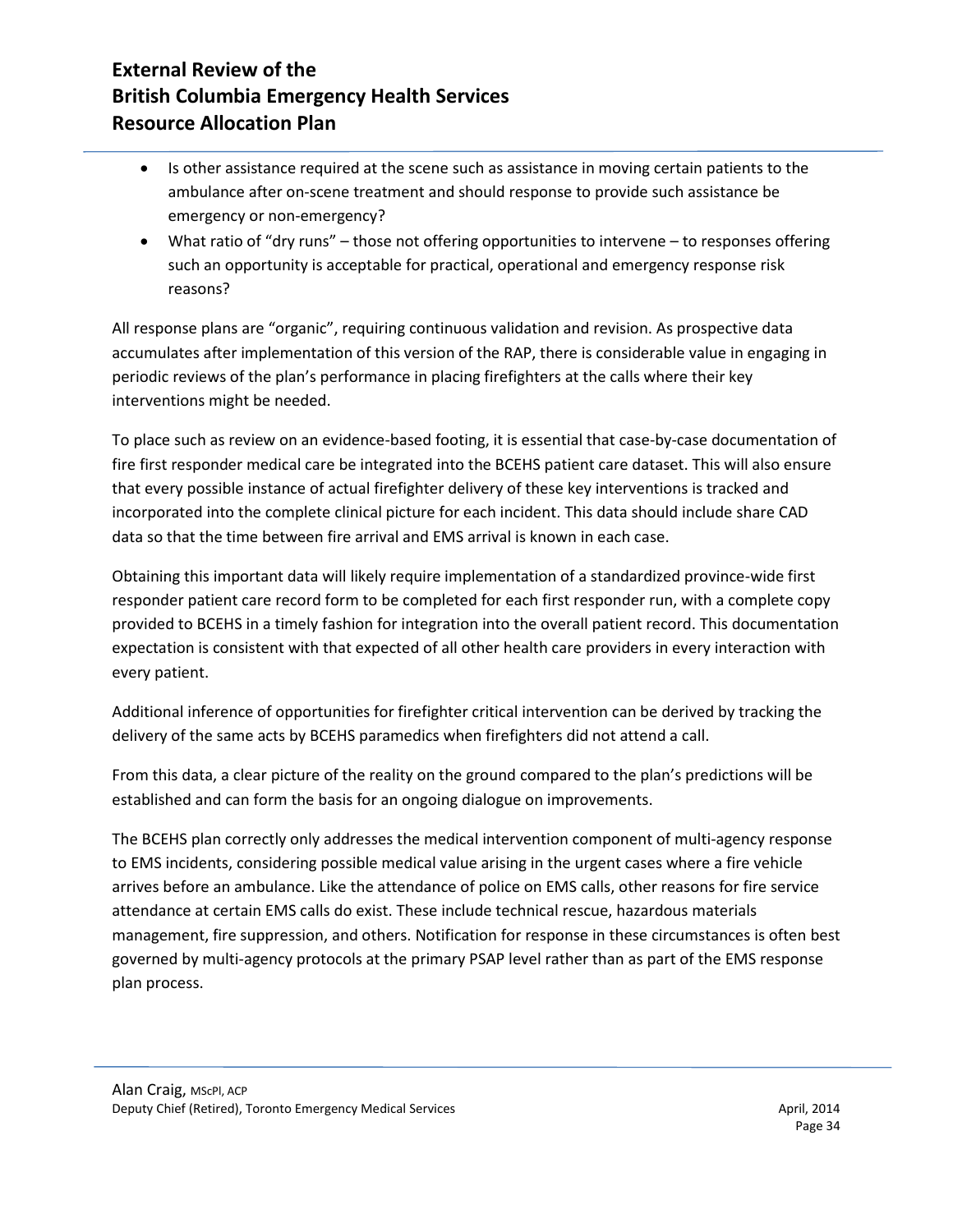#### **Recommendations**

- *It is recommended that the firefighter first response plan contained in the 2013 BCEHS RAP be implemented as written.*
- *It is recommended that comprehensive patient care reports documenting each instance of firefighter patient care of all types to BCEHS patients be integrated into the BCEHS clinical data to power future evidence-based reviews of this plan*
- *It is recommended that all BCEHS cases where critically-time-sensitive EMR-level interventions (CPR, defibrillation, BVM ventilation and tourniquet application) are provided be identified prospectively, regardless of whether these were provided by EMS paramedics or first responders, and collated by MPDS determinant*
- *It is recommended that once statistically useful prospective data is available, periodic reassessments of this plan be undertaken to assess the performance of the first responder components of the 2013 BCEHS resource allocation plan*

### **Protecting Patient Safety after Implementation**

Although not explicitly proposed by BCEHS as a scientific clinical decision rule, the RAP performs that function on a daily basis for about 1,900 emergency incidents. Like formal clinical rules, validating the predicted performance and wisdom of the RAP is important for patient safety and public confidence. Further, in this report we recommend specific data quality enhancements which improve the data available for such validations and for the next revisions. Fortunately, the very large size of BCEHS's ambulance operations permits rapid accumulation of statistically robust data, allowing for reassessments on a short cycle.

For these reasons, we make three specific performance review recommendations to be taken in concert with the recommendation for a more complex review of the first responder components of the plan.

#### **Recommendation**

- *It is recommended that BCEHS implement the 2013 Resource Allocation Plan (RAP) as developed.*
- *It is recommended that BCEHS conduct consecutive RAP performance reviews on the following schedule:*
	- o *After six months – Review of data completeness including acquisition of EMS and first responder clinical intervention data proposed in this report*
	- o *After 12 months – Review of agreement between contemporary patient acuity data and that used to produce the 2013 RAP, supported by supplementary acuity scoring derived from the EMS and first responder clinical intervention data*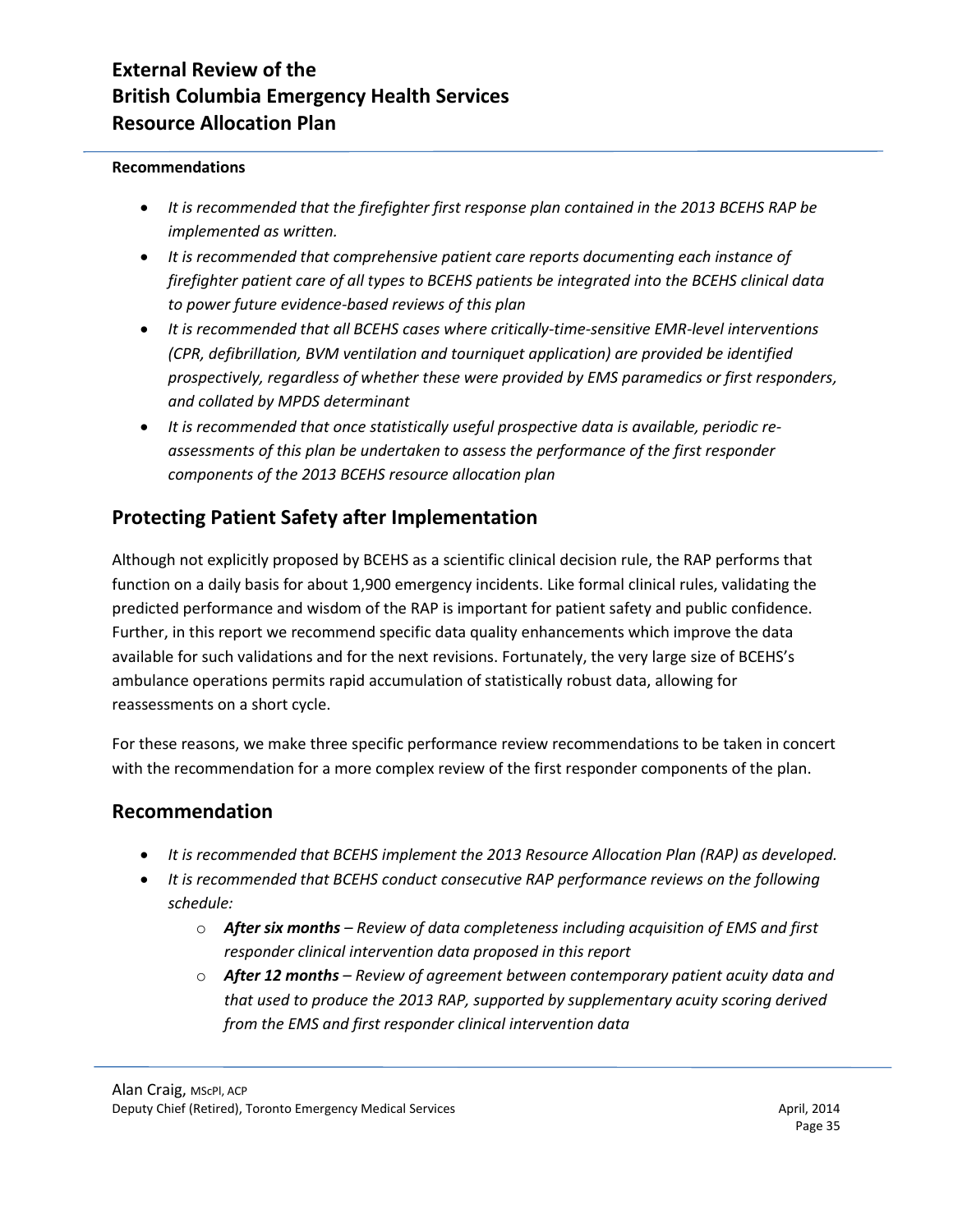o *After 18 months – Complete revision of the BCEHS Resource Allocation Plan with increased reliance on pre-agreed decision criteria applied to actual clinical data, permitting a reduction in reliance upon voted expert opinion*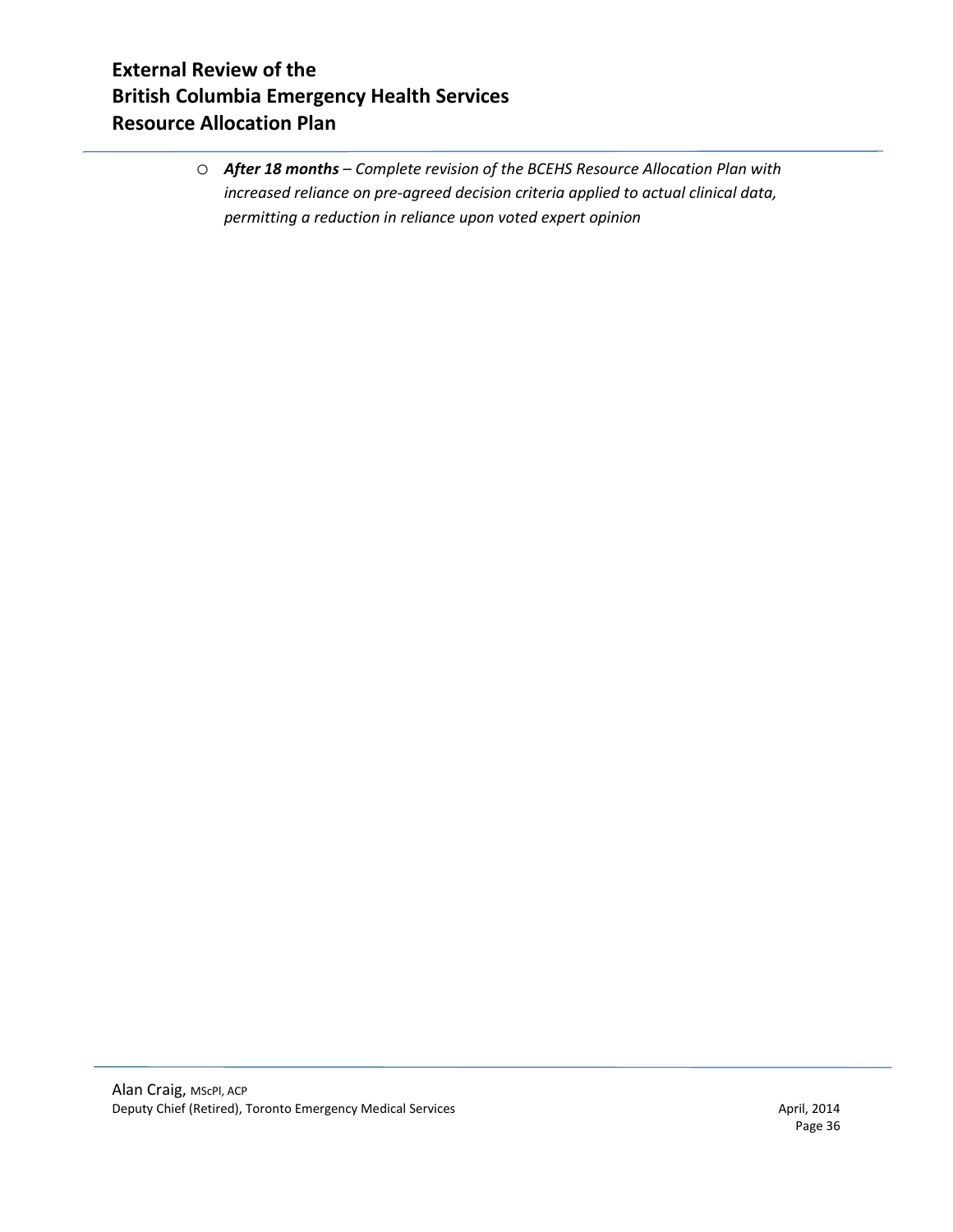### **Part 5 - Options for the Future of the RAP Process**

While the 2013 BCEHS RAP plan is a strong document warranting implementation and the support of all stakeholders, opportunities exist to enhance the process both during the validation phase and in future revisions. These opportunities include:

- The addition of data about the actual pre-hospital medical interventions required by each patient, both those delivered by EMS paramedics and those delivered by first responders. This data provides granularity to any acuity score employed, and provides an appreciation of not only acuity but opportunities from the EMS system as a whole to intervene to change the patient's trajectory.
	- $\circ$  By tallying this data by MPDS determinant, a more complete picture emerges about the most useful future EMS response to the determinant, based on what level of provider is able to deliver the interventions required and in what time frame.
	- $\circ$  Including first responder intervention data allows for further fine-tuning of decisions about where the interventions available from first responders are actually medically useful and how frequently they are actually delivered to patients. This improves the transparency and authenticity of these important decisions.
- Enhancing the quality and completeness of the data available to future processes. We recommend adding or amending the metrics as discussed in this report to standardize the data against other EMS systems and to increase its decision support power.
- Consider increasing the influence of the data on the decision process as a gradual replacement for individual opinion. This will shift the important contribution of stakeholders to a debate about risk and decision thresholds. For instance, it may be possible to decide many response plans through broad risk-minimizing thresholds such as the maximum allowable incidence of unexpected cardiac arrest, need for analgesia, etc, in BLS-only response.
- Consider employing some of the powerful statistical techniques which are available to balance risk against benefit such as Receiver Operating Characteristic curves.
- Finally, expand the broader community understanding of the medical practice foundations underlying EMS response plans:
	- $\circ$  That response time is associated with patient outcome in only a very restricted subset of EMS incidents, incidents which can normally be well identified at the time of dispatch through a data-supported RAP process.
	- $\circ$  That the RAP balances patient safety and community safety including minimizing "lightsand-siren" emergency vehicle response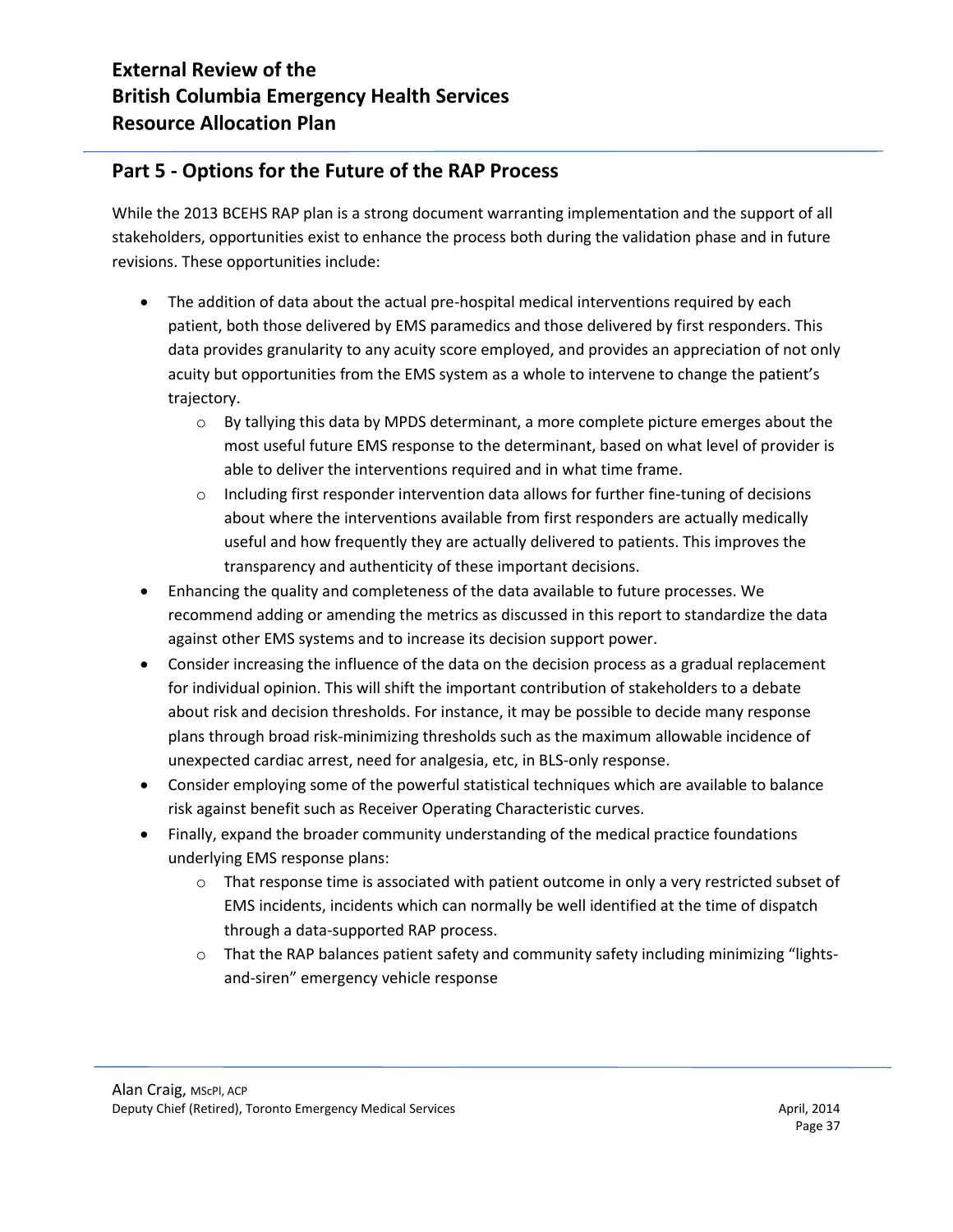- o That very few patients from 9-1-1 calls need to be "rushed to hospital", and that in fact, most EMS patients and most hospital emergency department patients do not face lifethreatening illness or injury.
- o That fixed response times for other than the most critical incidents are a major driver of EMS system costs particularly as demand for service continues to rise.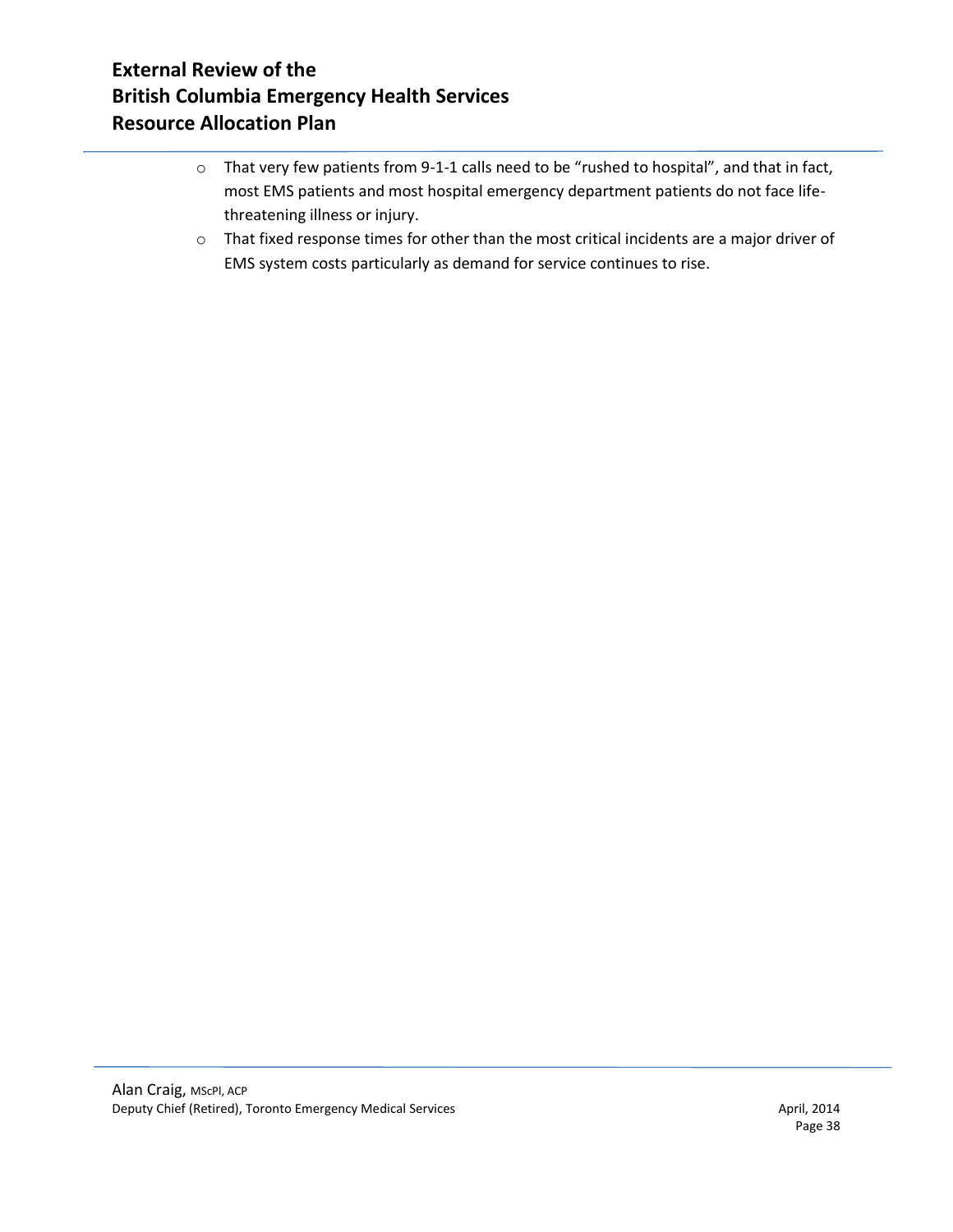## **Appendix A – Data supplied to RAP Working Group for each MPDS Determinant**

Source: BCEHS

| 01A01                                                                   |                       |                |
|-------------------------------------------------------------------------|-----------------------|----------------|
| <b>Description:</b><br><b>Abdominal Pain -</b><br><b>Abdominal pain</b> |                       |                |
|                                                                         | Frequency             | 13,669         |
|                                                                         | Proportion (%)        | 2              |
|                                                                         | Vitals completed (#)  | 10,166         |
|                                                                         | Vitals completed (%)  | 74             |
|                                                                         | Overall transport (#) | 12,988         |
|                                                                         | Overall transport (%) | 95             |
|                                                                         | ALS transport (#)     | 111            |
|                                                                         | ALS transport (%)     | $\mathbf{1}$   |
|                                                                         | ATS1 (#)              | 83             |
|                                                                         | ATS1 (%)              | $\mathbf{1}$   |
|                                                                         | ATS2 (#)              | 247            |
|                                                                         | ATS2 (%)              | $\mathfrak{p}$ |
|                                                                         | ATS3 (#)              | 3,970          |
|                                                                         | ATS3 (%)              | 29             |
|                                                                         | ATS4 (#)              | 337            |
|                                                                         | ATS4 (%)              | 3              |
|                                                                         | ATS5 (#)              | 145            |
|                                                                         | ATS5 (%)              | $\mathbf{1}$   |
|                                                                         | ATS NC (#)            | 8,887          |
|                                                                         | ATS NC (%)            | 65             |
|                                                                         | ATS accuracy (#)      | 145            |
|                                                                         | ATS accuracy (%)      | 1              |
|                                                                         | Cardiac arrest (#)    | $\overline{2}$ |
|                                                                         | Cardiac arrest (%)    | $\Omega$       |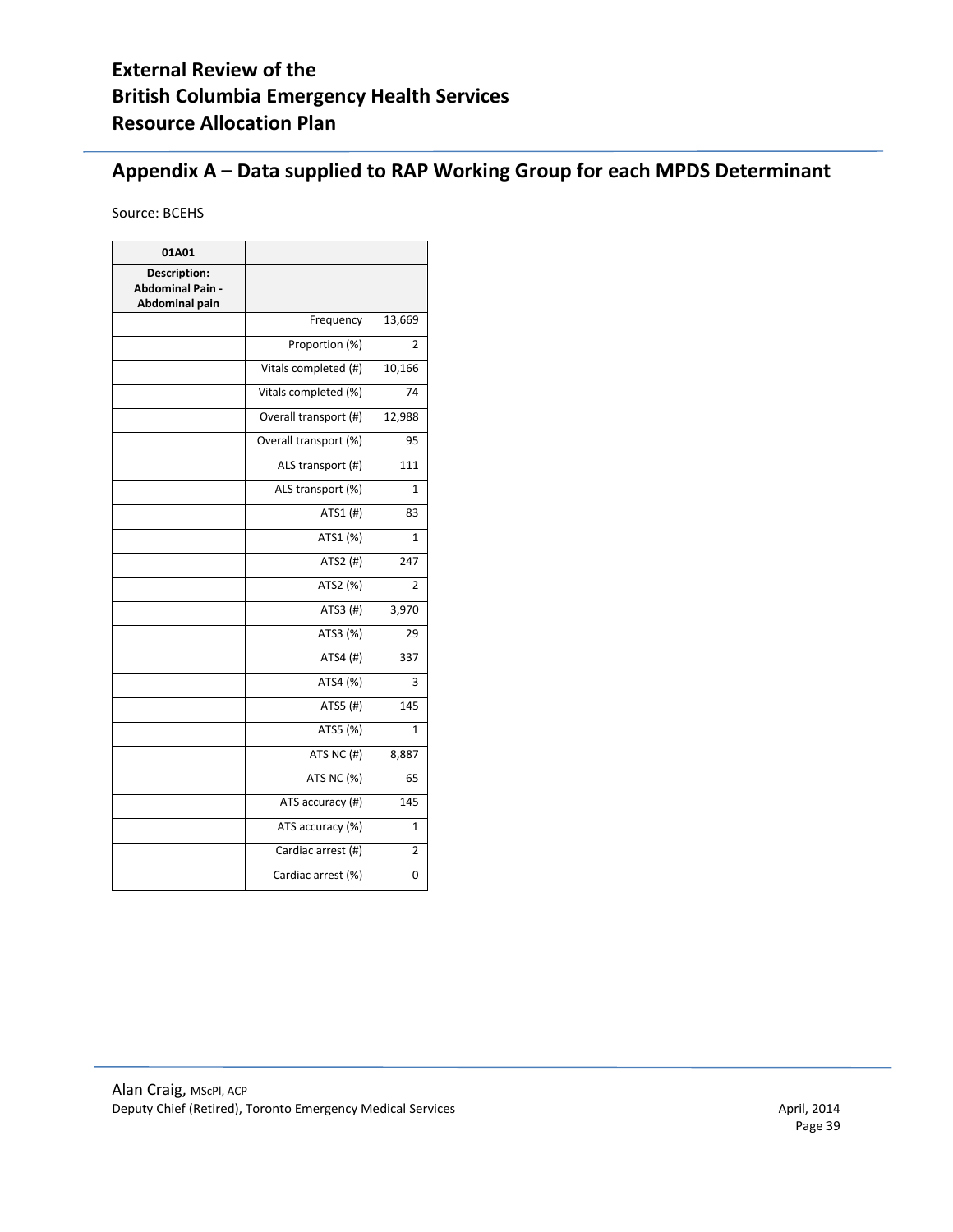#### **Appendix B – Selected papers in EMS resource allocation**

Use of warning lights and siren in emergency medical vehicle response and patient transport, Position Paper, National Association of Emergency Medical Services Physicians / National Association of State EMS Directors, 1993 (Accessed July 24, 2007 at[: http://www.naemsp.org/documents/UseWarnLightsSirens.pdf\)](http://www.naemsp.org/documents/UseWarnLightsSirens.pdf)

Clawson JJ, Robert LM, Cody GA, Maio RF, The wake effect: emergency vehicle-related collision, PreHospital and Disaster Medicine 1997; 12:1-4

8 Emergency Vehicle and Roadway Scene Safety, Washington, DC: International Association of Fire Fighters / US Department of Homeland Security, 2004

Becker LR, Zaloshnja E, Levick N, et al. Relative Risk of injury and death in ambulances and other emergency vehicles. Accident Analysis and Prevention 2003; 35: 941-948.

Stout J, Pepe PE, Mosesso VN, All-Advanced Life Support vs Tiered-response Ambulance Systems, Prehospital Emergency Care 2000: 4:1-6

Lerner EB, Hinchey PR, Billittier AJ, A survey of first-response firefighters' attitudes, opinions and concerns about their automated external defibrillation program, Prehospital Emergency Care 2003;7:120-4

Lerner EB, Billittier AJ, Moscati RM, Adolf JE. The time first-response fire fighters have to initiate care in a midsize city. Journal of Emergency Medicine 2003; 25: 171-174.

Cone DC, Galante N, MacMillan DS, Can Emergency Medical Dispatch Systems safely reduce first-responder call volume?, Prehospital Emergency Care 2008; 12:479-485

Berringer R, Christenson J, Blitz M, et al. – Medical role of first responders in an urban prehospital setting, Canadian Journal of Emergency Medicine 1999; 1:93-98

Cone DC, Galante N, Macmillan DS, Perez MM, Parwani V, Is there a role for first responders in EMS responses to medical facilities, Prehospital Emergency Care 2007;11:14-18

Michael GE, Sporer KA, Validation of low-acuity emergency medical services dispatch codes, Acad Emerg Med 2005; 9:429-33

Sporer KA, Youngblood GM, Rodriguez RM, The ability of emergency medical dispatch codes of medical complaints to predict ALS prehospital interventions, Prehospital Emergency Care 2007;11:192-98

Sporer KA, Johnson NJ, Yeh CC, Youngblood GM, Can Emergency Medical Dispatch Codes Predict Prehospital Interventions in Common 9-1-1 Call Types, Prehospital Emergency Care, 2008;12:470-478

Dale B, Patterson B, Right on target: Resource allocation and the PDS, Emergency Dispatch 2006;8(2)1 and 32-44

Clawson J, Olola CH, Heward A, Scott G, Patterson B, Accuracy of emergency medical dispatchers' subjective ability of identify when higher dispatch levels are warranted over a Medical Priority Dispatch System automated protocol's recommended coding based on paramedic outcome data, Emergency Medical Journal, 2007; 24:560- 563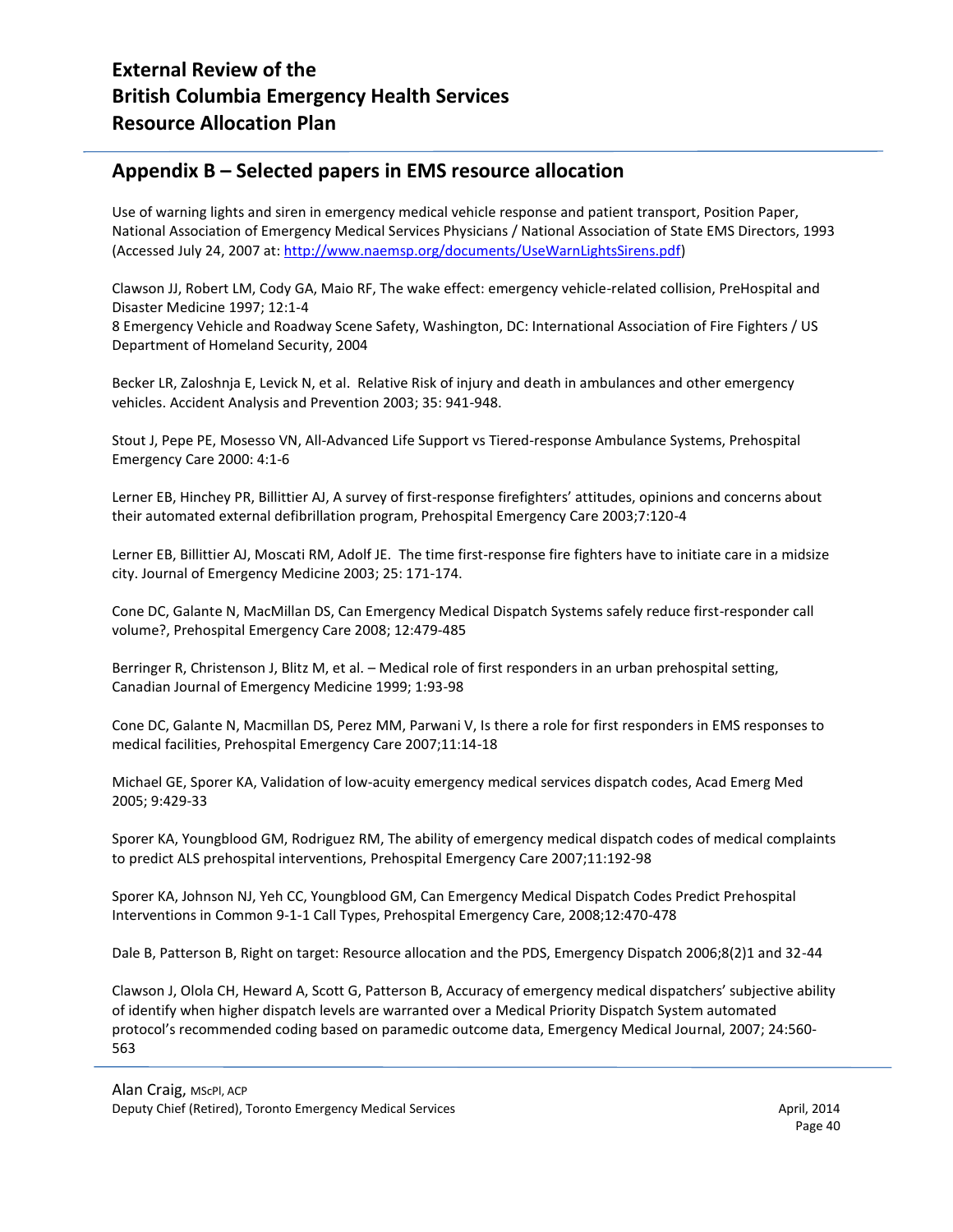Shah MN, Bishop P, Lerner EB, et al., Derivation of emergency medical services dispatch codes associated with lowacuity patients, Prehospital Emergency Care 2003;7:434-9

Hinchey P, Meyers B, Zalkin J, et al., Low acuity EMS dispatch criteria can reliably identify patients without highacuity illness or injury, Prehospital Emergency Care 2007;11:42-48

Bailey ED, O'Connor RE, Ross RW, The use of emergency medical dispatch protocols to reduce the number of inappropriate scene responses made by advanced life support personnel, Prehospital Emergency Care 2000;4:186- 9

Campbell KL, Traffic collisions involving fire apparatus in the United States, Ann Arbor MI: Center for National Truck Statistics, University of Michigan Transportation Research Institute, 1999.

Rimington JD, Trbojevic VM, Determination of ALARP in conditions of uncertainty, Edinborough: ESREL Conference Proceedings, European Safety and Reliability Association, May 2000; 1:1-5.

The tolerability of risk from nuclear power stations, London: Health and Safety Executive, Government of the United Kingdom, Office of Public Sector Information, 1988

Kunreuther H, Meyer R, Van den Bulte C, Risk analysis for extreme events: Economic incentives for reducing future losses, Gaithersburg, MD: National Institute of Standards and Technology, US Department of Commerce, 2004

Reducing risks, protecting people, Norwich: Health and Safety Executive, Her Majesty's Stationery Office, 2001

Smith K, Rich D, Pastoriza Pinol J, et al. Acceptance of a medical first-responder role by fire fighters. Resuscitation 2001; 51: 33-38.

Prina LD, White RD, Atkinson EJ. Automated external defibrillators and first responders: a satisfaction survey. Resuscitation 2002; 53: 171-177.

Lerner EB, Billittier AJ, Newman MM, Groh WJ. Automated external defibrillator (AED) utilization rates and reasons fire and police first responders did not apply AEDs. Prehospital Emergency Care 2002; 6: 378-382.

Weiser C, van Tulder R, Stöckl M, Schober A, Herkner H, Chwojka CC,

Hopfgartner A, Novosad H, Schreiber W, Sterz F. Dispatchers impression plus

Medical Priority Dispatch System reduced dispatch centre times in cases of out of

hospital cardiac arrest. Pre-alert--a prospective, cluster randomized trial.

Resuscitation. 2013 Jul;84(7):883-8.

Hettinger AZ, Cushman JT, Shah MN, Noyes K. Emergency medical dispatch codes

association with emergency department outcomes. Prehosp Emerg Care. 2013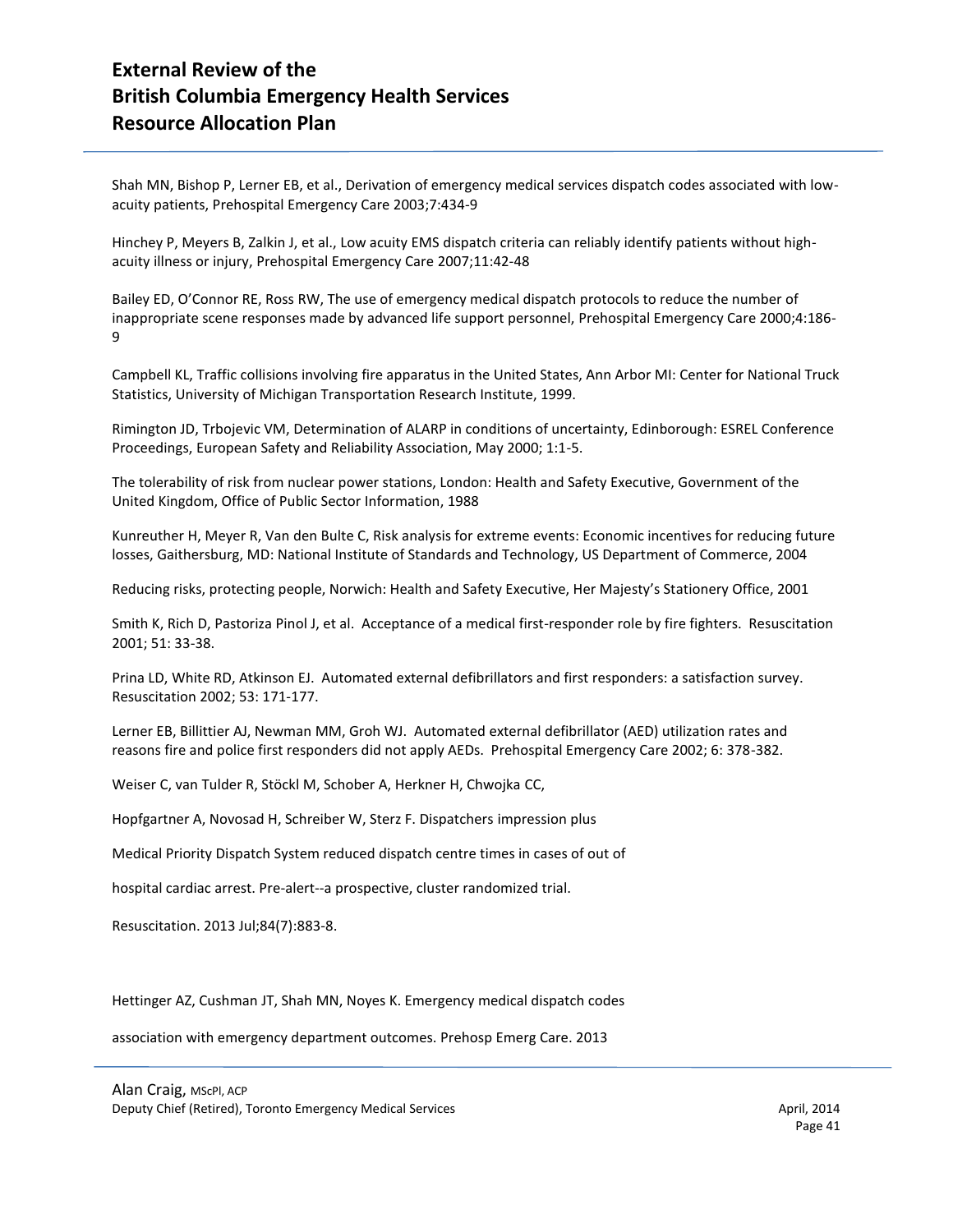Jan-Mar;17(1):29-37.

Sporer KA, Wilson KG. How well do emergency medical dispatch codes predict prehospital medication administration in a diverse urban community? J Emerg Med. 2013 Feb;44(2):413-422.e3.

Scott G, Clawson J, Rector M, Massengale D, Thompson M, Patterson B, Olola CH. The accuracy of emergency medical dispatcher-assisted layperson-caller pulse check using the medical priority dispatch system protocol. Prehosp Disaster Med. 2012 Jun;27(3):252-9.

Clawson J, Barron T, Scott G, Siriwardena AN, Patterson B, Olola C. Medical Priority Dispatch System breathing problems protocol key question combinations are associated with patient acuity. Prehosp Disaster Med. 2012 Aug;27(4):375-80.

Studnek JR, Thestrup L, Blackwell T, Bagwell B. Utilization of prehospital dispatch protocols to identify low-acuity patients. Prehosp Emerg Care. 2012 Apr-Jun;16(2):204-9.

Van Vleet LM, Hubble MW. Time to first compression using Medical Priority Dispatch System compression-first dispatcher-assisted cardiopulmonary resuscitation protocols. Prehosp Emerg Care. 2012 Apr-Jun;16(2):242-50.

Blanchard IE, Doig CJ, Hagel BE, Anton AR, Zygun DA, Kortbeek JB, Powell DG,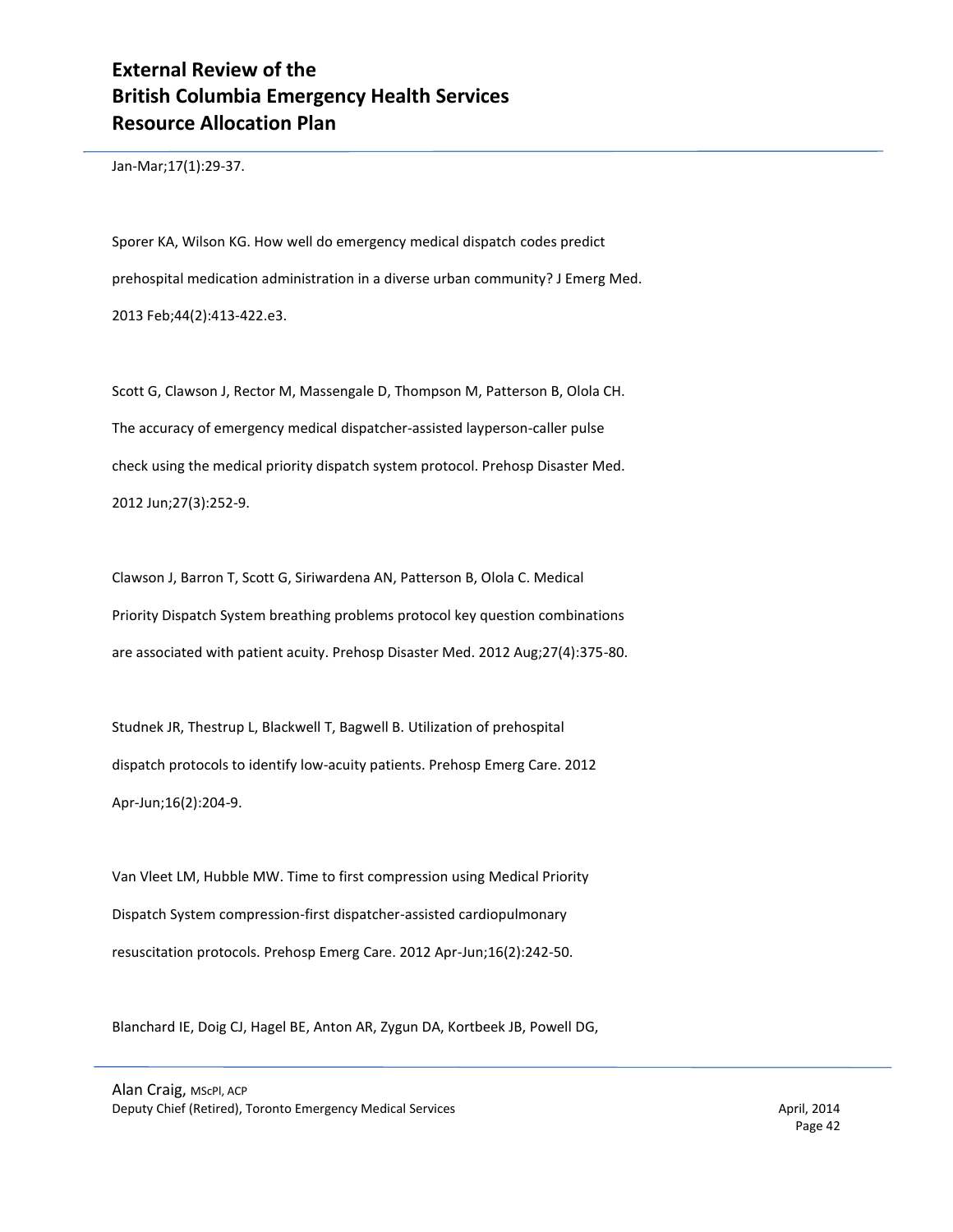Williamson TS, Fick GH, Innes GD. Emergency medical services response time and mortality in an urban setting. Prehosp Emerg Care. 2012 Jan-Mar;16(1):142-51.

Sporer KA, Johnson NJ. Detailed analysis of prehospital interventions in medical priority dispatch system determinants. West J Emerg Med. 2011 Feb;12(1):19-29.

Bassil KL, Cole DC, Moineddin R, Lou W, Craig AM, Schwartz B, Rea E. The relationship between temperature and ambulance response calls for heat-related illness in Toronto, Ontario, 2005. J Epidemiol Community Health. 2011 Sep;65(9):829-31.

Clawson J, Olola C, Scott G, Patterson B. Predictive ability of emergency medical priority dispatch system protocols should be assessed at the atomic level of the determinant code. Prehosp Disaster Med. 2010 Jul-Aug;25(4):318-9.

Sporer KA, Craig AM, Johnson NJ, Yeh CC. Does emergency medical dispatch priority predict delphi process-derived levels of prehospital intervention? Prehosp Disaster Med. 2010 Jul-Aug;25(4):309-17.

Clawson J, Olola C, Scott G, Schultz B, Pertgen R, Robinson D, Bagwell B, Patterson B. Association between patient unconscious or not alert conditions and cardiac arrest or high-acuity outcomes within the Medical Priority Dispatch System "Falls" protocol. Prehosp Disaster Med. 2010 Jul-Aug;25(4):302-8.